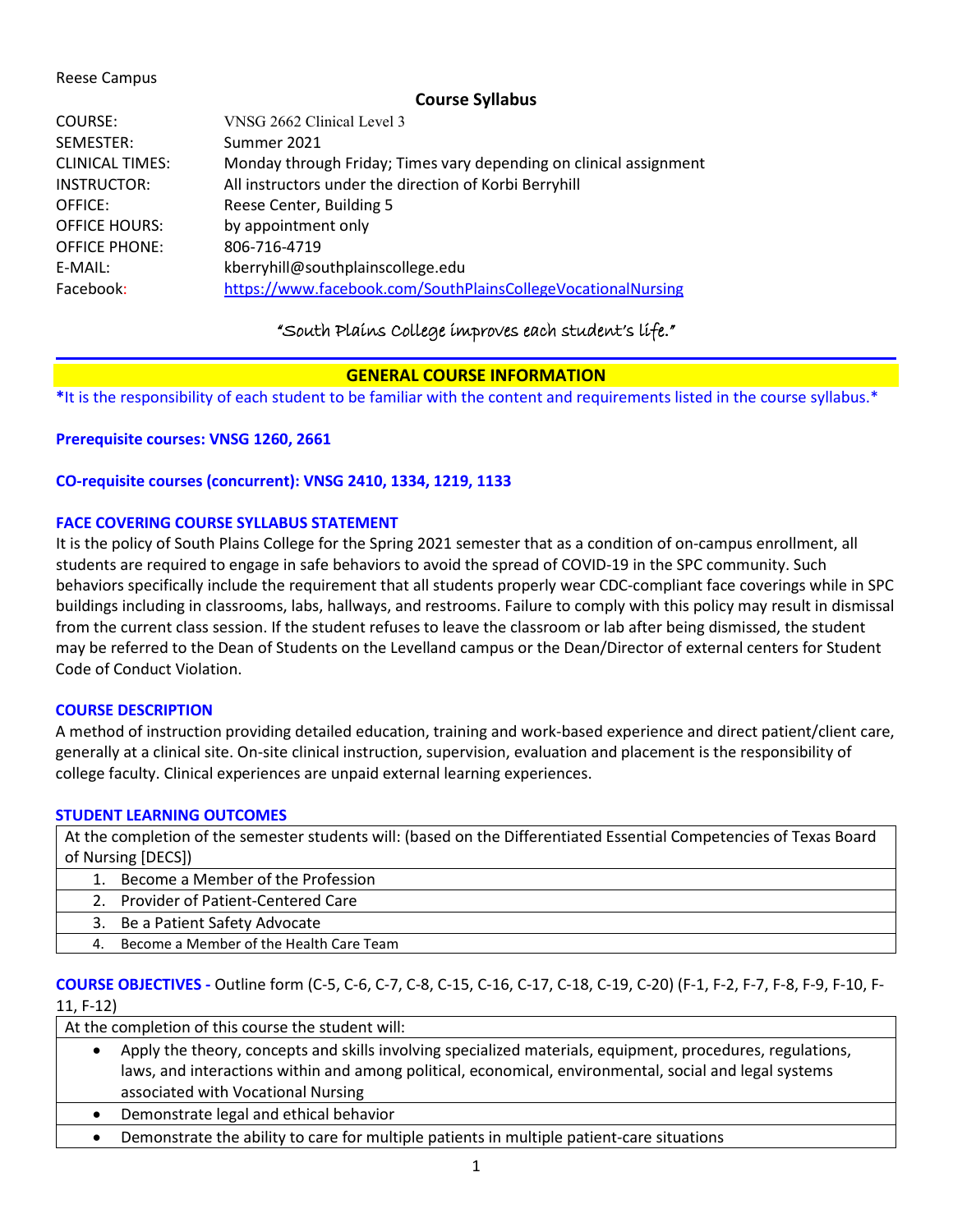- Demonstrate safety practices within the health care setting
- Demonstrate interpersonal teamwork skills
- Communicates in the applicable language of health care
- Be prepared to practice within the legal, ethical and professional standards of vocational nursing as a health care team member in a variety of roles
- Exhibit an awareness of the changing roles of the nurse
- Utilize the nursing process as a basis for clinical judgment and action
- Accept responsibility for personal and professional growth
- Be present and punctual for all clinical assignments and lab with no more than 2 (two) absences.

**COURSE COMPETENCIES:** To exit this course and graduate from the Vocational Nursing Program (VNP), the student must

- $\triangleright$  Have a 75 average grade AND
- $\triangleright$  Complete and turn in all required clinical paperwork by the scheduled due date. Students who fail to turn in work fail the clinical course regardless of other grades.
- $\triangleright$  Maintain CPR and immunizations AND
- $\triangleright$  Complete all required lab practices and check offs and complete the Lab self-evaluation forms AND
- $\triangleright$  Complete 90% of the skills checklist 4 weeks prior to graduation AND
- $\triangleright$  Complete BOTH sterile procedures (foley catheter and sterile dressing change) AND
- $\triangleright$  Have no more than two (2) absences this semester AND
- $\triangleright$  Pass the Summative Evaluation AND
- $\triangleright$  Practice within the score of practice for SVNs, demonstrating movement to the graduate level of practice and clinical judgment

## **EVALUATION METHODS**

Weekly clinical performance evaluations, Clinical Judgment Process, vSims and other assignments with a final Summative Evaluation at the end of the semester.

## **ACADEMIC INTEGRITY**

It is the aim of the faculty of South Plains College to foster a spirit of complete honesty and a high standard of integrity. The attempt of any student to present as his or her own any work which he or she has not honestly performed is regarded by the faculty and administration as a most serious offense and renders the offender liable to serious consequences, possibly suspension.

**Cheating** - Dishonesty of any kind on examinations or on written assignments, illegal possession of examinations, the use of unauthorized notes during an examination, obtaining information during an examination from the textbook or from the examination paper of another student, assisting others to cheat, alteration of grade records, illegal entry or unauthorized presence in the office are examples of cheating. Complete honesty is required of the student in the presentation of any and all phases of coursework. This applies to quizzes of whatever length, as well as final examinations, to daily reports and to term papers.

**Plagiarism** - Offering the work of another as one's own, without proper acknowledgment, is plagiarism; therefore, any student who fails to give credit for quotations or essentially identical expression of material taken from books, encyclopedias, magazines and other reference works, or from themes, reports or other writings of a fellow student, is guilty of plagiarism. *This includes your Concept Map, Drug Cards, Diagnosis information and vSim Pathophysiology!*

## **VARIFICATION OF WORKPLACE COMPETENCIES**

Successful completion of this course and all required concurrent theory courses entitles the student to receive a Certificate of Proficiency and to apply to write the examination for licensure (NCLEX-PN) to practice as a Licensed Vocational Nurse in the State of Texas.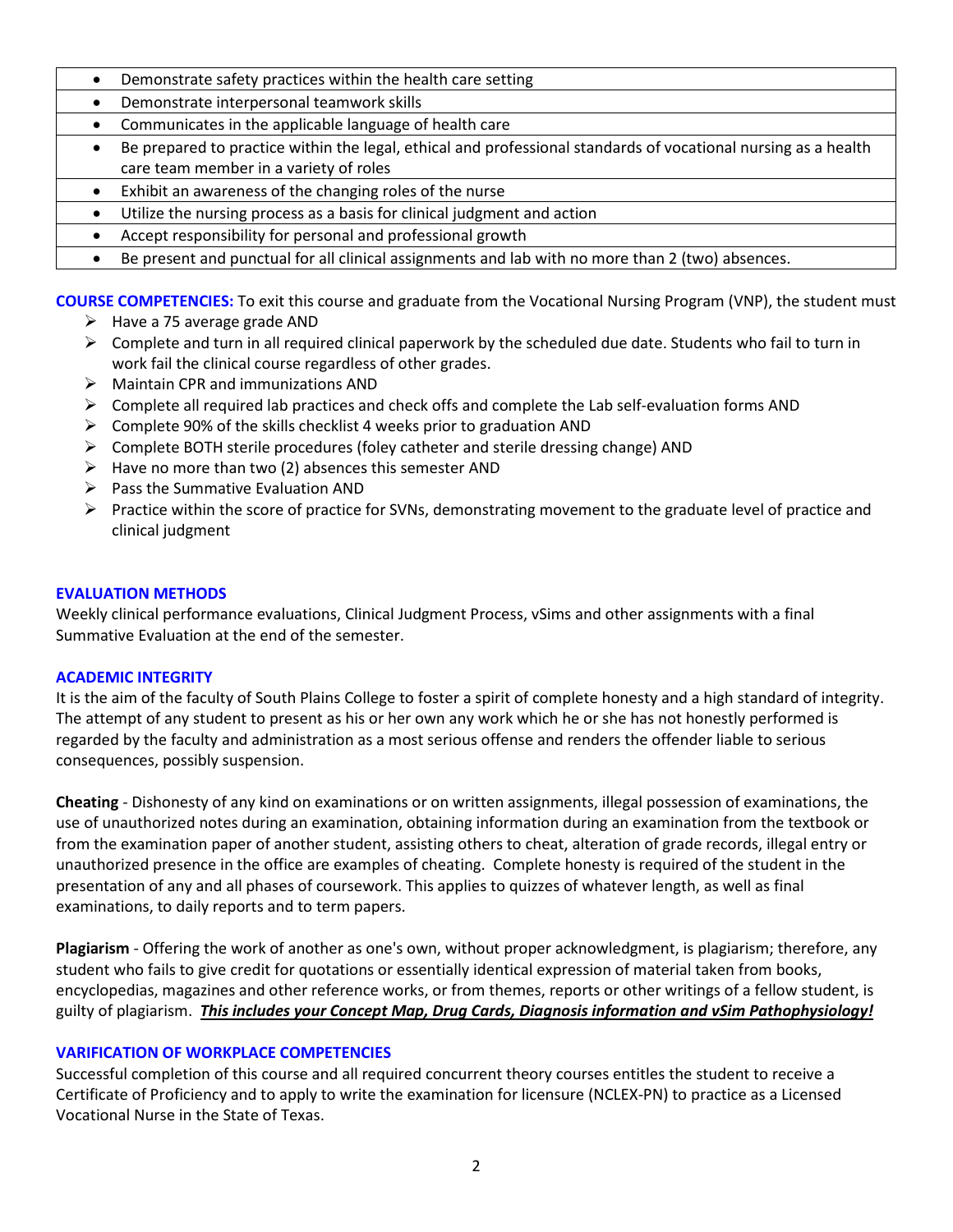#### **BLACKBOARD**

**Blackboard is an e-Education platform designed to enable educational innovations everywhere by connecting people and technology. This educational tool will be used in this course throughout the semester as a reporting tool and communication too.** Students should be aware that the "total" points noted on this education platform does not reflect the actual grade of the student because it does not take in to consideration the percentages of each grade. Please calculate your grade according to the criteria in this syllabus.

#### **FACEBOOK**

The Vocational Nursing Program has a Facebook page at https://www.facebook.com/SouthPlainsCollegeVocationalNursingProgram in addition to the South Plains College website; this Facebook page will be used to keep students up-to-date on program activities, South Plains College announcements and will help with program recruitment. "Liking" the South Plains College Vocational Nursing Program Facebook page is not mandatory, nor are personal Facebook accounts, in order to access this page.

#### **SCANS and FOUNDATION SKILLS**

Refer also to Course Objectives. Scans and Foundation Skills attached

## **SPECIFIC COURSE INFORMATION**

### **LEVEL 3 CLINICAL OBJECTIVES: (Based on the TBON DECs)**

During the clinical course, the competent vocational nursing student progresses to proficient graduate vocational nurse through the following:

**I. MEMBER OF THE PROFESSION:** *The student vocational nurse (SVN) exhibits behaviors that reflect commitment to the growth and development of the role and function of nursing consistent with state and national regulations and with ethical and professional standards; aspires to improve the discipline of nursing and its contribution to society; and values self-assessment and the need for lifelong learning.* 

**A. Functions within the SVN's legal scope of practice and in accordance with the policies and procedures of South Plains College and the clinical agencies.** 

- 1. Provides nursing care within student limits & nursing standards (follows VNP policies) [Functions within a directed scope of practice of the SVN with appropriate supervision.]
- 2. Follows SPC Student Dress Code
- 3. Follows Attendance Policy and is on time.
- 4. Assists in determination of predictable health care needs of a patient to provide individualized, goal-directed nursing care.
- 5. a. Practices according to facility policies and procedures

b. Questions orders, policies, and procedures that may not be in the patient's best interest.

#### **B. Assumes responsibility and accountability for the quality of nursing care provided to patients and their families.**

1. Provides nursing care within the parameters of SVN knowledge, scope of practice, education, experience, and ethical/legal standards of care at this level.

- 2. a. Practices nursing in a caring, nonjudgmental, nondiscriminatory manner.
	- b. Provides culturally sensitive health care to patients and their families
	- c. Provides holistic care that addresses the needs of diverse individuals across the lifespan.
- 3. Uses performance and self-evaluation processes to improve individual nursing practice and professional growth
- 4. Assumes accountability for individual nursing practice
- 5. a. Follows established policies and procedures
	- b. Uses nursing judgment to anticipate and prevent patient harm
- 6. Uses communication techniques to maintain professional boundaries in the nurse/ patient relationship
- 7. Complies with professional appearance (dress code) requirements according to SPC policies.

#### **C. Contributes to activities that promote the development and practice of vocational nursing.**

- 1. Identifies historical evolution of nursing practice and issues affecting the development and practice of vocational nursing.
	- 2. Works collegially with members of the interdisciplinary health care team.

#### **D. Demonstrates responsibility for continued competence in nursing practice, and develops insight through reflection, self-analysis, self care, and lifelong learning.**

- 1. Uses self-evaluation, reflection, instructor evaluation and feedback to modify and improve practice. [does not keep making same mistake]
- 2. Demonstrates accountability to reassess and establish new competency when changing practice areas. [able to follow unit objectives]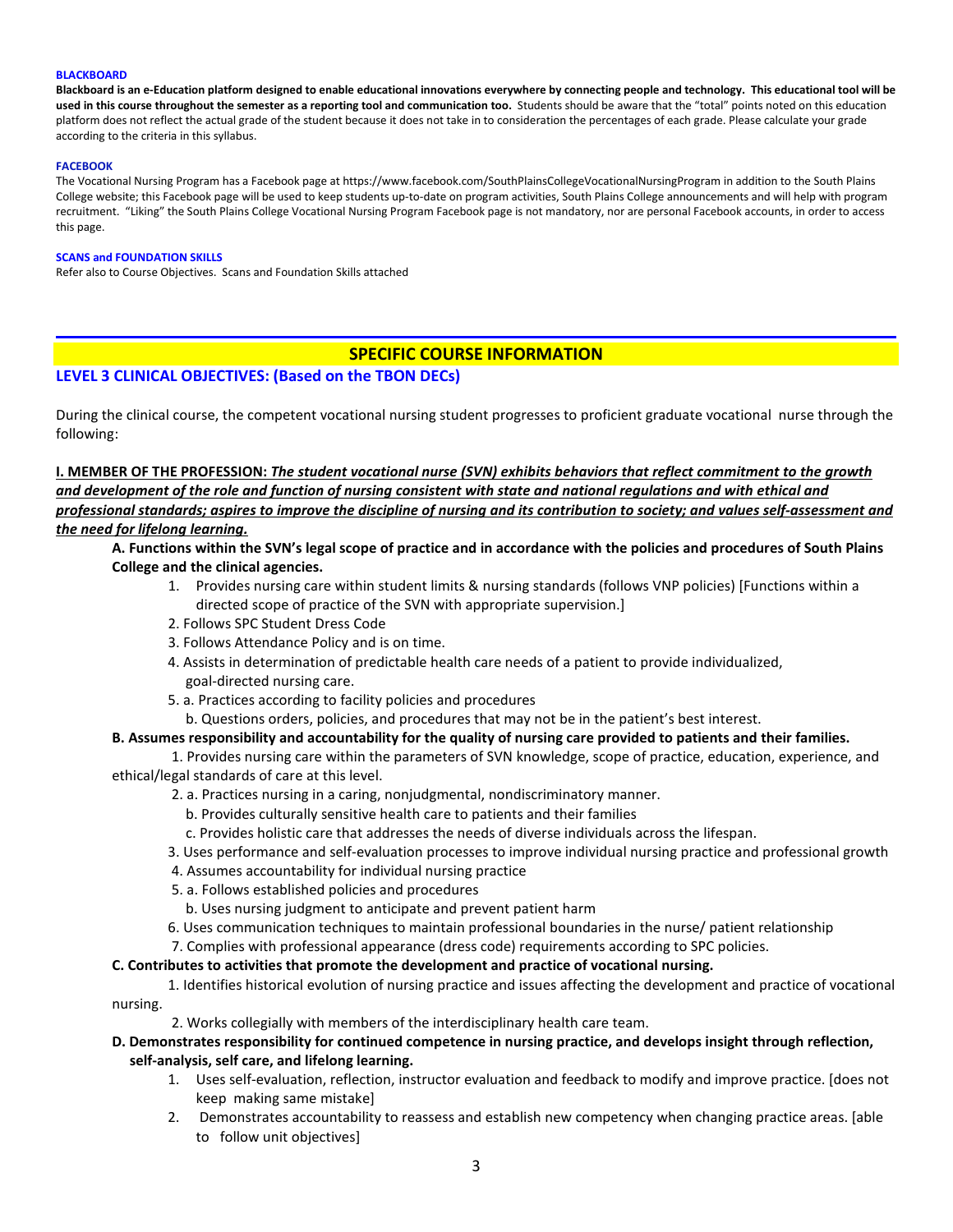**II. PROVIDER OF PATIENT CENTERED CARE:** *The SVN who, based on educational preparation and scope of practice, accepts responsibility for the quality of nursing care and provides safe, compassionate nursing care using a systematic process of assessment, analysis, planning, intervention, and evaluation that focuses on the needs and preferences of patients and their families. The nurse incorporates professional values and ethical principles into nursing practice and provides care to individual patients and their families.*

**A. Uses clinical reasoning and established evidence-based policies as the basis for decision making in nursing practice.**

- 1. Is prepared for clinical practice [appropriate patients, appropriate research]
- 2. Uses problem-solving approach to make decisions regarding care of assigned patient.
- 3. a. Organizes care for assigned patient based upon problem-solving and identified priorities b. proactively manages priorities in patient care and follow-up on clinical problems that warrant investigation with consideration of anticipated risks.
- 4.. Identifies and communicates patient physical and mental health care problems encountered in practice.

### **B. Assists in determining the physical and mental health status, needs, and preferences of culturally, ethnically, and socially divers patients and their families based on interpretation of health-related data.**

- 1. Identifies health care needs (Uses structured assessment tool to obtain patient history)
	- a. assesses patient needs appropriately & timely with appropriate documentation
	- b. completes assessment in a timely manner
- 2. Performs focused assessment to assist in identifying health status and monitoring change in patient.
- 3. Reports and documents focused patient assessment data.
	- a. reports abnormals appropriately and timely
	- b. maintains documentation throughout the shift
- 4. Identifies predictable and multiple health needs of patient and recognizes signs of decompensation.
- 5. Shares observations that assist health care team (HCT) members in meeting patient needs.
- 6. Differentiates abnormal from normal health data of patient.
- 7. Recognizes healthcare outcomes and reports patient status.

### **C. Reports data to assist in the identification of problems and formulation of goals/outcomes and patient-centered plans of care in collaboration with patients, their families, and the interdisciplinary HCT.**

1. Relates meds/diagnostics/treatments to medical diagnoses and is able to discuss them (Integrates concepts from basic sciences and humanities to deliver safe and compassionate care in delivery of patient care).

- 2. Evaluates, documents care, modifies plan of care with Health Care Team (Identifies short-term goals and outcomes, selects interventions considering cultural aspects, and establishes priorities for care in collaboration with patients, their families, and the interdisciplinary team.)
- 3. Identifies priorities & makes judgments re: basic needs of multiple patients & manages time to provide care for these patients. (Participates in the development and modification of the nursing plan of care across the lifespan, including end-of-life care)
- 4. Contributes to the plan of care (POC) by collaborating with interdisciplinary HCT.
- 5. Demonstrates basic knowledge of disease prevention and health promotion in delivery of care to patients and their families.

### **D. Provides safe, compassionate, basic nursing care to assigned patients with predictable health care needs through a supervised, directed scope of practice.**

- 1. Meets basic physiological needs of the patient [bed bath/shower, a.m. care, linen change]
- 2. Assumes accountability and responsibility for nursing care through a directed scope of practice under the supervision of the instructor or licensed nurse, using standards of care and professional values
- 3. a. identifies priorities and makes judgements concerning basic needs of one patient with predictable health care needs in order to organize care.
- b. recognizes changes in patient status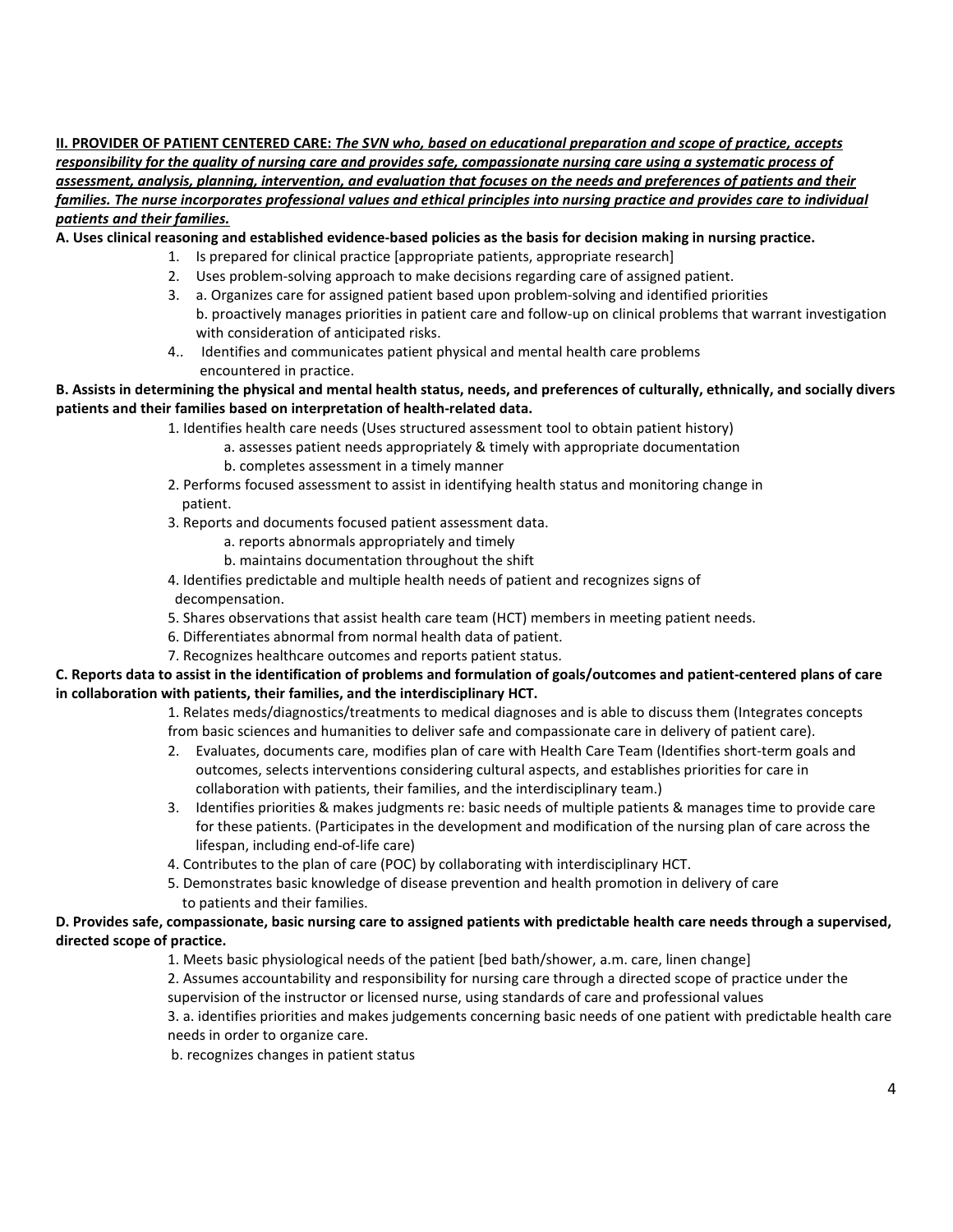#### c. communicates changes in patient status to other providers

**E. Implements aspects of the plan of care (POC) within legal, ethical, and regulatory parameters and in consideration of patient factors.** 

- 1. implements individualized POC to assist patient to meet basic physical and psychosocial needs
- 2. Implements nursing interventions to promote health, rehabilitation, and implements nursing care for clients with chronic physical and mental health problems and disabilities. [ROM activities, activity, ambulation, up to chair, positioning, etc]. Promotes psychological, spiritual, social and cultural well being
- 3. communicates accurately and completely responses of patients to treatment to other health care professionals clearly and in a timely manner
- 4. Fosters coping mechanisms of patients and their families during alterations in health status and end of life.
- 5. Seeks clarification as needed
- 6. Informs patient of Bill of Rights
- 7. Communicates ethical and legal concerns through established channels of communication
- 8. Uses basic therapeutic communication skills when interacting with patients, their families, and other professionals.
- 9. Facilitates maintenance of patient confidentiality
- 10. a. Demonstrates accountability by providing nursing interventions safely and effectively using a directed scope of practice.
	- b. Provides nursing interventions safely and effectively using established evidence-based practice guidelines
- 11. Provides direct patient care in disease prevention and health promotion and/or restoration

#### **F. Identifies and reports alterations in patient responses to therapeutic interventions in comparison to expected outcomes**.

- 1. Reports changes in assessment data
- 2. Uses standard references to compare expected and achieved outcomes of nursing care
- 3. Reports patient's responses to nursing interventions

### **G. Implements teaching plans for patients and their families with common health problems in well-defined health learning needs.** 1. Identifies health-related learning needs of patients and their families.

**H. Assists in the coordination of human, information, and material resources in providing care for assigned patients and their families**.

- 1. Communicates effectively with patient, family, staff, Health Care Team, faculty [verbal, nonverbal, teaching]
- 2.Reports unsafe patient care environment and equipment
- 3. implements established cost containment measures in direct patient care
- 4. assists with maintenance of standards of care

### **III. PATIENT SAFETY ADVOCATE:** *The SVN who promotes safety in the patient and family environment by: following scope and standards of nursing practice; practicing within the parameters of individual knowledge, skills, and abilities; identifying and reporting actual and potential unsafe practices; and implementing measures to prevent harm.*

**A. Demonstrates knowledge of the Texas Nursing Practice Act (NPA) and Texas Board of Nursing (BON) rules that emphasize safety, as well as all federal, state, and local government and accreditation organization safety requirements and standards.**

- 1. Practices according to the Texas NPA and Texas BON rules, and SPC policies
- 2. Seeks assistance if practice requires behaviors or judgments outside of individual knowledge and expertise.
- 3. Uses standards of nursing practice to provide and evaluate patient care
- 4. Recognizes and reports unsafe practices and contributes to quality improvement processes.

### **B. Implements measures to promote quality and a safe environment for patients, self, and others.**

1. Promotes a safe, effective care environment conducive to the optimal health and dignity of the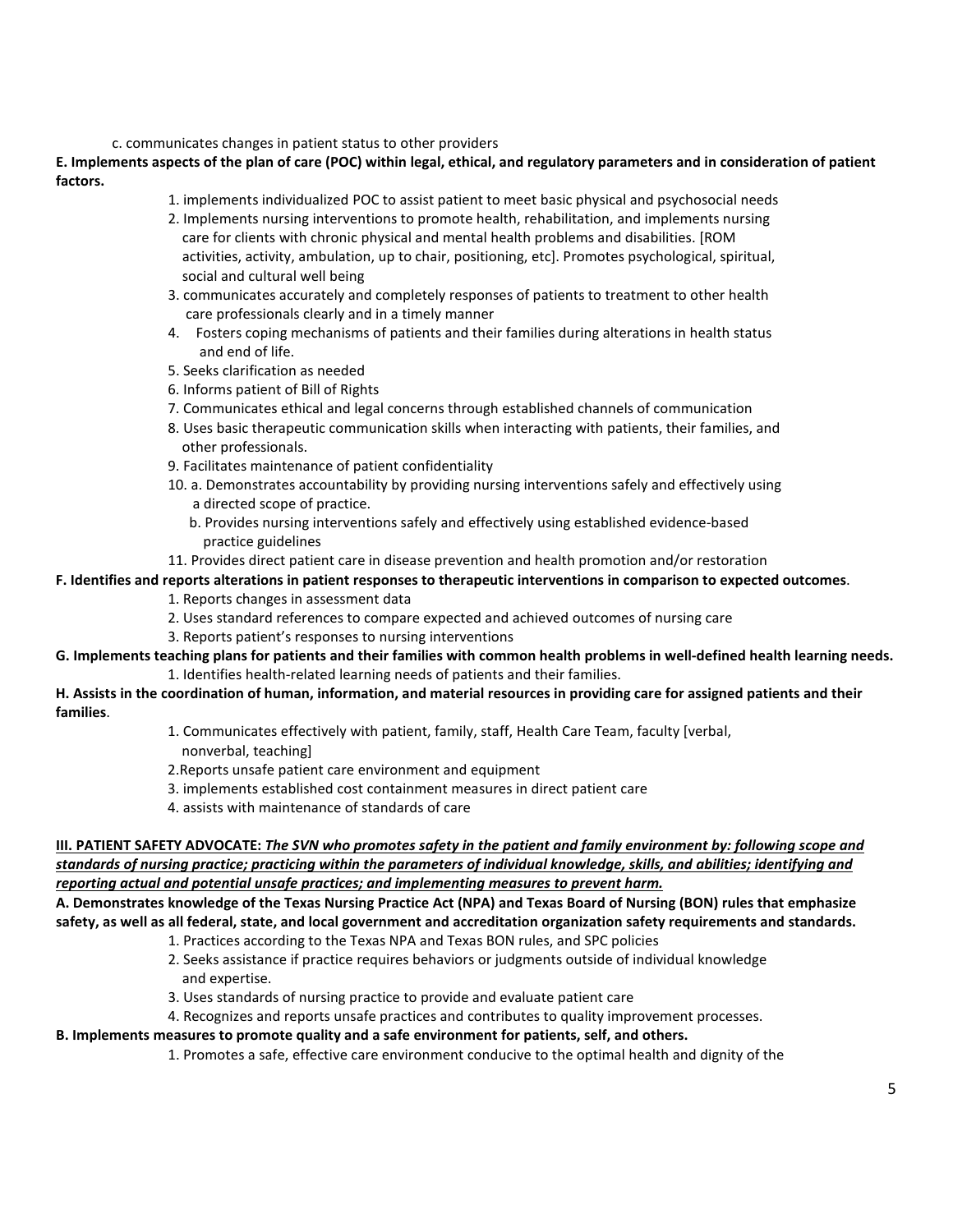patients and their families.

- 2. Accurately identifies patients [2 patient identifiers]
- 3. Safely performs preventative and therapeutic procedures and nursing measures including safe patient handling.

 Safely performs therapeutic skills, treatments & procedures at this level of student practice. a. completes all required remediation

- 4. Safely administers medications, following all SPC policies and PSCCL guidelines
	- a. able to discuss medications in relation to diagnoses
	- b. completed all required remediation
- 5. Clarifies any order or treatment regimen believed to be inaccurate, non-efficacious, contraindicated, or otherwise harmful to the patient.
- 6. Reports reactions and untoward effects to medications, treatments, and procedures, and clearly and accurately communicates the same to other health care professionals.
- 7. Reports environmental and systems incidents and issues that affect safety. Provides safe environment [SR, brakes, bed position, ambulation/transfers safely, follows Safety Codes, administers CPR/Heimlich]
- 8. Implements measures to prevent risk of patient harm resulting from errors and preventable occurrences.

#### **C. Assists in the formulation of goals and outcomes to reduce patient risks.**

- 1. Implements measures to prevent exposure to infectious pathogens and communicable conditions.
	- a. anticipates risk for the patient
	- b. washes hands appropriately
	- c. wears gloves appropriately
	- d. follows Isolation Precautions
	- e. maintains clean environment [room clean, no linens on floor, trash maintained, meal trays out, etc]
- 2. Implements established policies related to disease prevention and control

#### **D. Obtains instruction, supervision, or training as needed when implementing nursing procedures or practices.**

- 1. Evaluates individual scope of practice and competency related to assigned task [knows when to ask for help]
- 2. Seeks orientation/training for competency when encountering unfamiliar patient care situations

#### **E. Complies with mandatory reporting requirements of the Texas NPA.**

- 1. Reports unsafe practices of healthcare providers using appropriate channels of communication
- 2. Reports safety incidents and issues through the appropriate channels

### **F. Accepts and takes assignments that take into consideration patient safety and organizational policy.**

1. Accepts only those assignments that fall within individual scope of practice based on experience and educational preparation.

# **IV. MEMBER OF THE HEALTH CARE TEAM (HCT):** *The student vocational nurse who provides patient-centered care by*

*collaborating, coordinating, and/or facilitating comprehensive care with an interdisciplinary/multidisciplinary health care team to determine and implement best practices for the patient and their families.*

### **A. Communicates and collaborates with patients, their families, and the interdisciplinary health care team to assist in the planning, delivery, and coordination of patient-centered care to assigned patients.**

- 1. Involves patients and their families with other interdisciplinary health care team members in patient care across the lifespan
- 2. cooperates and communicates to assist in planning and delivering interdisciplinary health care.

#### **B. Participates as an advocate in activities that focus on improving the health care of patients and their families.**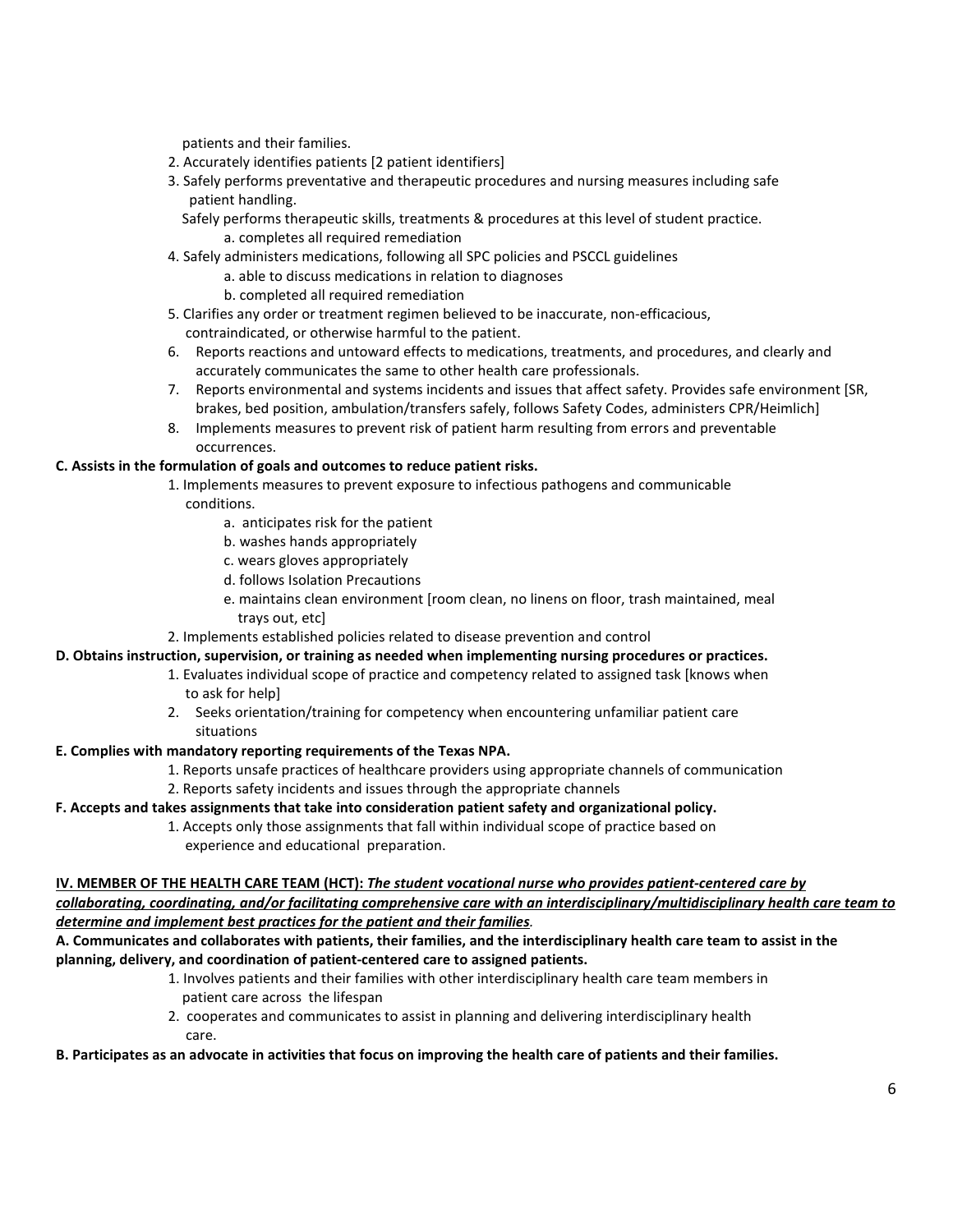- 1. Respects the privacy and dignity of the patient
- 2. Identifies unmet health needs of patients.
- 3. Acts as an advocate for patient's basic needs, including following established procedures for reporting and solving institutional care problems and chain of command

### **C. Participates in the identification of patient needs for referral to resources that facilitate continuity of care, and ensure confidentiality.**

- 1. Identifies support systems of patients and their families
- 2. a. Communicates patient needs to the family and members of the HCT.
	- b. Maintains confidentiality according to HIPAA guidelines

#### **D. Communicates and collaborates in a timely manner with members of the interdisciplinary health care team to promotes and maintain optimal health status of patients and their families.**

- 1. Communicates changes in patient status and/or negative outcomes in patient responses to care with members of the interdisciplinary HCT.
- 2. Follows legal guidelines in communicating changes in patient status, including chain of command and Texas NPA.
- 3. Contributes to positive professional working relationships
- 4. Recognizes and manages conflict through the chain of command
- 5. Identifies and reports need for nursing or interdisciplinary team meetings

#### **E. Communicates patient data using technology to support decision making to improve patient care.**

- 1. Identifies, collects, processes, and manages data in the delivery of patient care and in support of nursing practice and education
- 2. Uses recognized, credible sources of information, including internet sites
- 3. Accesses, reviews, and uses electronic data to support decision making
- 4. Applies knowledge of facility regulations when accessing patient records.

## **SPECIFIC LEVEL 3 CLINICAL UNIT OBJECTIVES:**

## **MEDICAL-SURGICAL ROTATIONS**

#### **University Medical Center: Medical-Surgical Floor Objectives**

#### **Clinical Rotations are on Monday, Tuesday**

| Unit         | Location                      | <b>Phone</b> | <b>Speciality</b>                                                  |  |
|--------------|-------------------------------|--------------|--------------------------------------------------------------------|--|
| 3 West       | $3rd$ floor west of           | 775-8909     | Orthopedics: pre/post op care for joint replacements, amputations, |  |
|              | patio                         |              | arthroscopy or trauma. May also have overflow medical patients.    |  |
| 3 East       | $3rd$ floor east of           | 775-8903     | Medical and Surgical patients such as pneumonia, GI bleeds, skin   |  |
|              | patio                         |              | issues, pain                                                       |  |
| 3 West Tower | $3rd$ floor West              | 775-9770     | Gertiatric trauma and supportive care. Supportive care manages     |  |
|              | Tower                         |              | pain, nausea, loss of appetites or other s/s caused by illness or  |  |
|              |                               |              | medical treatments. Floor includes end-of-life care                |  |
| 4 East       | 4 <sup>th</sup> floor East of | 775-8959     | Medical Surgical, Pre operative and post operative Cancer          |  |
|              | patio                         |              | patients. Wound care, IV therapy, pain management, chest tubes,    |  |
|              |                               |              | blood administration, chemo and radiation patients. There are six  |  |
|              |                               |              | bone marrow transplant rooms.                                      |  |
| 5 West       | $5th$ floor west of           | 775-9790     | Medical or surgical patients and patients for "observation".       |  |
|              | patio                         |              | Admissions & discharges are frequent                               |  |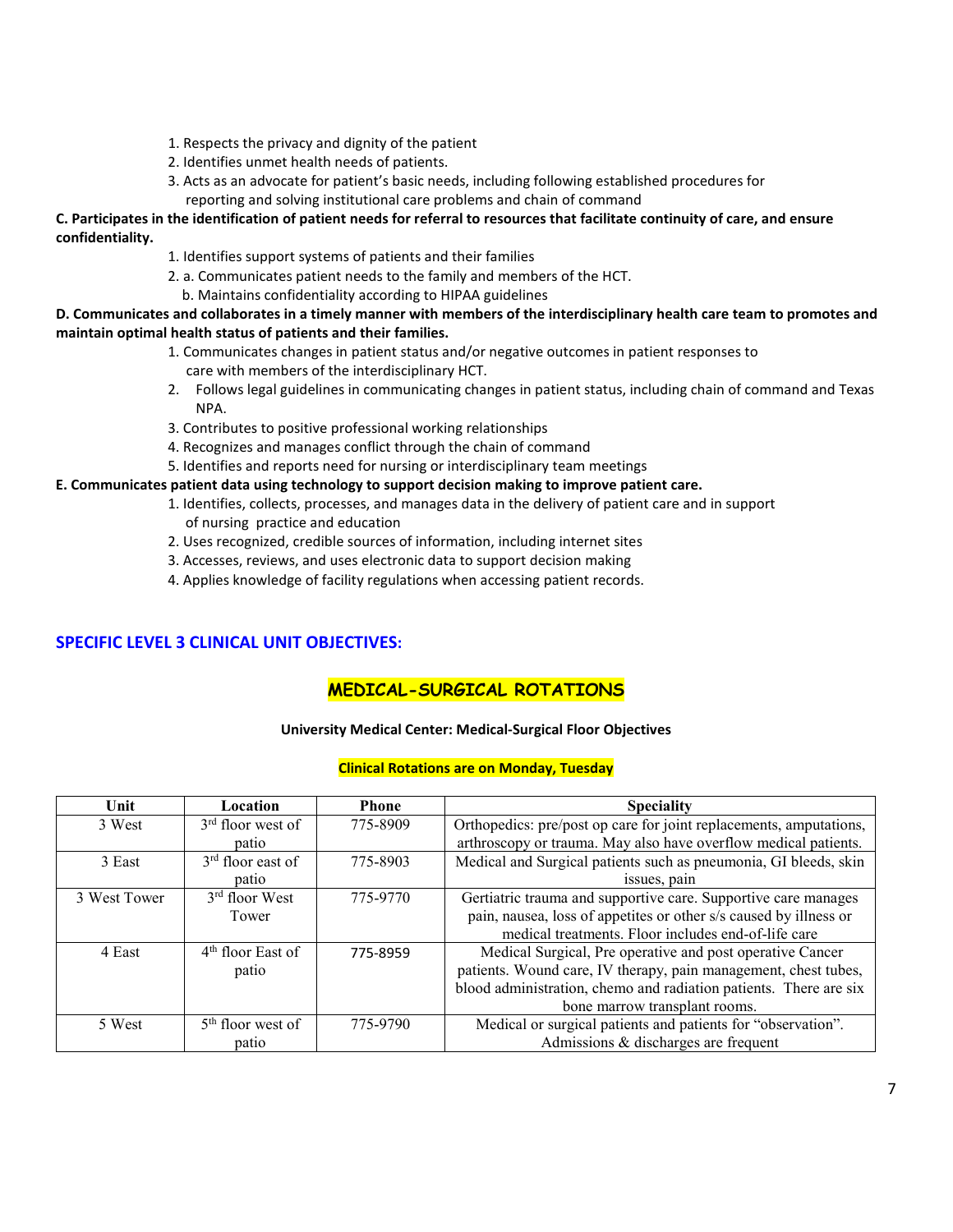| East | floor east of | -9780<br>775.<br>$\sim$ | Medical/Surgical/Telemetry patients; includes pre/post op, |
|------|---------------|-------------------------|------------------------------------------------------------|
|      | patio         |                         | cardiac procedures and medical problems.                   |

## **General Guidelines for ALL Medical Surgical Rotations in Level 3**

| <b>Criteria</b>                                           | Level 3 |
|-----------------------------------------------------------|---------|
| Number of patients                                        | $3 - 5$ |
| Medication administration with instructor supervision     | Yes     |
| EMR documentation on student pages                        | Yes     |
| <b>Chart Pack</b>                                         | Yes     |
| VS and brief assessment by 0730                           | Yes     |
| Full assessment documented by 0930                        | Yes     |
| Staple removal with instructor supervision                | Yes     |
| Foley Catheter insertion (initially with instructor) TPCN | Yes     |
| Sterile Dressing change (initially with instructor) TPCN  | Yes     |
| Follow Do and Don't List in handbook                      | Yes     |

## **\*\*other clinical facilities may be assigned during the semester as they become available to students. If this occurs, additional clinical objectives may be posted.**

Students MAY NOT bring course work to "study" during clinical rotations, complete clinical assignment paperwork (like care plans, case studies), research clinical information or other activities that distract from the clinical experience while on the units. Students should refrain from asking class questions of instructors during clinical time; instead, the student who has questions about class work should make an appointment with the appropriate class instructor for that discussion.

## **Maternal Child Rotations**

**Please note: there is limited space availability in the maternal child areas. If a student misses a day in this rotation, the student may not be able to complete the required rotation, thus failing the clinical course. You must have 2 days of labor and delivery and 2 days of postpartum care to complete this rotation.**

## **Family Birth Center (FBC) and Family Care Unit (FCU) at UMC ( L&D/PP GUIDELINES): L&D 2nd Floor / Post Partum/Nursery**

The FBC/FCU rotation at UMC Hospital is three days and possibly NICU [NICU may be part of the pedi rotation instead] One day will consist of working in the Family Birth Center (Labor and Delivery) located on the  $1<sup>st</sup>$  floor; two days in the Family Care Unit (Postpartum) located on the 2nd floor.

## **STAY OUT OF THE BREAKROOM!!! Wait at the nurse's station for the Charge Nurse and check in with her**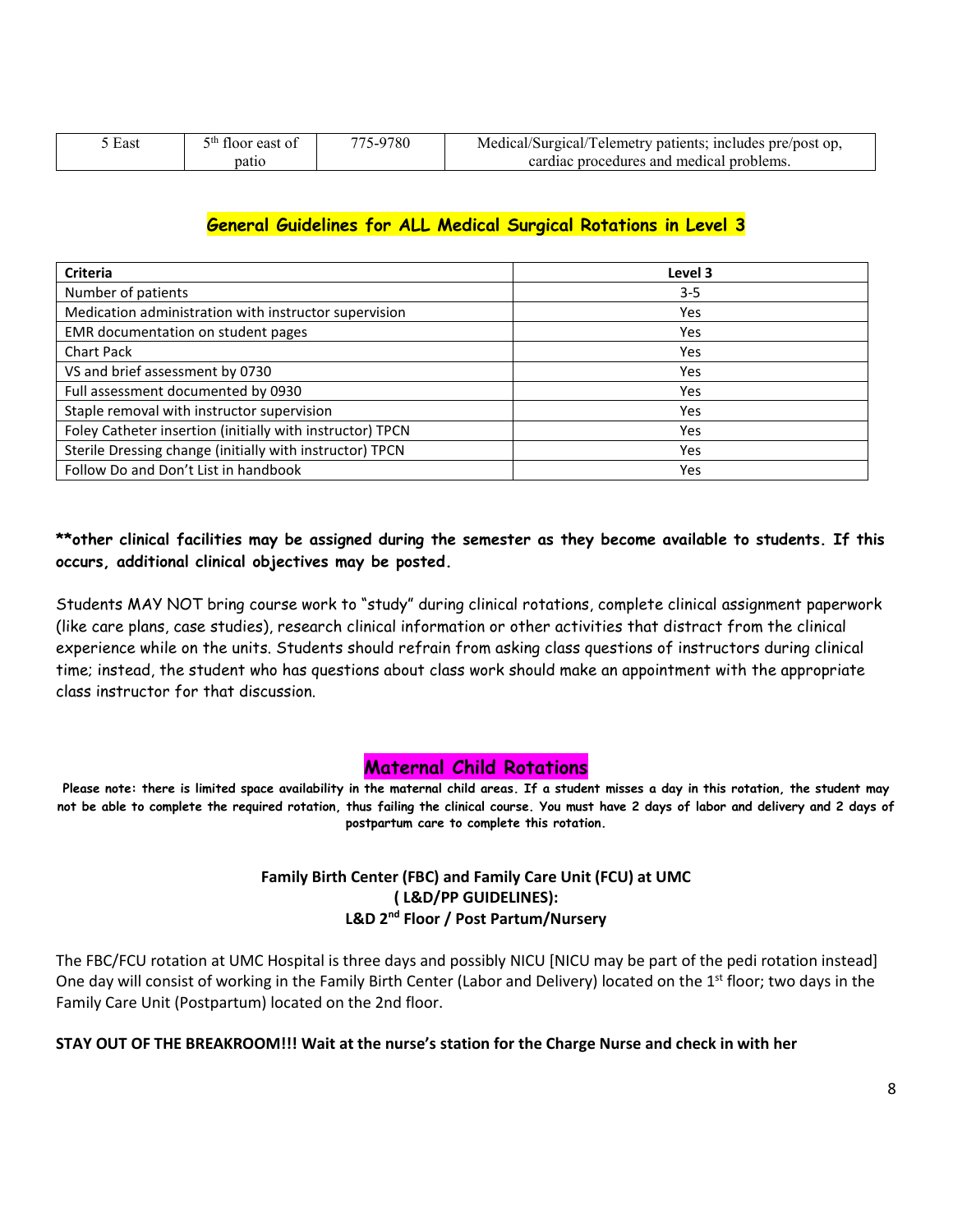**FBC:** You will be assigned with a TPC nurse and her laboring patients each A.M. Complete your ISBAR. After your patient delivers, you will be assigned to another patient. If your patient is scheduled for a C-section, you will accompany your patient to the L&D O.R.

You will stay with the patient from delivery through the recovery stage. You will help your TPCN transfer the patient to the FCU unit, listen to nurse-to-nurse report, and then return to L&D with your TPCN.

Under direct supervision and permission of the delivery nurse, the student who has passed PSCCL may administer Erythromycin eye drops to the newborn.

You must have your drug card with you to administer it. You may not administer any other medications to the newborn.

**FCU:** You will be assigned 2 patients by the charge nurse. The patients on FCU only stay 24-48 hours postdelivery. You probably will not have the same patients for the 2 days you are there.

> During the FCU rotation, you will also do your Nursery Rotation. The babies room in with the new mother—this means that these nurses have two (2) patients at one time—the mother and the newborn**. You will be responsible for the care of both the mother and infant.** (The newborn goes to the nursery for only a few hours. During this time, the baby will be assessed, blood sugar checked, and medications given.) If your patient has delivered a male child that is to be circumcised, then you can go to the nursery and observe this procedure. **You must document the care of each patient** (mother and newborn!)

Under supervision and with permission of the TPCN, you may administer oral medications to the mother. You must have a drug card for each medication.

## **Bring your Nursing Skills Checklist with you during these rotations.**

Postpartum, Labor and Newborn a – m Antepartum, Labor and Newborn  $a - c$  (antepartum is located on the 3<sup>rd</sup> floor at UMC with FCU.) You may take one antepartum patient during your postpartum rotation.

**Items Required for this rotation:** Postpartum and L&D ISBARs, infant ISBAR, chart pack (with lab and med sheets completed); DX and Med cards required by OB instructor

## **PEDIATRIC OBJECTIVES:**

- 1. Demonstrates an awareness of safety factors applicable to the hospitalized child and initiates action to provide a safe environment for the client.
- 2. Demonstrates the ability to assess the needs of and implements a care plan to meet the needs of the hospitalized child, using measures to make the experience less threatening for the child.
- 3. Maintains the holistic nature of the ill or hospitalized child by recognizing the importance of play and diversion activity in his/her overall care plan.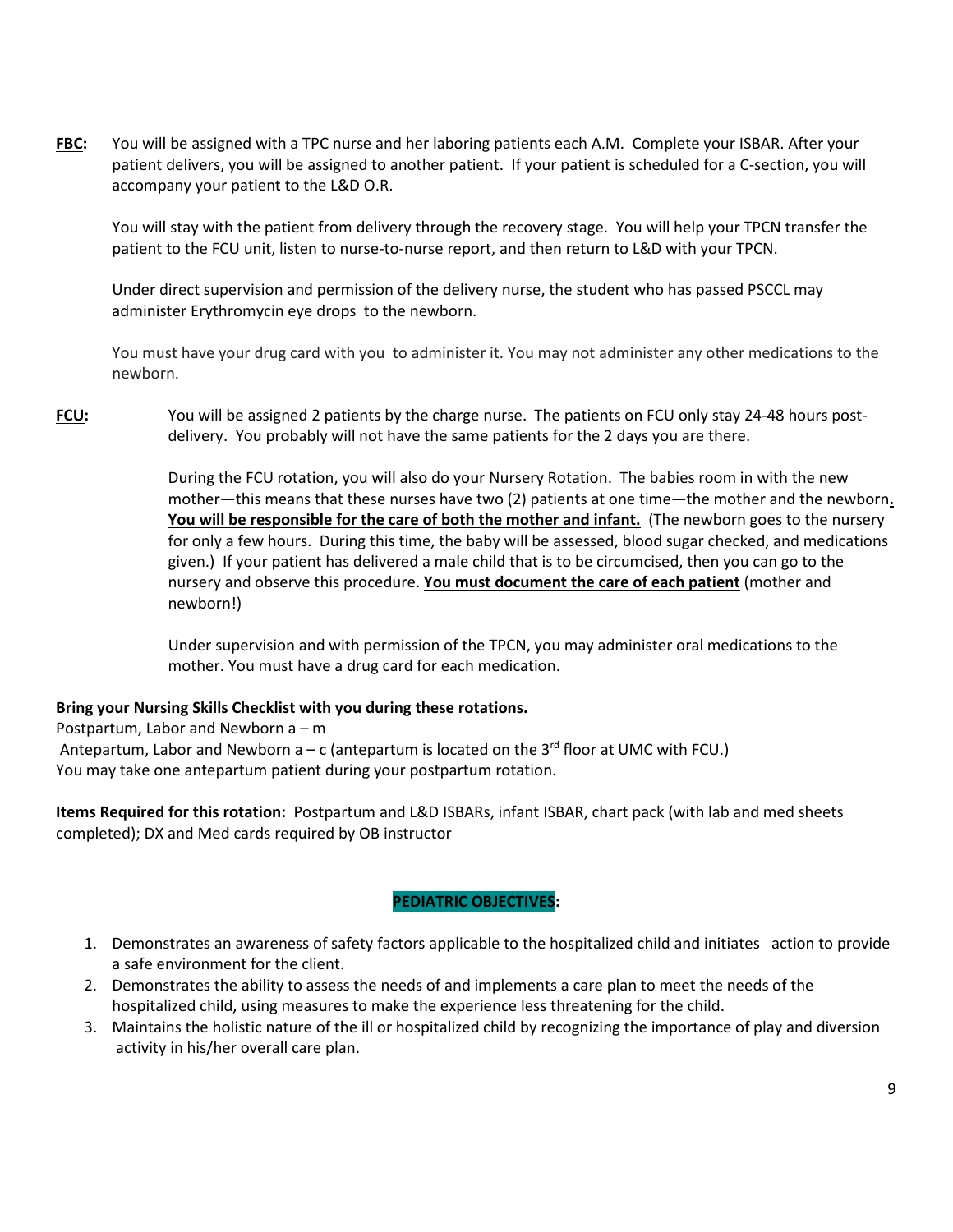- 4. Demonstrates an understanding of nutrition for the recovery and continued growth and development of the child client.
- 5. Recognizes the normal range of vital signs in the child as contrasted to those in the adult client.
- 6. Recognizes the normal growth and development for age, thereby identifying abnormal aspects relative to the total assessment of the child client.
- 7. Analyzes the parent-child relationship and implements nursing measures geared to strengthen and support the child, as well as the family.
- 8. Demonstrates knowledge of immunization schedule and aspects of preventative pediatrics which contribute to the "weakness" of the child.

.

9. Demonstrate accountability for own nursing practice

## **GUIDELINES FOR PEDIATRIC ROTATION**

## **STAY OUT OF THE BREAKROOM. Report to the Charge Nurse when arriving on the floor.**

- #1 Rule: DOUBLE check with TPC nurse/Charge Nurse prior to performing a procedure, treatment or giving meds. An error with a child can quickly result in a poor client outcome.
- #2 Rule: Children are usually allowed to sleep in the morning instead of being awakened early for vital signs unless otherwise ordered or if condition requires. Ask your TPC nurse when to take VS and do assessment.

## **Children's Hospital @ UMC**

Pediatrics Location: 2<sup>nd</sup> Floor East **Pediatric ICU** Phone: 775-8838 Phone: 775-8828

- 1. Meds must be double checked by the TPC nurse. Follow Medication Administration Guidelines. The student may give oral or topical meds only. Topical meds may be applied with TPCN supervision; all other Med administration is under the supervision of the instructor.
- 2. Take three pediatric clients if available (less should only be taken if low census)
- 3. The student should spend time with the client/family--find appropriate toys, diversion activities, etc. Identify if the child is meeting milestones for age.
- 4. If the unit is not busy, the student may work on the child/family study or may study pediatrics ONLY. The student MAY NOT work on any other material or read magazines, newspapers, etc.

| <b>Criteria</b>                                           | Level 3                       |
|-----------------------------------------------------------|-------------------------------|
| Number of patients                                        | 3-5 (take 2 if census is low) |
| Medication administration with instructor supervision     | PO only Yes                   |
| EMR documentation on student pages                        | Yes                           |
| <b>Chart Pack</b>                                         | Yes                           |
| VS and brief assessment by 0730                           | Yes                           |
| Full assessment documented by 0930                        | Yes                           |
| Staple removal with instructor supervision                | Yes                           |
| Foley Catheter insertion (preferred with instructor) TPCN | Yes                           |
| Sterile Dressing change (preferred with instructor) TPCN  | Yes                           |
| Follow Do and Don't List in handbook                      | Yes                           |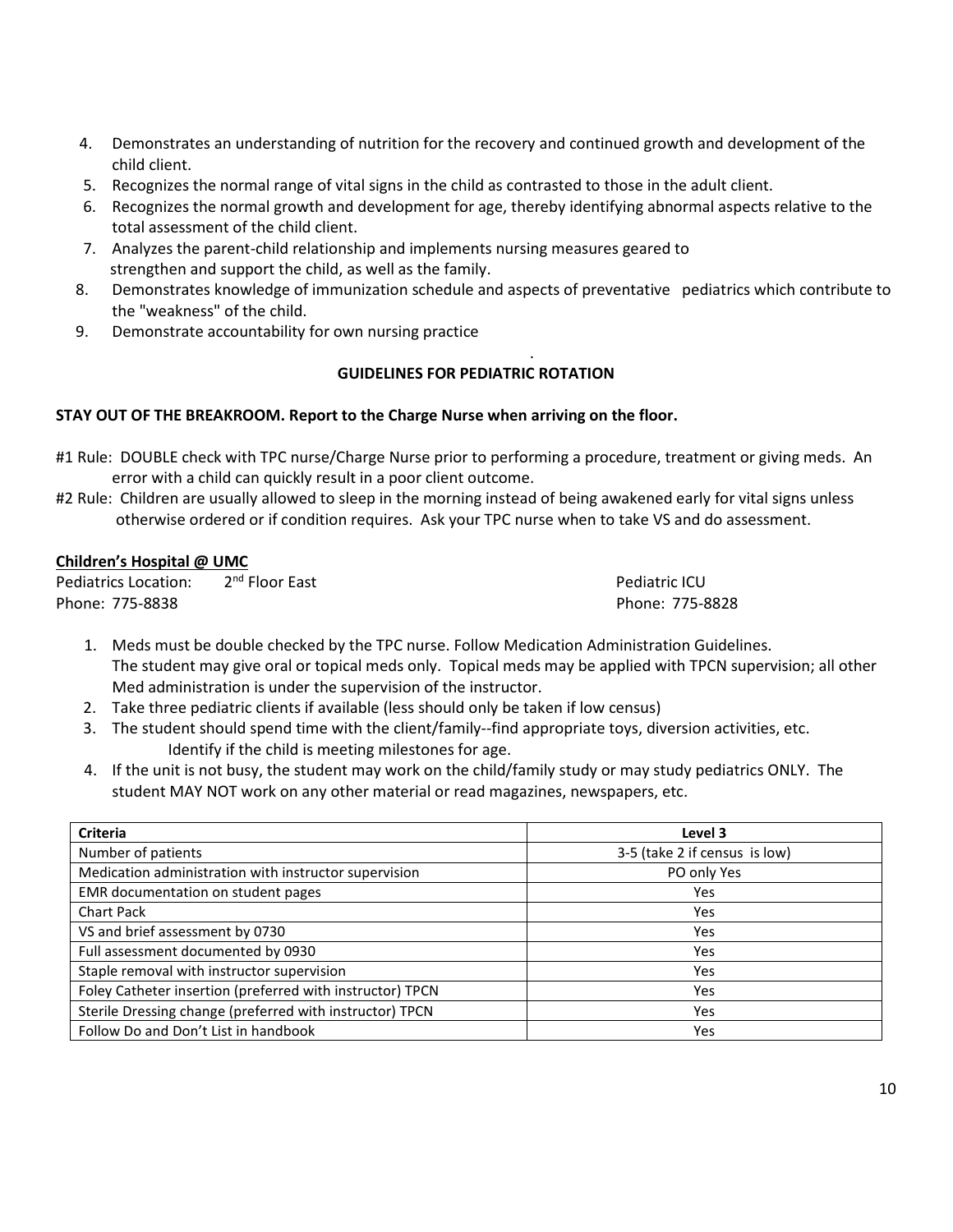## **Medication Administration Rotation**

**Please note: there is limited time available for medication administration rotation. If a student misses a day in this rotation, the student may not be able to complete the required rotation, thus failing the clinical course. You must have 4 days of direct, instructor supervised medication administration to complete this rotation.**

**PURPOSE:** To ensure a safe medication administration rotation in a timely manner for vocational nursing students of South Plains College, Reese Center.

### **Prerequisite for assignment to PSCCL:**

- 1. Successful passage of Departmental Math Exam at the beginning of the semester
- 2. Successful passage of PSCCL exam
- 3. Successful passage of PSCCL lab

POLICY: All Vocational Nursing students will complete an intensive medication rotation as early as possible during the Level 2 semester to ensure adequate and safe medication administration by all routes excluding IV.

#### **PROCEDURE:**

- 1. All students will receive instruction on medication administration during Essentials of Medication Administration in Applied Nursing Skills (VNSG 1402) during Level 1 and will demonstrate knowledge of drug classifications in Level 2.
- 2. This instruction will include IM injection lab in which students inject each other with sterile saline and receive instruction on actual medication administration (lab.)
- 3. Students will receive an orientation on medication administration as part of this instruction during Level 2.
- 4. The lab will be available to students to practice medication administration.
- 5. Following the review, the Pharmacology Skills Critical Competency Lab will begin and all students must pass the PSCCL in three (3) attempts or less. *If the student does not pass on the third (3<sup>rd</sup>) attempt, the student fails the Level 2 clinical course and is withdrawn from the VNP.*
- 7. Patients must be able to respond to the student during medication administration; therefore, comatose, dialysis patients or patients NPO for surgeries or tests are NOT appropriate patients for medication administration rotation.
- 8. **All students must pass medication rotation in order to graduate.**

#### **RESPONSIBILITIES:**

- 1. All nursing students are responsible for learning the medication skill and for practicing in the nursing lab.
- 2. During the PSCCL, instructors will NOT make any comments, but upon coming to an error, will say "stop" and the student will have an opportunity to make any adjustment. Should the student self-correct, the lab will continue. Should the student be unable to self-correct, the student will fail the lab and have to be rescheduled. Instructors will NOT make any other comments. **If the student has to be stopped more than three (3) times, the student fails the PSCCL.**
- 3. Students will "talk" through the entire lab procedures as if they were actually in the hospital setting; i.e., when reviewing the chart, the student will say "I am reviewing the chart for meds – here is the order for Digoxin 0.125 mg and here is the notation on the MAR."
- 4. Once the PSCCL has been passed, students will proceed to the clinical setting and may administer medications with instructor supervision.
- 5. The student should practice enough prior to the PSCCL so that there is success during the lab. A failed PSCCL lab will be rescheduled at a later date; however, due to timing and scheduling, a student may fail medication rotation because there was not enough time to complete the lab and get the required 4 days of medication administration

**IMPLEMENTATION:** It is the responsibility of all students and faculty to ensure compliance with this policy.

#### **Guidelines for Medication Administration during Clinical Medication Administration**

#### **THE STUDENT WILL:**

- 1. Be assigned a floor and be assigned medication administration by the faculty.
- 2. Obtain all information on the patient regarding diagnosis and medications for the first clinical day and prepare all diagnosis and medication cards on the patient and have everything prepared for the instructor on the second day.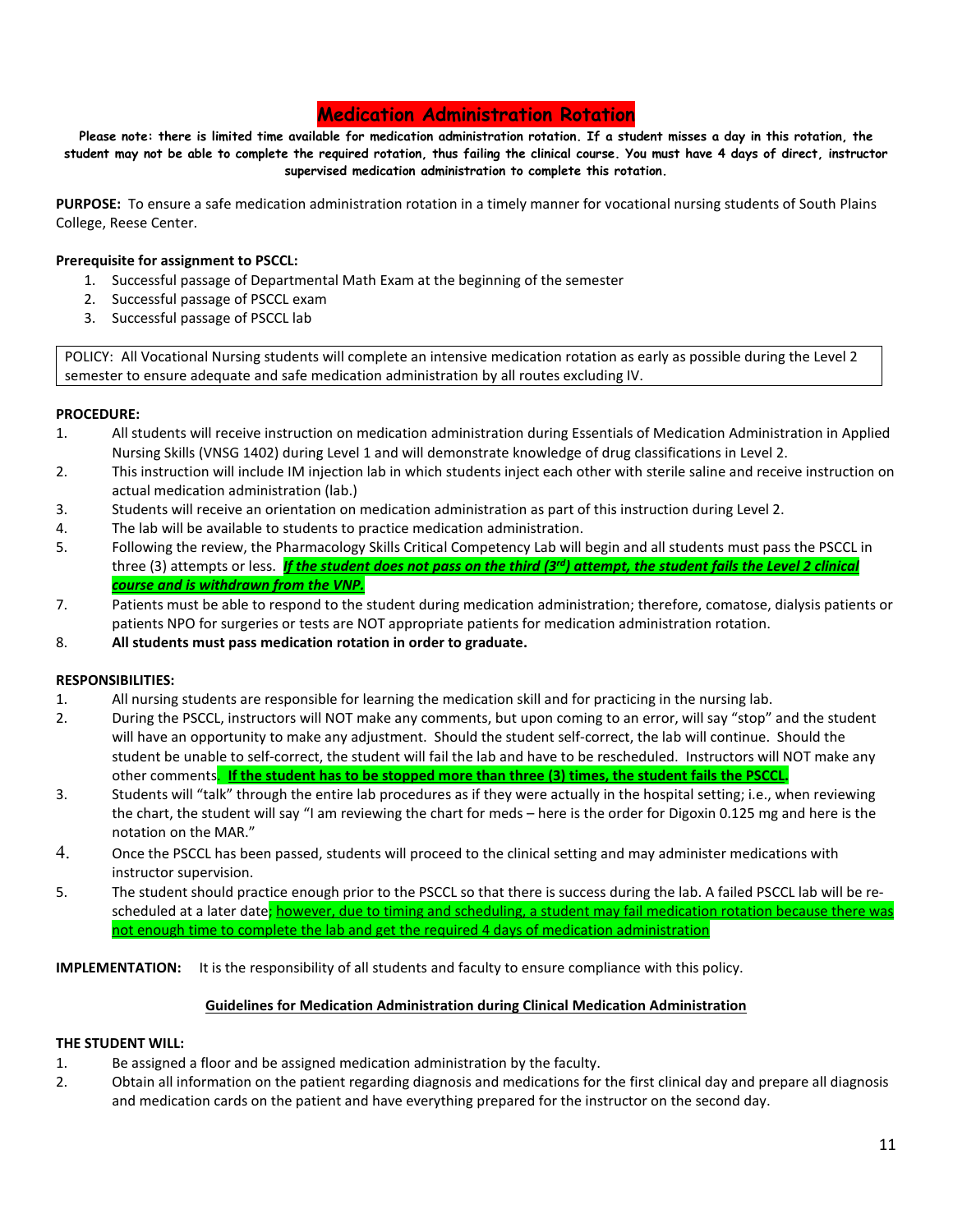3. Prepare drug sheet for the patient(s) that must include all active medications the patient is prescribed by the physician – scheduled meds, prn meds that the patient has had within the last three days, and IVPB medications.

*Please Note: Information obtained from the Pixus systems is incomplete and does not give the student enough information for safe drug administration; therefore, the student must have a completed drug sheet.*

- 4. Be able to verbally tell the instructor and/or TPCN from memory or by reading drug sheet the following:
	- a. medication name (trade and generic)
	- b. classification
	- c. effect (action)--reason patient is on medication (diagnosis)
	- d. route ordered
	- e. normal dose range for route ordered
	- f. major common side effects (expect/report)
	- g. nursing implications (V/S, lab, safety, etc.)
	- h. patient teaching.

**THE FIRST TIME THE STUDENT IS UNABLE TO GIVE THIS INFORMATION ON EACH MEDICATION FOR EACH ASSIGNED PATIENT, THE STUDENT WILL have points deducted from the clinical grade (This applies to incomplete/missing RX information as well) AND will be placed on PROBATION. A second infraction will result in dismissal from the program. This policy will carry over from medication rotation all the way through to graduation.**

- 5. Find all orders for all medications to be administered and know where orders are located in the patient(s) chart or on the computer.
- 6. Review medications with instructor and then administer medications only under the supervision of an instructor.

**SHOULD A STUDENT ADMINISTER MEDICATIONS WITHOUT** *INSTRUCTOR* **SUPERVISION, THE STUDENT WILL BE PLACED ON PROBATION. A SECOND INFRACTION WILL RESULT IN THE STUDENT BEING WITHDRAWN FROM THE VOCATIONAL NURSING PROGRAM FOR UNSAFE PRACTICE. This policy is followed all the way through graduation!**

- 7. Follow hospital policies which state that SVNs may give medications by all routes **EXCEPT IV** with supervision by the instructor.
- 8. Complete all other aspects of patient care.
- 9. Students may NOT print drug card information from the clinical facilities; this is theft of hospital property.
- 10. Should the student not have four (4) days of medication administration during the Level II semester, the student will fail the clinical course, regardless of other grades.

## **MEDICATION ADMINISTRATION AFTER MED ROTATION**

### **Medication Administration by Student Vocational Nurses after successful medication rotation**

### **DECs: Member of a Profession, Provider of Patient-Centered Care, Patient Safety Advocate**

POLICY: Student Vocational Nurses will administer medications following all guidelines and policies for safe, effective administration of medications.

### **STUDENT VOCATIONAL NURSES DO NOT ADMINISTER ANY MEDICATIONS UNTIL SUCCESSFUL PHARMACOLOGY CRITICAL COMPETENCY LAB in Level 2.**

**Definition of Supervision:** Instructor reviews medications and escorts student to the patient room, at all times. This includes scheduled and prn medication administration. [Please note: the OB floors are an exception to this policy and will be discussed thoroughly by the OB instructor.]

1. The student will follow the SPC/VNP and facility's policy and procedures on medication administration by the student vocational nurse.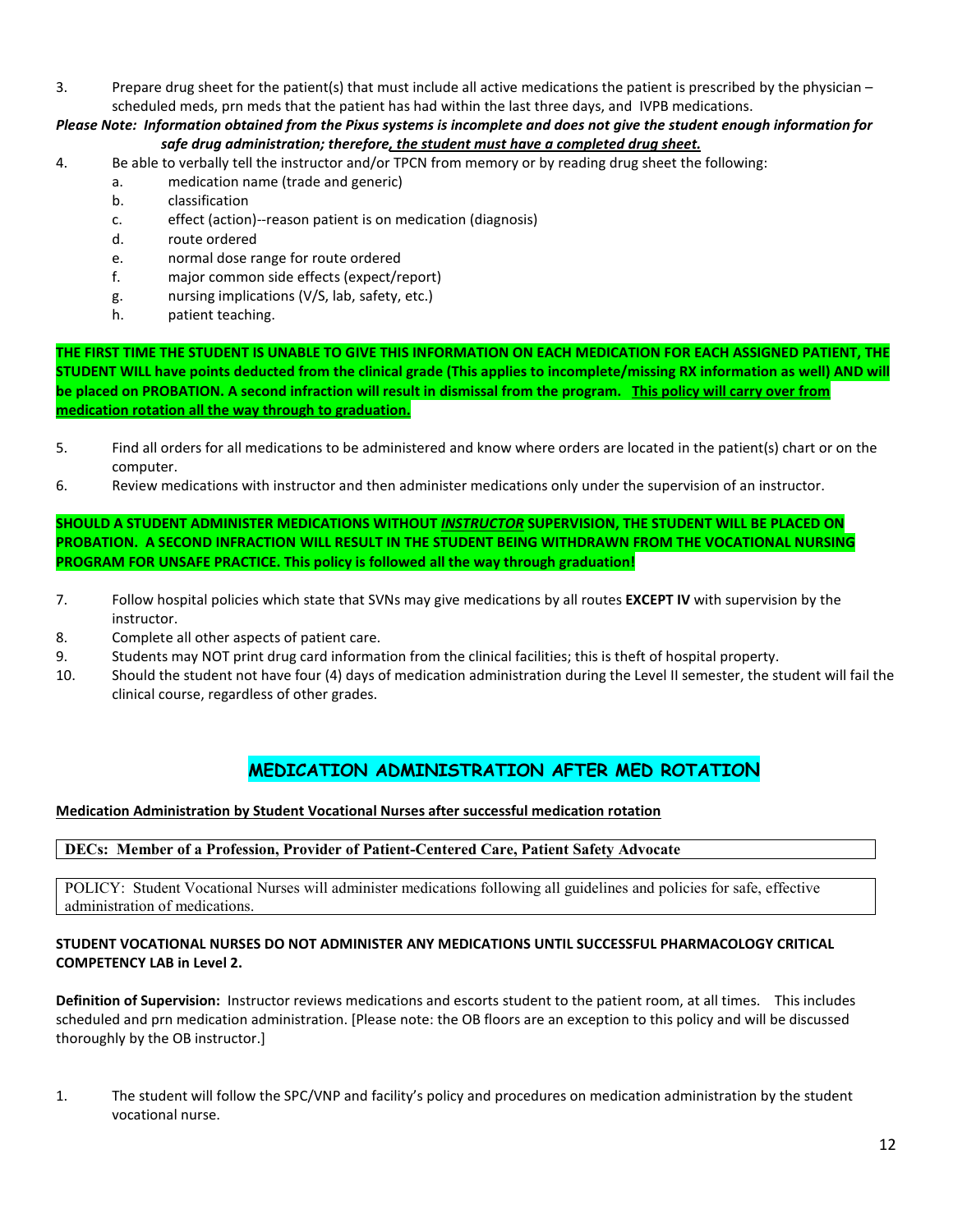- 2. The student will not pass medications without direct instructor supervision following hospital policy which states that the student vocational nurse may give medications by all routes EXCEPT IV (except on pediatrics where only oral and topical medications can be administered) with supervision by the instructor.
- 3. If the student has not administered a particular route and seeks the experience, the student must have complete medication information for that medication and call the instructor. The route will be documented on the Med/Surg checklist.
- 4. The student **must** have complete medication information **prior** to administering any medication. Failure to do so will result in disciplinary action. Students may administer herbal medicines and supplements with required information for which a written physician's order is on the chart and the pharmacy has supplied for the patient. Supplements from home are not to be given by SVNs.

5. The student will be able to administer medication in the following areas: Short Stay Post Partum Rehabilitation Med-Surg Floors Telemetry Floors **except Renal patients** Long Term Care facilities

Students may give meds to two or more patients.

- 6. Students will administer 0900 to 1500 medications on the day shift and 1700 to 2100 meds on the evening shift. Students either give ALL medications that they are allowed to give (PO, IM, SQ) for the assigned patient(s) or NO medications. In other words, a student would not give 5 pills and then ask the TPCN to give 5 pills – this would be too confusing!
- 7. Students should communicate with the TPCN and notify them that they will be administering medications with their instructor for that patient. Please ask the TPCN to pull the medications from the PIXUS.
- 8. The student will be responsible for all patient care for assigned patients.
- 9. If a medication error is made, after assuring patient safety, the student will immediately notify the TPC nurse and instructor. The TPC nurse or instructor will notify the physician of the error, and an investigative report will be completed. The Medication Administration Error Quotient will be completed by the instructor and appropriate student action taken. See the example of the Quotient Form IN THE STUDENT HANDBOOK.
- 10. The student must have a completed med sheet on all medications.
- 11. For new medication orders (orders written between nursing report and 0900):
	- a. Look up the new medication in the drug book, review the information and mark the book.
	- b. Give the medication per SPC policy following all nursing implications.
	- c. Be prepared to show the instructor the new order and to discuss the new medication, including why it was ordered.
	- d. Complete the medication sheet and turn it in to the instructor the next classroom day.
	- e. Should the student fail to turn in the sheet on the following class day, the student will be subject to disciplinary action.
	- f. This process should be the **EXCEPTION**, rather than the rule, meaning that this should only happen on occasion and not daily or weekly! This will be monitored and the student who consistently has to "look up" drugs will be subject to disciplinary action.

**SHOULD A STUDENT ADMINISTER MEDICATIONS WITHOUT** *INSTRUCTOR* **SUPERVISION, THE STUDENT WILL BE PLACED ON PROBATION. A SECOND INFRACTION WILL RESULT IN THE STUDENT BEING WITHDRAWN FROM THE VOCATIONAL NURSING PROGRAM FOR UNSAFE PRACTICE. This policy is followed all the way through graduation!**

## **THE SIMULATION EXPERIENCE**

**The Purpose:** Simulation is a "strategy—not a technology— to mirror, anticipate, or amplify real situations with guided experiences in a fully interactive way." (http://www.ahrq.gov/)

When assigned, students will participate in simulated nursing care scenarios at the Center for Clinical Excellence located in Building 1 at the Reese Center. Refer to the Student Handbook for specific guidelines for this facility. Students can expect the following from simulation:

- The opportunity for independent critical-thinking, decision-making and delegation
- The opportunity to make and learn from mistakes
- The opportunity for deliberate nursing practice
- The opportunity for immediate feedback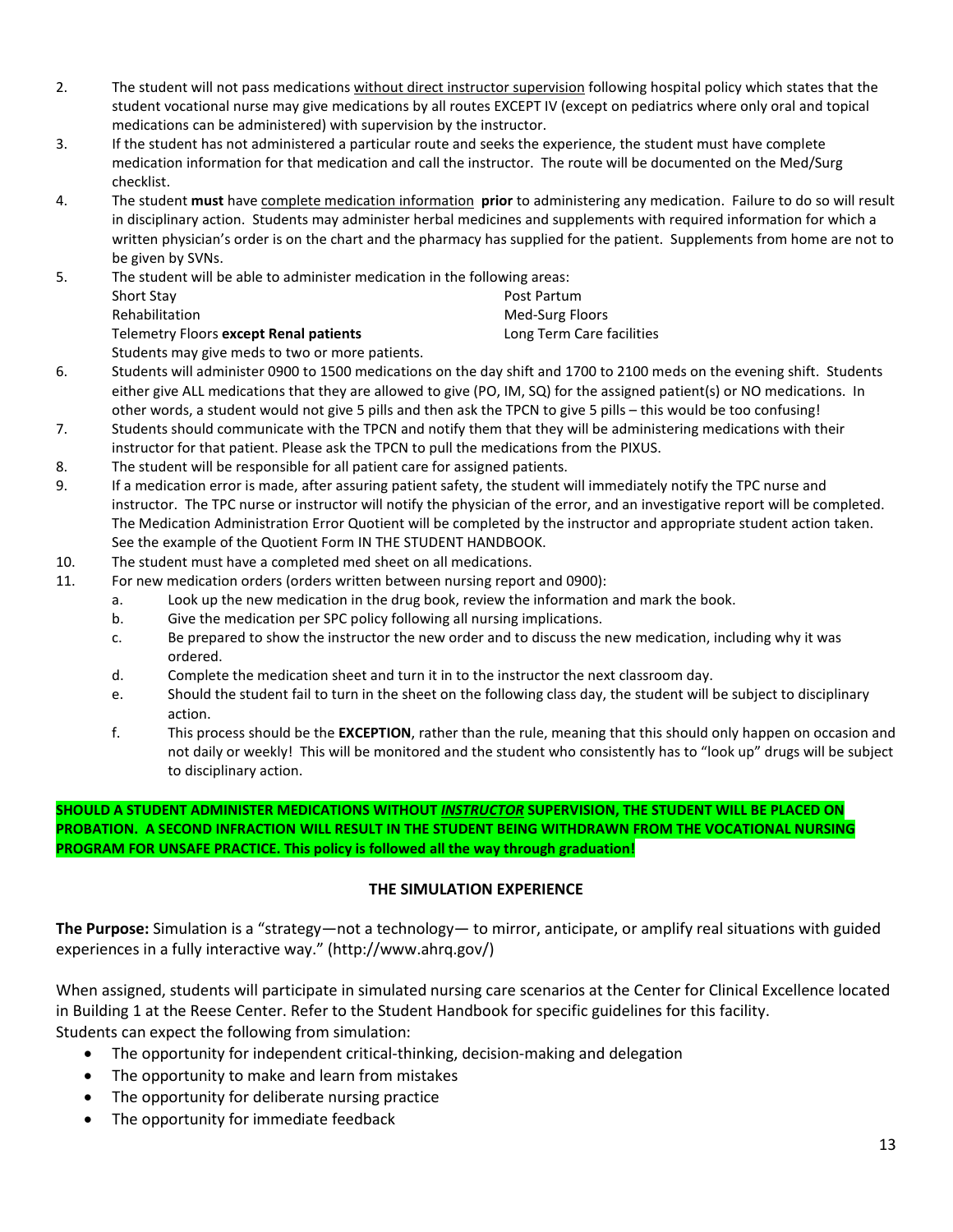• The opportunity to participate in experiential learning

During Simulation, students fulfill all roles of the nurse and are not restricted to student limitations. Students must treat the simulation experience as a REAL patient situation; if appropriate action is not taken by the student, the patient will experience a negative outcome, including "death. On a rotating basis, students will be assigned roles for each scenario. All roles are important and all students have learning opportunities in any role.

**RESEARCH –** Students must be prepared for the simulation. Student prep materials are found on Black Board and should be reviewed the Sunday before the Simulation experience begins. Students are required to prepare for the clinical experience through review of materials, preparation of Dx, RX, procedure cards and other information that will be used during the experience**. Students are unprepared for the simulation experience due to lack of preparation may be sent home, accruing an absence.**

**DEBRIEFING** occurs after the simulation concludes. During debriefing, the scenario is discussed and the student's nursing actions/decisions are examined. This is a great time for self-reflection. All students should participate in the debriefing process. Confidentiality is a must and students cannot share information with other classmates. **A Breach of Confidentiality in simulation is grounds for dismissal from the VNP.** While observing the scenario, students maintain a plus/delta sheet which allows the student to experientially learn and provide valuable feedback.

**SIMULATION EVALUATION:** Students will be evaluated during the experience. Adherence to SPC and CCE policies (including dress code), participating in the experience, adhering to safe nursing practice principals and competency of previously learned skills are part of the evaluation. Additionally, students reflect on their own learning through the reflection tool found on BlackBoard.

**SIMULATION ATTIRE:** Students must be in full clinical uniform, including have stethoscope, penlight, scissors, SBAR, Chart Pack, Dx and Rx cards. **If you do not have these items you are considered out of dress code**. ONLY Pencils may be used in the simulation rooms.

**ATTENDANCE:** This is a clinical experience. Full attendance is expected. Students who must be absent for any reason must follow call in guidelines by calling 716-4719 by 0700; after 0700, the student is classified as a "No Show." Students are absent at 0800—**THERE ARE NO TARDIES**—this experience is already later than hospital experiences, so there is no reason to be late. Students must clock in by their student ID in the computer lab.

**LUNCH:** The instructor will assign a lunch break during the day. You may bring your lunch or may leave the campus for lunch depending on the assigned time. You must be on time after lunch or you will be counted as absent**. If you return late from lunch, you are sent home absent for the day.**

## **DO NOT BRING CELL PHONE INTO THE BUILDING!! Leave it in your car!**

## **TEXT AND MATERIALS**

Students should use current resources from theory textbooks such as the Williams & Hopper, Davis Drug Guide, etc. as tools to equip them for patient care. Websites that the student may use should end in ".org" ".gov" or ".edu". Wiki websites are not acceptable; neither are WebMD or Mayo Clinic [these websites are designed for laypeople—not professionals!]

Students are required to have the following items with them for the clinical experience:

- This syllabus (has objectives)
- Davis Drug Guide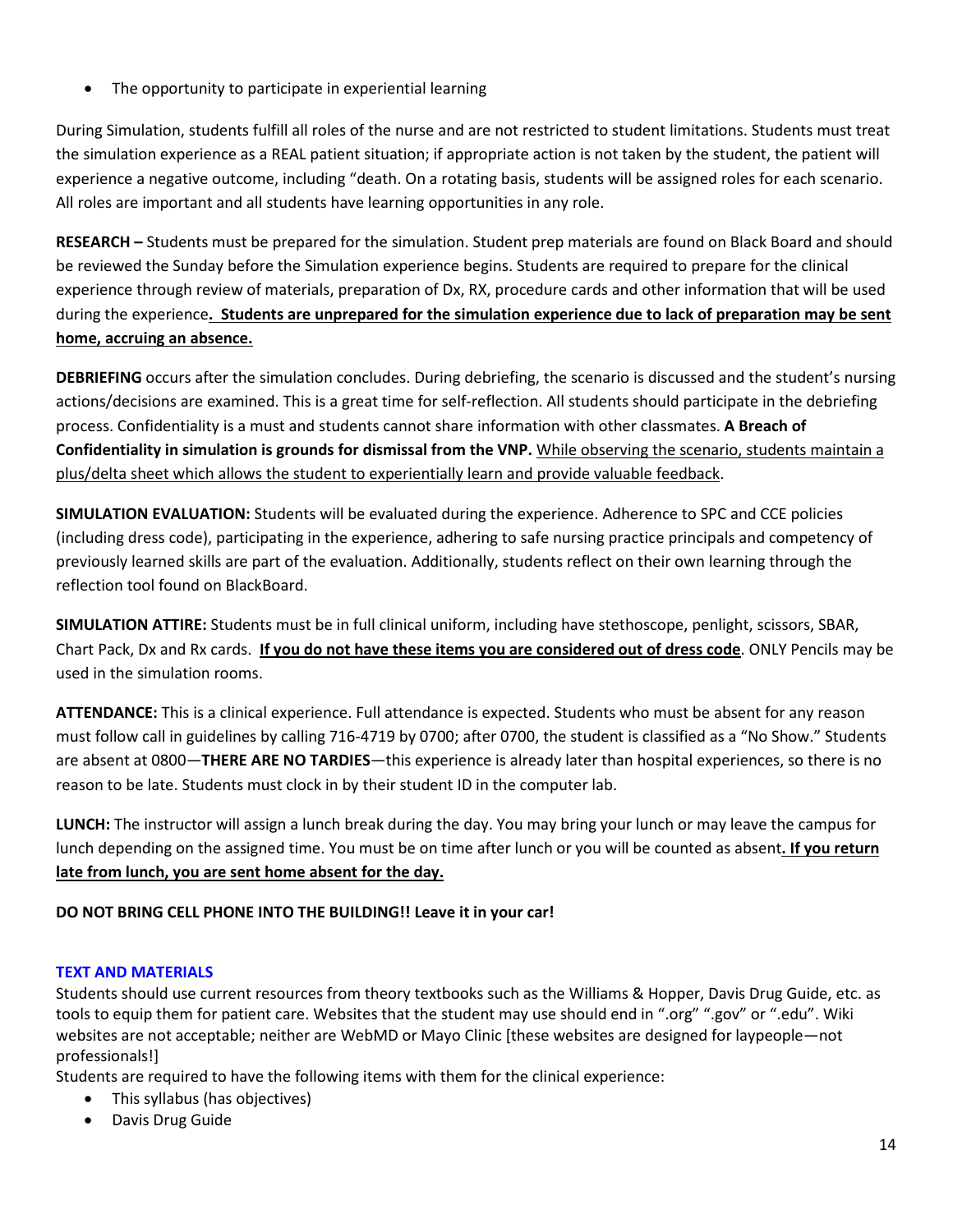### **ADDITIONAL CLINICAL ITEMS**

Students should come to clinicals with all required research, chart pack or clinic notes. The student must be in full clinical uniform which includes the student badge, stethoscope, blood pressure cuff, penlight, bandage scissors, black ink pen and analog watch Refer to the Student Handbook for the full dress code

## **ATTENDANCE POLICY (\*READ CAREFULLY)**

## **Clinical Attendance**

Clinical experiences offer the student the opportunity to apply theory of nursing to actual nursing practice. Students are expected to attend all assigned clinical experiences, including Simulation, Clinical Judgment Experiences and vSims. The student may be administratively withdrawn from the course when absences become excessive as defined in the course syllabus.

Recognizing that sometimes students are ill or have ill children or have some other real reason to be absent, students may have two absences this semester—this includes any day the student is sent home for clinicals for a rules violation (see Student Handbook) or Friday absences. ALL ABSENCES MUST BE MADE UP AT THE END OF THE SEMESTER. Because students cannot be evaluated if they are absent, points are deducted from the weekly clinical grade*. Exceeding allowable clinical absences (2) is failure in the clinical course*. The student will be administratively withdrawn.

| <b>Facility</b>           | Clinical  | Lunch      |      | Call In | May leave floor at |
|---------------------------|-----------|------------|------|---------|--------------------|
|                           | Time      |            | at:  | Time    |                    |
| University Medical Center | 0630-1530 | 30 minutes | 0645 | 0600    | 1515               |
| Simulation                | 0755-1600 | Approx. 60 | 0800 | 0700    | 1600               |
|                           |           | minutes    |      |         |                    |
| <b>EVENING SHIFTS If</b>  | 1400-2200 | 30 minutes | 1340 | 1300    | 2200               |
| indicated at UMC          |           |            |      |         |                    |

**Hospital Clinical Times:** (must be clocked in BEFORE the "Absent at" time; students are absent on the given time.

Clinical time is "on the job" learning. Students are expected to be up and working throughout the entire shift. Students MAY NOT leave the assigned unit at the hospitals until 3:15 at the hospitals. This means that the student gives report, checks on the patients and participates in patient care until 3:15 and then gathers belongings, leaves the floor and clocks out. Students who leave the floor before 3:15 or students who clock out right at 3:15 (which means they had to leave early in order to get to the time clock by then) are given an absence for the entire day. The clock out time should be no earlier than 3:20!

PLEASE NOTE: The Time Clock located at UMC (or Covenant) is the OFFICIAL clinical time. It is usually set to the Universal Time as found on digital media. Please set your analog watch to the time clock.

**Outpatient Clinics Clinical Times:** (must be signed in exactly at the START time in the outpatient clinics which means you must arrive at least 5 minutes early). **TIME SHEET REQUIRED FOR EACH CLINIC** turned in each Wednesday with your Clinic Packs to your clinical instructor.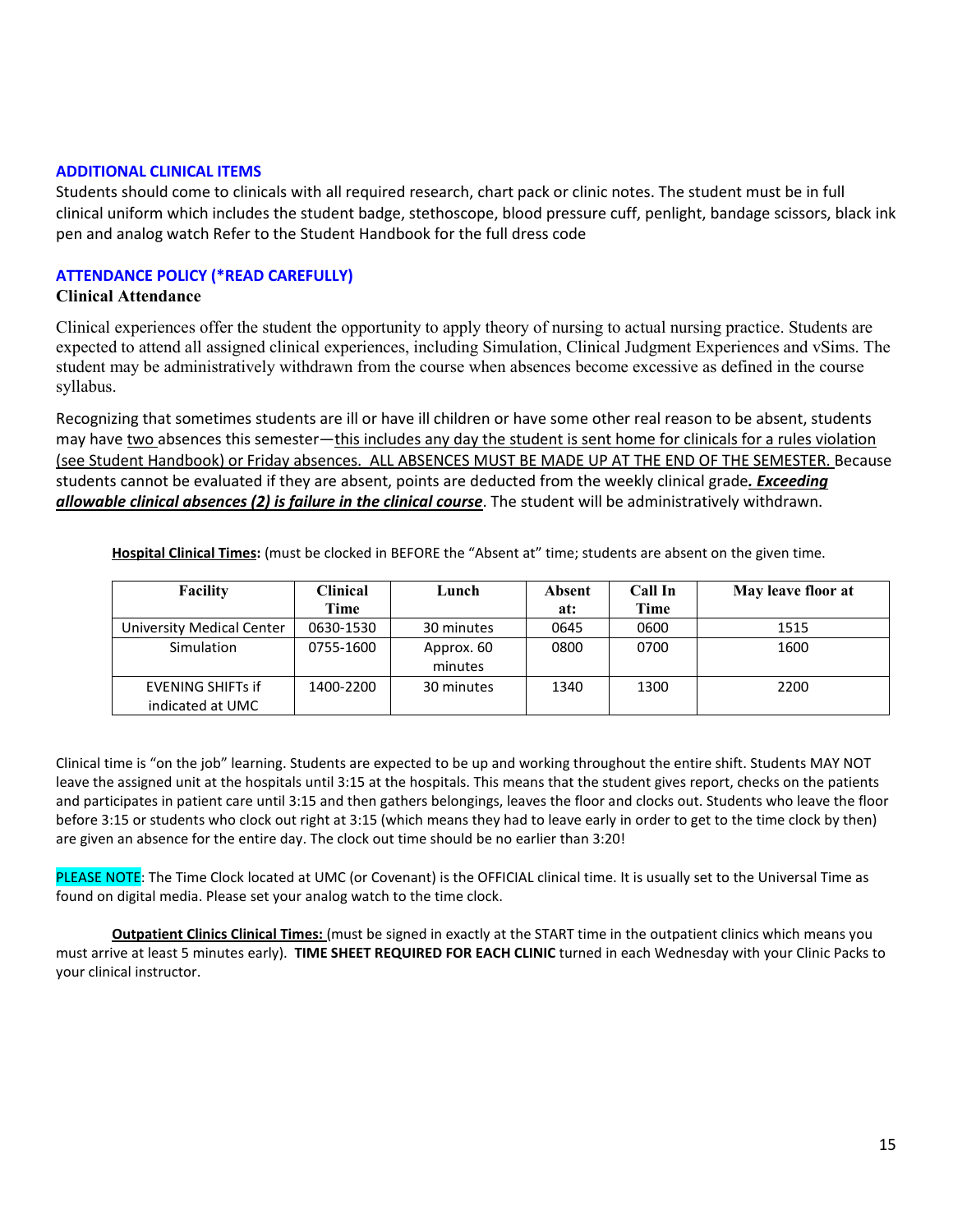| <b>Clinic</b>                                                                                   | <b>Hours</b>                            | Contact/Phone<br>No                                    | Absent<br>at | Lunch                                                               | <b>Parking</b>                                                            | <b>Required Research PRIOR to</b><br>rotation                                                                                   |
|-------------------------------------------------------------------------------------------------|-----------------------------------------|--------------------------------------------------------|--------------|---------------------------------------------------------------------|---------------------------------------------------------------------------|---------------------------------------------------------------------------------------------------------------------------------|
| Covenant<br>Health Plus,<br>7601 Quaker                                                         | 0800-<br>1600                           | <b>Sherry Marston</b><br>725-9408                      | 0800         | Approx. 1 hr<br>(based on pt<br>load); may<br>eat out               | Outside<br>parameter on N<br>or S sides; come<br>in through front<br>door | <b>Antibiotic Med List</b><br>Hormone Med List<br>Immunization Med List                                                         |
| Lubbock<br><b>Health Dept</b><br>806 18th<br>(corner of 18 <sup>th</sup><br>and Cricket<br>Ave) | 0830-<br>1630<br><b>MONDAY</b><br>Only* | 775-2933                                               | 0800         | Approx 1 hr;<br>must be<br>PROMPT on<br>your return<br>if you leave | On the street                                                             | Diagnosis Sheets for: Gonorrhea,<br>Chlamydia, Syphilis, HIV; HPV<br><b>Immunization Med List</b><br><b>Antibiotic Med List</b> |
| <b>TTUHSC</b><br>Clinics @<br>Pavillon,<br>3601 4th ST<br>(see below for<br>specific info)      | 0800-<br>1600                           | 743-4263 ask for<br>unit mgr;<br>IT Help: 743-<br>1815 | 0800         | Approx. 1 hr<br>(based on pt<br>load); may<br>eat out               | Lots                                                                      | See each clinic's requirement<br>listed below                                                                                   |
| <b>Wound Care</b><br><b>Clinic, 2002</b><br>Oxford Ave                                          | 0800-<br>1600                           | 793-8869                                               | 0800         | Approx. 1 hr<br>(based on pt<br>load); may<br>eat out               | In the lot that<br>enters the<br>facility (not door<br>spaces)            | <b>Antibiotics Med List</b><br>Anti-emetics Med List                                                                            |

Students in the clinics work with all staff including nurses and physicians in providing outpatient care. Students should anticipate that they will assist staff with calling patients back, taking vital signs, completing focused assessments, assisting with procedures, removing sutures (nurse supervision), administering medications (nurse supervision if you have received approval from faculty—a signed contract), completing fingerstick blood sugars and Coumadin checks (nurse supervision), as well as assisting with all phases of nursing care. Students must always have complete medication information while administering any medication and follow all SPC policies and guidelines.

Assignment for each clinic: Complete the Clinic Notes posted on Black Board and follow those instructions. Submit to your clinical instructor by 8 a.m. Wednesday.

### **Texas Tech University Health Sciences Center (TTUHSC) Clinics Specific Information**

| <b>Clinic</b>            | <b>Abbreviation</b> | Location                           | <b>Phone Number</b> | Days                                  |
|--------------------------|---------------------|------------------------------------|---------------------|---------------------------------------|
| <b>Family Medicine</b>   | Pav FM              | First floor                        | 743-1177            | M, T                                  |
| <b>Internal Medicine</b> | Pay IM              | Second Floor                       | 743-3150            | M, T                                  |
| OB-GYN                   | Pay OB              | Third floor                        | 743-2340            | M, T                                  |
| PEDI                     | Pav Pedi            | Third floor                        | 743-7335            | M, T                                  |
| Urology                  | Pay Uro             | Third floor                        | 743-1810            | M, T                                  |
| Orthopedics              | Pay Ortho           | Fourth floor                       | 743-2373            | M, T                                  |
| Ear, Nose & Throat       | Pav ENT             | Fourth floor                       |                     | M, T                                  |
| Pedi Subspeciality*      | HD/507              | 4102 24th St Suite 507             |                     | *T, (2 <sup>nd</sup> day of LH rotat) |
| Pedi Surgery*            | HD/508              | 4102 24 <sup>th</sup> St Suite 507 |                     | *T, (2 <sup>nd</sup> day of LH rotat) |
| Cardiology               | Pay Card            | <b>Building North of Pavilon</b>   |                     | M, T,                                 |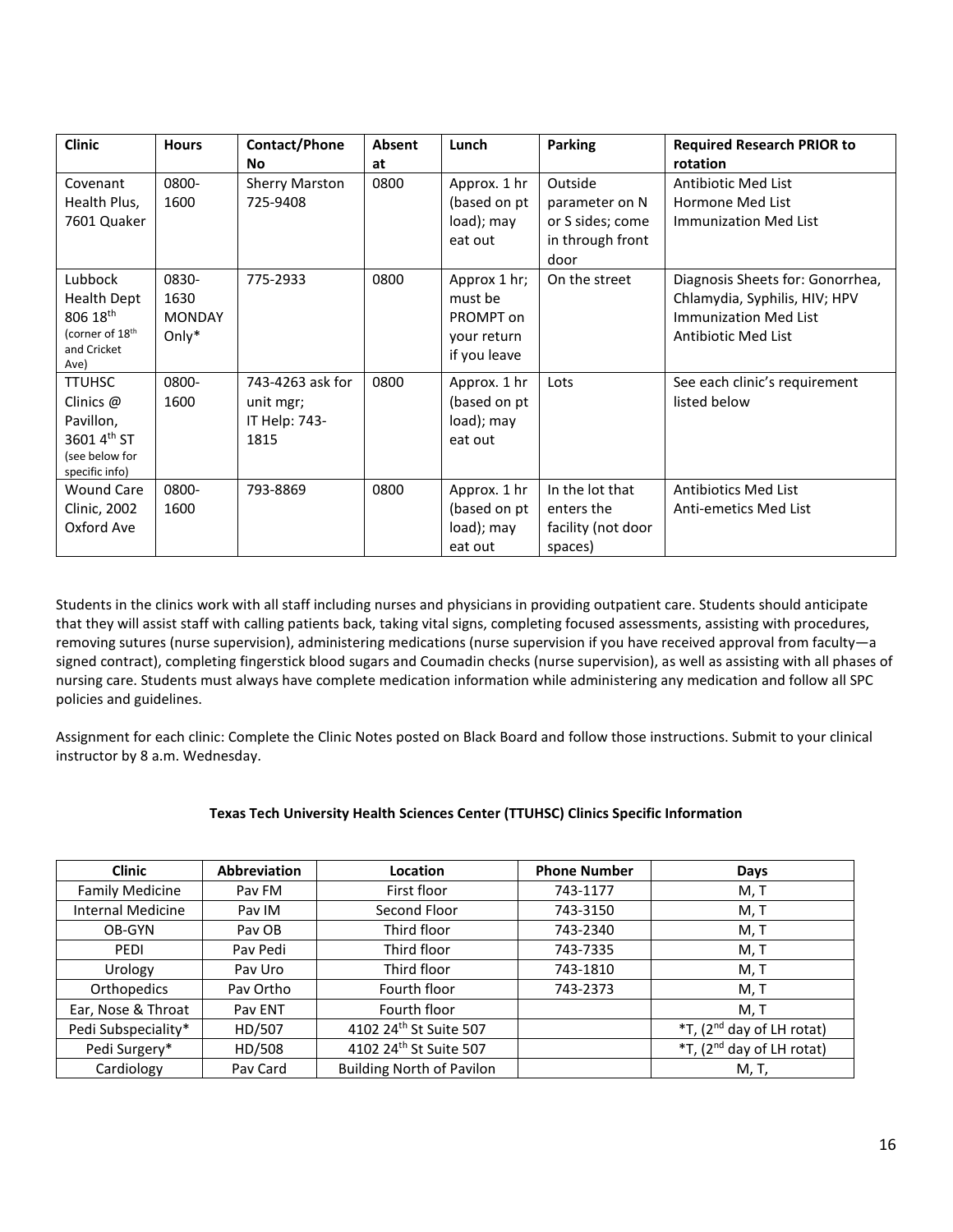**ALL CLINICAL ABSENCES MUST BE MADE UP in order to successfully meet clinical objectives.** Two days are available for clinical make-up at the end of each semester; therefore, students may have TWO absences during the clinical experiences.

Fridays are part of the clinical experience, and absences on those days (or failure to submit required work or attend the debriefing rather than live or by Zoom) is an absence. If a student is absent on a Friday, the student must turn in the missed work AND complete an additional vSim in order to not have this absence count against the two-day limit. Only one (1) Friday may be missed for this requirement.

#### **Exceeding the allowable clinical absences is failure in the clinical course. The student will be administratively withdrawn.**

Absences are recorded for the whole day. A student who leaves before the end of the clinical period is marked as "absent" for the entire day. Since the majority of nursing work is done in the morning, students may not come in to the clinical setting in the afternoon.

Absences will have an effect on the weekly clinical evaluation. A student cannot be evaluated if the student is absent. Points are deducted from the clinical grade for absences, including Friday Lab attendance or virtual Simulations. Missed points are returned upon making these days up.

Simulation is considered a clinical experience. An absence in simulation is the same as for all other clinical experiences. Students cannot be absent from the clinical unit in the morning and then come to simulation in the afternoon.

Students will be required to drive from hospitals to Reese and back during the clinical experience and should anticipate the need to drive back and forth.

Students who show up at the wrong facility will be counted as absent for the day. Students should verify their schedule on Sunday and make sure they understand the clinical assignment.

#### **Absences in Short Rotations:**

Maternal-child (L&D, PP, NSY or NIC), Pediatrics (PICU, PER or CCC) and medication administration rotations have limited clinical availability. Should there not be sufficient time or space in order to repeat this full clinical experience, the student will fail the clinical course. Absences in the medication administration rotation must be made up and the rotation will be extended as the clinical schedule allows. The student in a medication administration rotation making up absences loses an external clinical experience.

### **Religious Holy Days Absence in the Clinical Setting:**

In accordance with Section 51.911, Texas Education Code, South Plains College will allow a student who is absent from a clinical rotation for the observance of a religious holy day to complete an assignment scheduled for that day within seven (7) calendar days after the absence.

Students are required to file a written notification of absence with each instructor within the first fifteen (15) days of the beginning of the semester in which the absence will occur. Forms for this purpose are available in the office Student Services, along with instructions and procedures. "Religious holy days" means a holy day observed by a religion whose place of worship is exempt from property taxation under Section 11.20, Tax Code.

Students will be required to make up any clinical days missed if the student absence cap has been exceeded.

**How to Decide if you are Too Sick to Attend Clinical (verify with HCP note):** Students should not come to the clinical setting for the following reasons:

- $*$  Fever  $> 100.4$ <sup>o</sup> F
- \* Conjunctivitis (Pink Eye)
- \* Diarrhea lasting more than 12 hours
- \* Group A Strep—culture confirmed or physician diagnoses
- \* Jaundice—yellowing of the skin which might suggest viral hepatitis
- \* Cold Sores (herpes) that are weeping, open (not crusted over)
- \* Active measles, mumps, pertussis, rubella, chicken pox or shingles
- \* Upper respiratory infection (cold) with productive cough (green or yellow sputum)
- \* Tuberculosis and/or positive TB skin test
- \* Head lice
- \* Scabies (mites that burrow under the skin causing a rash)
- \*any draining wound such as an abscess or boil
- \* Impetigo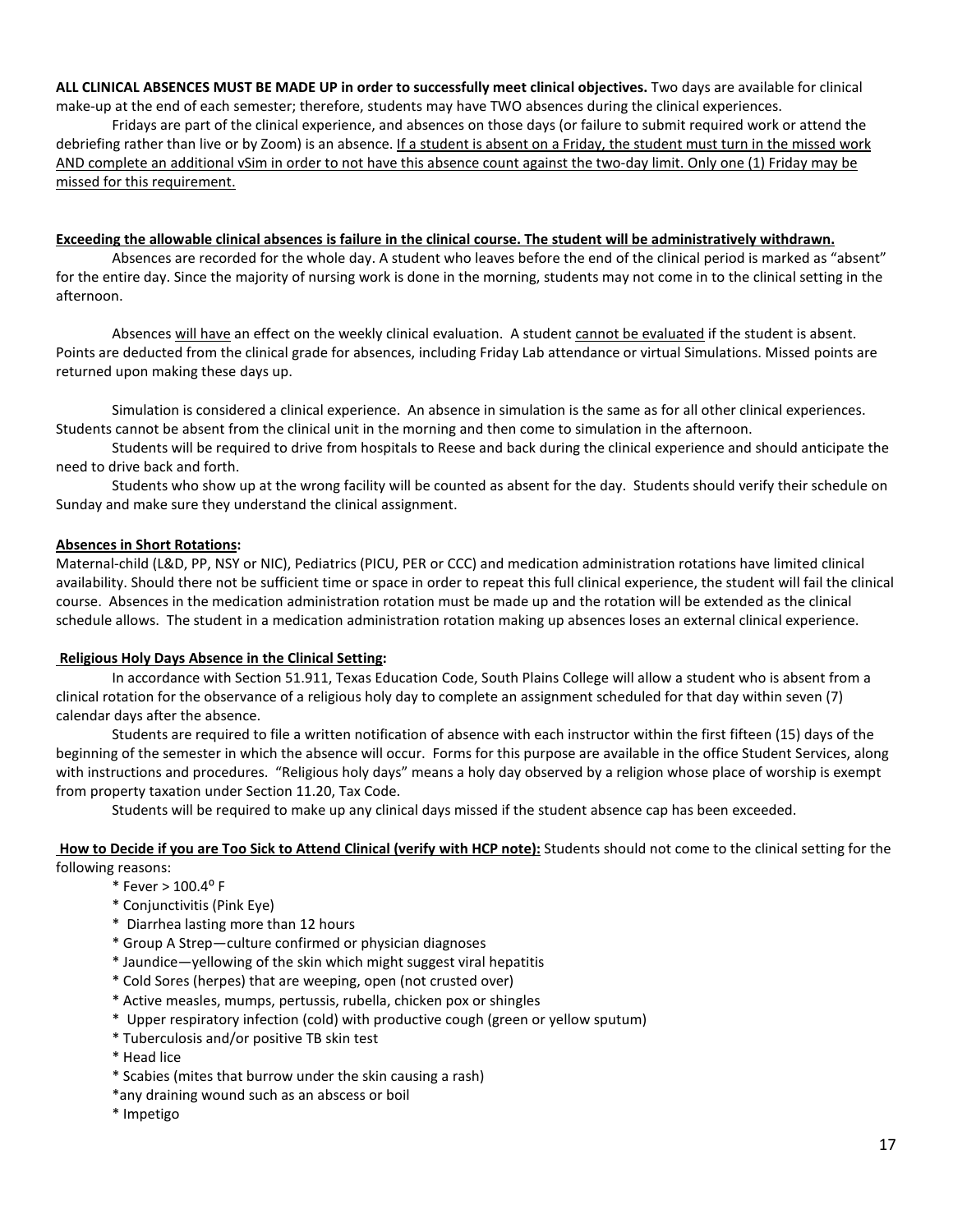\* Mononucleosis

#### **Students who come to clinical contagious are sent home with an absence AND additional point deduction.**

Students are officially enrolled in all courses for which they pay tuition and fees at the time of registration. Should a student, for any reason, delay in reporting to a class after official enrollment, absences will be attributed to the student from the first class meeting.

Students who enroll in a course but have "Never Attended" by the official census date, as reported by the faculty member, will be administratively dropped by the Office of Admissions and Records. A student who does not meet the attendance requirements of a class as stated in the course syllabus and does not officially withdraw from that course by the official census date of the semester, may be administratively withdrawn from that course and receive a grade of "X" or "F" as determined by the instructor. Instructors are responsible for clearly stating their administrative drop policy in the course syllabus, and it is the student's responsibility to be aware of that policy.

It is the student's responsibility to verify administrative drops for excessive absences through MySPC using his or her student online account. If it is determined that a student is awarded financial aid for a class or classes in which the student never attended or participated, the financial aid award will be adjusted in accordance with the classes in which the student did attend/participate and the student will owe any balance resulting from the adjustment.

(http://catalog.southplainscollege.edu/content.php?catoid=47&navoid=1229#Class\_Attendance)

- Student MAY NOT attend clinical when running a fever, experiencing vomiting or diarrhea, having pink eye or any other infectious process. The student should anticipate that such illnesses or other emergencies may occur and should judiciously take an absence. Please refer to the Student Vocational Nurse Handbook for more information on attendance, infectious processes for which the student should stay home, NO SHOW policy and call in procedures.
- LUNCH—the lunch break in the hospital setting is 30 minutes; this begins when the student reports off care of the patient until the time the student returns and resumes care. If the student spends 10 minutes waiting on the elevator, the student has 20 minutes remaining on the lunch break.

In some outpatient settings, the student may be given an hour for lunch IF there are no meetings during the noon hour which would give the student an additional learning experience (see each clinic objective). A student who takes excessive lunches or who leaves the site when there was a meeting during the noon hour will receive full disciplinary action and possible dismissal for unprofessional conduct.

BREAKS—please refer to the Student Handbook for information about breaks

- NOTE ABOUT CLINIC TIMES—some clinics may finish their work early and staff may tell the student that they can leave early. THIS DOES NOT MEAN you can leave. Please contact your instructor and request instructions for the rest of the scheduled time; many times the student may be moved to another clinical for additional experience. To "assume" it is okay to leave the clinical setting results in an absence assigned for that day. If this absence causes the student to fail, the student will fail the clinical course, regardless of other clinical grades.
- CLOCKING IN/OUT: Clocking in/out for other student is PROHIBITED and is considered unprofessional conduct as dishonest behavior. All students involved are dismissed from the Vocational Nursing Program (please refer to the Student Handbook).
- Time sheets are required at off-hospital rotations. Students who misrepresent themselves on the time sheet or forge a time sheet are deemed "unprofessional" and are dismissed from the program for unprofessional conduct (please refer to the Student Handbook).

### CLINICAL TARDIES:

There may be an occasion where a student is running late. Students may receive a "tardy" from 0630-0644; at 0645, the student is "ABSENT".

CONSEQUENCES for tardies:

1. 10 point deduction on the clinical evaluation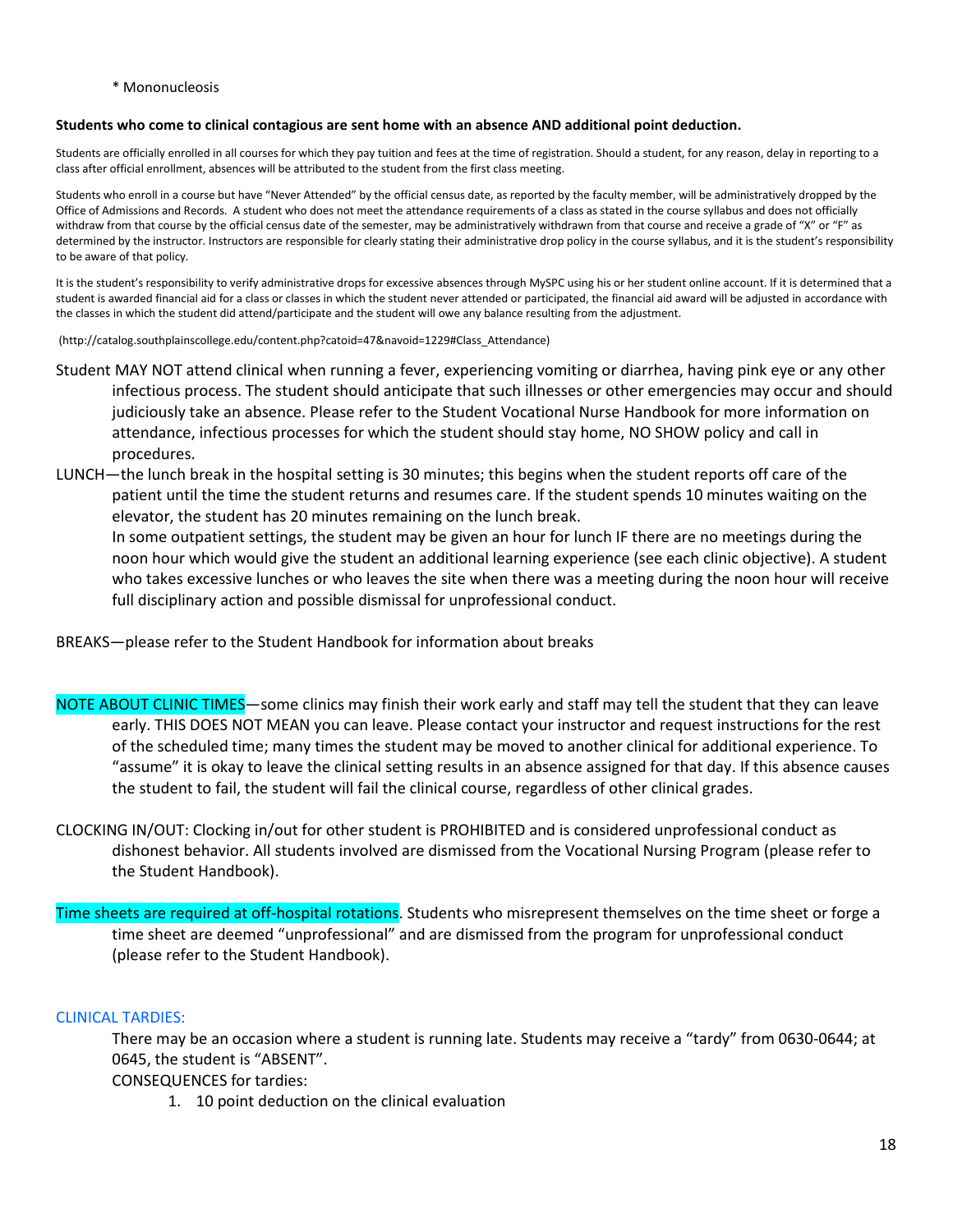- 2. Three (3) tardies equals one full clinical absence, resulting in the loss of a clinical absence and in a required make up day.
- 3. If the three tardies puts the student OVER the allowable absences that can be made up at the end of the semester, the student fails the clinical course.
- 4. There are NO tardies for rotations (like Simulation) that start at 0800 since this shift is already later than the hospital students.

CLOCKING IN/OUT: Clocking in/out for other student is PROHIBITED and is considered unprofessional conduct as dishonest behavior. All students involved are dismissed from the Vocational Nursing Program (please refer to the Student Handbook).

Time sheets are required at off-hospital rotations. Students who misrepresent themselves on the time sheet or forge a time sheet are deemed "unprofessional" and are dismissed from the program for unprofessional conduct (please refer to the Student Handbook).

## **NO SHOW POLICY**

Professional behavior requires the student to call in any time he/she will be absent or tardy. When absent or tardy on a clinical day, the student must call the SPC number by the specified deadline. STUDENTS MUST CALL IN PRIOR TO THE SHIFT FOR THE ABSENCE TO NOT COUNT AS A 'NO SHOW"—ONCE THE SHIFT STARTS, IT IS A "NO SHOW" (so at 0645, the student is No Show if there has not been a call-in). Just not showing up is unprofessional and is detrimental to patient safety. No Shows apply to the entire clinical year as they would in employment; if a student has a No Show in the previous semester, it still is a part of the record and subsequent No Shows will be labeled as #2 or #3, depending on the actual number.

## **CONSEQUENCES of No Show:**

- 1. Failure to "call in" (either by actual call or email) on time or correctly to report an absence by 0644 to report an absence results in being classified as NO SHOW.
- 2. The absence will have to be made up as with any other clinical absence; however, the grade for the missed day will remain the same (no points awarded for the NO SHOW.)
- 3. A second NO SHOW results in the same as in #2 and the student is placed on probation. Probation means that the student will not have any "off campus" rotations in the reminder of this Level and in Level 3
- 4. A third NO SHOW results in clinical failure, regardless of other grades, and the student is administratively withdrawn.

## **Cell Phones in the Clinical Setting**

Cellular phones are NOT permitted in the clinical setting because they may interfere with electrical equipment within the facility. Additionally, cell phones are distraction to patient care.

Cell phones are **prohibited at any time during the clinical experience** and may not be used in any location of the clinical setting during clinical hours. Students should not have cell phones on their person, in their back packs, pockets or other personal areas during clinicals. Cell phones should be left in the student vehicle or left at home.

## **Students who violate this policy and have their cell phone out during the clinical day** *for any reason* **will be sent home as "absent."**

Simulation is a clinical experience; this policy applies to simulation as well.

## **Clinical Affiliate Approval**

Clinical affiliates have a right to deny clinical experiences to students based on that facility's policies and procedures.

- 1. If a student is a former employee of a facility and ineligible for rehire, that student may not be able to perform clinical rotations at that facility.
- 2. Should alternative experiences not be available, the student must withdraw from the VNP.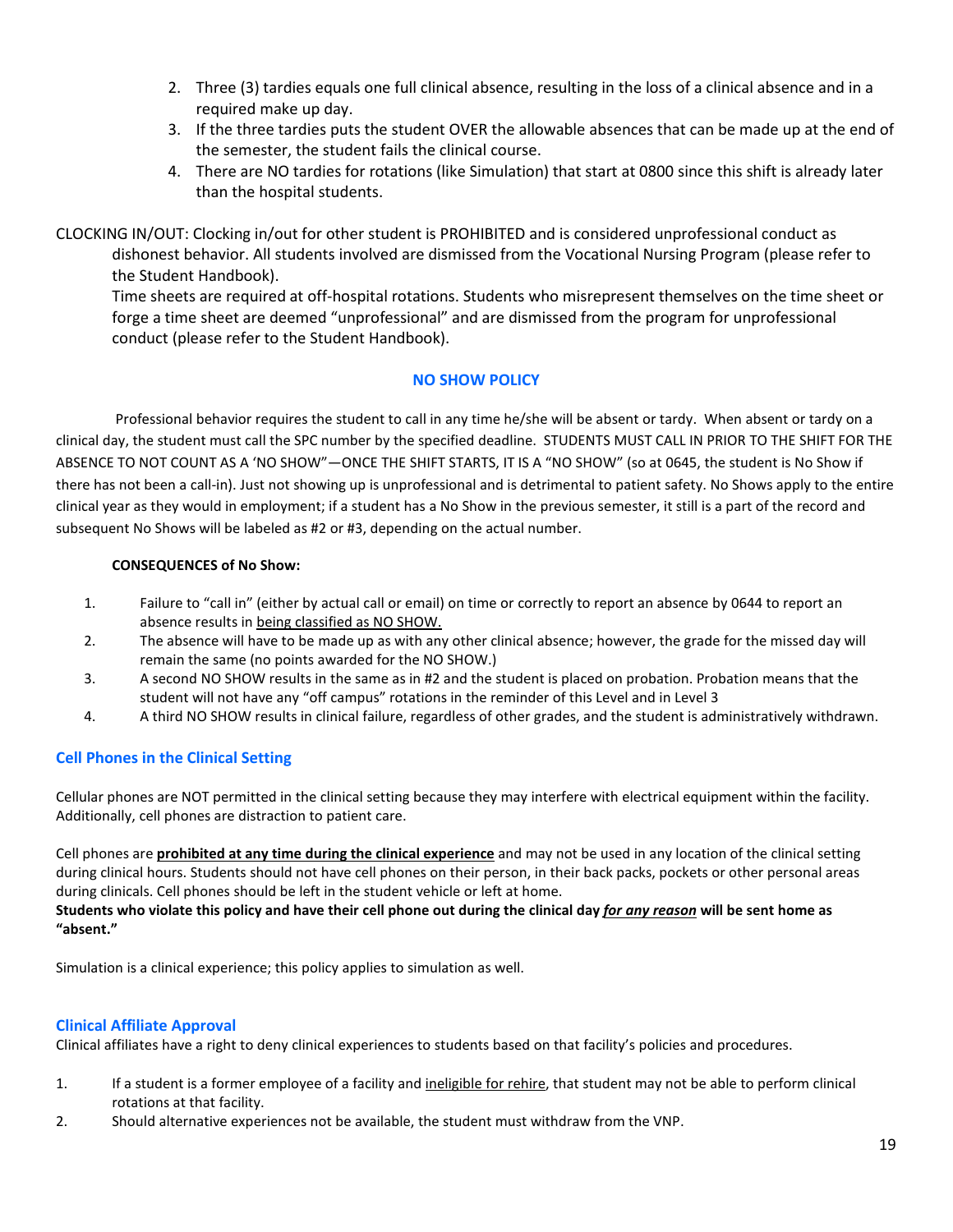- 3. Clinical facilities may also request, in writing, a denial. Should a student be denied clinical experiences at a particular affiliate, the faculty will look for alternative experiences within the program's current affiliations. However, should a student be prohibited from a major facility in which BON required experiences occur, the student cannot meet the program objectives and must withdraw.
- 4. Clinical facilities may request student information prior to allowing students to participate in clinical experiences. At a minimum, the student name and SPC student ID is shared with facilities for clearance with their IT systems. Other information may be requested.

### **Clinical Probation**

"Probation" is defined by Webster's New Collegiate Dictionary as "the subjection of an individual to a period of testing and trial to ascertain fitness…."

POLICY: During the course of each clinical rotation, the student will be evaluated by an instructor.

PROCESS: The instructor will complete a weekly clinical evaluation so that the student has many opportunities to improve performance.

- 1. Should a student have difficulty improving, that student may be placed on clinical probation.
- 2. A student who is not completing clinical paperwork may be placed on probation.
- 3. A student who is not completing the skills checklist may be placed on probation.
- 4. At the end of each clinical level, the summative evaluation tool will be completed by the Nursing Instructors.
- 5. The student on clinical probation who does not meet the clinical objectives will be withdrawn from the nursing program.
- 6. Students on probation at the beginning of Level III do not have off campus rotations.
- *7. The student who does not meet Level III objectives will not graduate from the VNP.*

### **CONFIDENTIALITY/HIPAA**

Student Vocational Nurses will not divulge any protected patient information, clinical instructional information, or instructor-student conference information

In the Vocational Nurse's Pledge, we pledge:

"I will not reveal any confidential information that may come to my knowledge in the course of my work."

This statement makes it clear that any information gained by the nurse during examination, treatment, observation or conversation with the client or his/her family is confidential. Unless the nurse is authorized by the client to disclose the information or is ordered by a court to do so, she/he has a clear moral obligation to keep the information confidential.

The nurse may use the knowledge to improve the quality of client care, but she/he never shares information about the client with anyone not involved with his/her care. The student will direct all inquiries directly to the charge nurse.

Even when sharing with caregivers, the nurse must be extremely cautious. The information is not discussed in the cafeteria or around persons not involved with the patient's care. Students need to be **very aware** of confidentiality and be **extremely careful** with whom and where they discuss their assignments.

*The Health Insurance Portability and Accountability Act (HIPAA)* became effective April 14, 2003 for all health care providers in the United States. HIPAA established regulations for the use and disclosure of Protected Health Information (PHI). PHI is **any** information held by a covered entity which concerns health status, provision of health care, or payment for health care that can be linked to an individual. This means that NO information about a patient may be shared outside of those health care providers that "need to know" the information to properly care for the patient. Violation of HIPAA is a federal violation and is grounds for dismissal from the nurse program. This includes any information about a health care facility or individuals providing health care at a specific facility.

Students must always be aware of the private information that they have about patients and must protect that information. Even if a specific name is mentioned, a violation can exist if there is enough information for other individuals to "connect the dots" and find out who the information is about. Students must be very cautious in discussing PHI – elevators, cafeterias, and even open nursing stations may be inappropriate places to discuss information.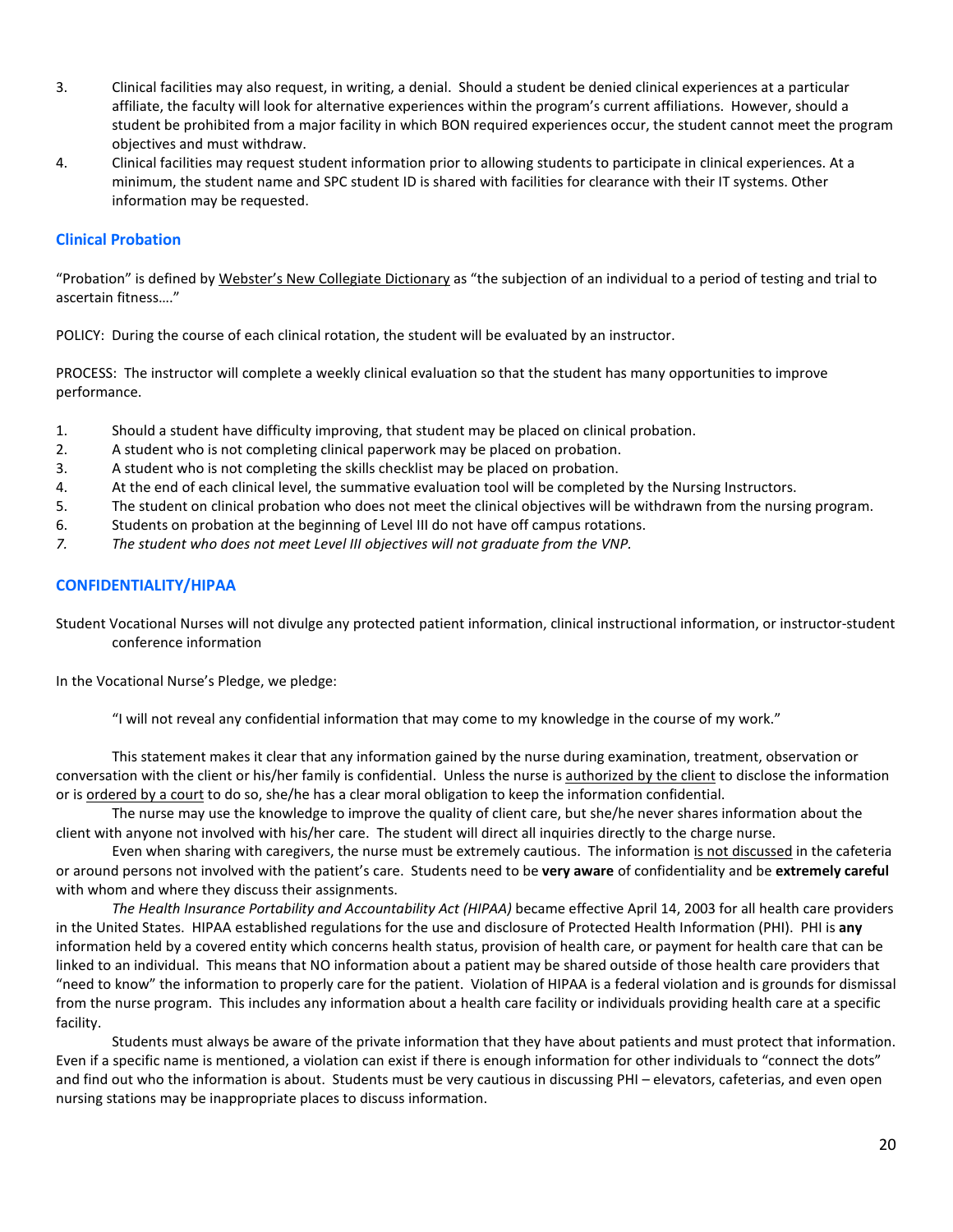All social networking sites are inappropriate areas to be discussing patient information. This includes Facebook, MySpace, Twitter, etc. HIPAA violations could also occur through the use of email or other computer programs. **Students who post inappropriate information or PHI on social media are dismissed from the program.** 

Students should only share PHI with their instructors for the purpose of learning and with the other health care providers on the assigned unit who are participating in that individual patient's care. It is inappropriate to discuss situations with other classmates, family members, etc.

Students must also protect all student paperwork and may not leave these out where anyone can read them. Students should always secure any identifying information when leaving that information (don't leave information at the nursing station, in patient rooms, etc.) ALWAYS LOG OFF of a computer system if you have used it!

**Confidentiality also extends to the nursing report, facility in-services or other hospital/clinic meetings that the student nurse attends. Additionally, confidentiality is to be maintained in all student/instructor conferences and disciplinary actions.**

### **Failure to maintain confidentiality is grounds for dismissal.**

**Additionally, confidentiality is to be maintained in all program situations including classroom discussions, student/instructor conferences and disciplinary actions. Student grades and clinical evaluations are confidential also.**

**Simulation scenarios should not be discussed with other classmates outside of the group assigned for a simulation. Sharing of information is CHEATING and violation of confidentiality. This is grounds for dismissal.**

#### **Failure to maintain confidentiality is grounds for dismissal.**

In observance of confidentiality, students who have family members or friends in the hospital MAY NOT review their charts or take them as patients. Family members who want to review documentation should follow the established hospital protocol. Students who violate confidentiality in this manner will be withdrawn from the VNP.

Students agree to protect confidentiality in the Student Contract at the end of this manual. A separate Confidentiality Agreement is required by some clinical affiliates prior to participating in clinical experiences at those facilities.

## **Contacting the Clinical Instructor**

Instructor's often rotate between floors for student instruction. The clinical instructor is the student's BEST clinical resource and should be contacted by the student ANY TIME the student has a clinical question or concern. Should the instructor be on another floor, the student should do the following to contact the instructor:

- 1. Obtain instructor's contact number from the clinical schedule.
- 2. Using a phone at the nurse's station (auxiliary stations do not have an outside return number), dial the instructor contact number.
- 3. The instructor may be with another student or assisting another student with a procedure; please leave a brief but detailed message and your contact number. The instructor will call you back as soon as possible.
- 4. **STAY BY THE PHONE!!!** If you must leave, be sure that you have a classmate that can wait for your return call; the staff are not responsible for making sure your message is delivered.
- 6. If you don't receive a return phone call within 10 minutes, please call again. The instructor may be supervising a procedure and may not be able to call right away.

### **When Students Should Contact the Clinical Instructor:**

The clinical instructor should be contacted:

- 1. When there is a personnel issue on the clinical unit.
- 2. When there is a patient care issue on the clinical unit.
- 3. Any time a patient refuses an essential element of care, such as a bed bath or assessment.
- 4. When there is any patient or student-related incident.
- 5. For all sterile procedures until signed off.

### **Dress Code for Clinical Experiences**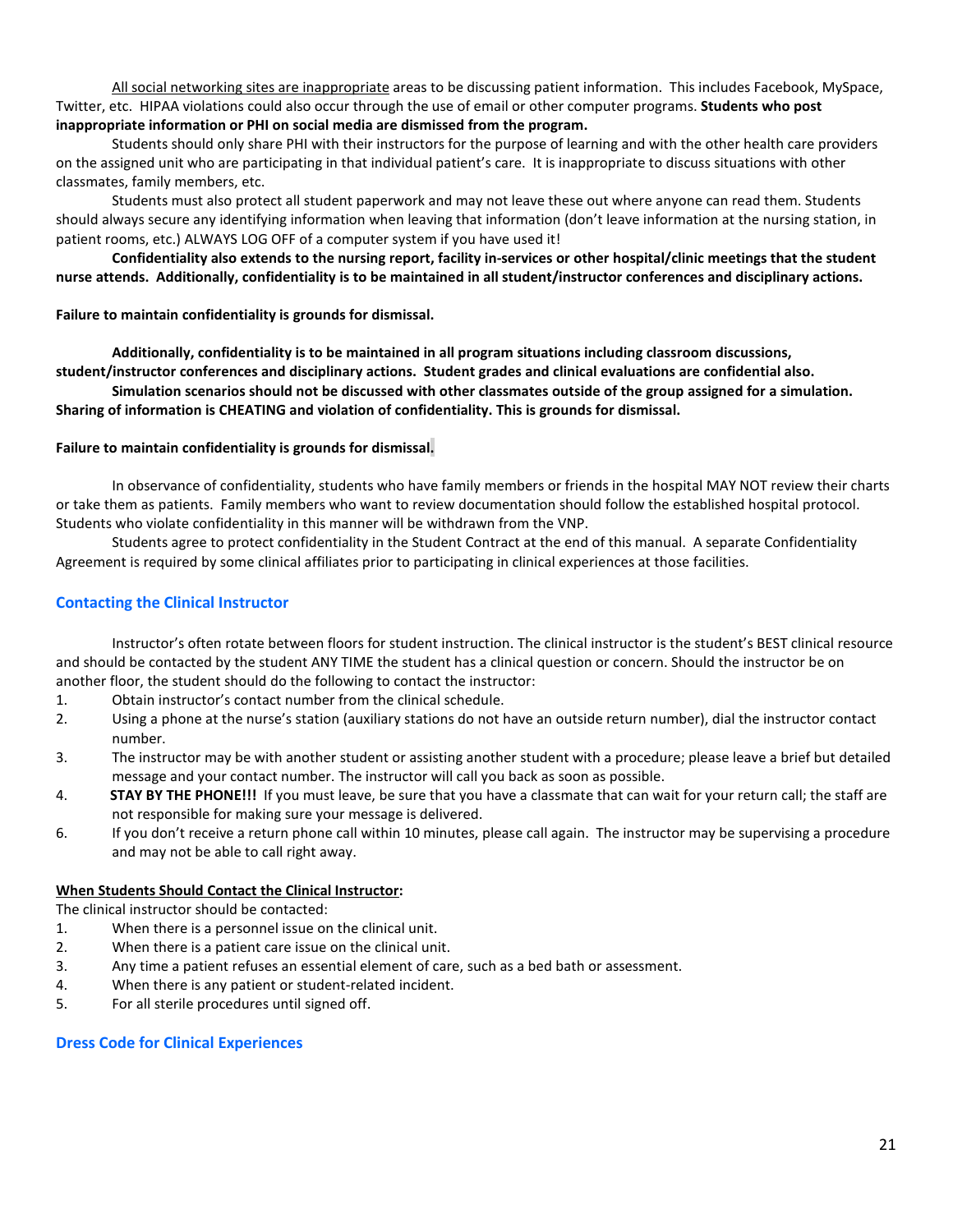Looking professional is an obligation a nurse has for the patient; a well-groomed nurse inspires confidence to patients and staff. Students are expected to follow the clinical dress code ANY time students are in clinical uniform for any clinical situation.

## 1. Uniform:

- a. Teal scrub top, pant or knee-length, A-line skirt. All tops must have "SPC" embroidered logo.
- b. Must have appropriate underwear with the uniform. Bras and underpants are required for females. Underpants are required for males. White socks or white hose are required. Underwear may NOT have writing on them that shows through the scrub top/bottom. Women wearing skirts must wear a slip and white hose. Bras should be skin colored and should not be visible through the neck of the clinical uniform.
- c. The uniform must be clean and pressed (ironed). Wrinkled uniforms look unprofessional and may result in the student being sent home as absent. To avoid ironing, remove uniforms immediately from the dryer and hang the uniform up. There are commercial sprays you can use to help remove wrinkles as well.
- d. The uniform must be worn to the hospital or other health care facility each clinical day, even during specialty rotations. This rule also applies to any special events such as honor lunches or breakfasts. If a student is at a rotation where street clothes are allowed, such as day care, the student MUST dress in the clinical uniform when participating in ANY school event.
- e. A closed-toe, closed-heel *mostly* white LEATHER shoe should be worn in ALL clinical settings, including day care. Athletic shoes that are mostly white may be worn. Shoe strings must be clean and shoes should be cleaned/polished regularly. Crocks and clogs or any other plastic shoes are unsafe and unacceptable.
- f. A teal jacket may be worn (optional). If worn, it must have the "SPC" embroidered logo. It must be clean and pressed DAILY. Cold-natured students should purchase this item. Other jackets and coats—even during lunch may not be worn with the student uniform. (Be advised that there is limited space to hang coats/jackets during the winter months. Expensive coats should not be worn to the hospital where they could be stolen [ripped off])
- g. A teal or black t-shirt may be worn under the scrub top for warmth. Teal or black are the only acceptable colors. A t-shirt, if worn, must be cleaned daily and must have no writing that shows through the scrub top. T-shirts must be tucked in and Not hanging out under the uniform
- h. IF a uniform is too little (as purchased) or IF it becomes too small so that it rides up over the buttocks, the student is sent home "absent" and cannot return to the clinical setting until a new uniform that fits correctly is purchased.
- 2. Sweaters must not be worn with the uniform.
- 3. No jewelry may be worn when in uniform other than a watch with a second hand {SMART watches are prohibited} and one flat WEDDING BAND without stones for married students only. Stones in rings may be damaged or may injure a patient. No body areas may be jeweled, including earrings, and tongue, nose, eyebrow, or chin studs. Plastic spacers are also unacceptable, because even if clear, they appear unprofessional.
- 4. No pins or other decorations may be worn on the uniform, except those approved by the faculty.
- 5. Tattoos must be covered at all times in the clinical setting with sleeves, wrist bands or band aids. This includes tattoos that may be underneath a uniform but because of range of motion such as lifting an arm or bending over (chest, back or buttocks). Tattoos on arms must be covered even if long sleeves are worn because there may be times the sleeves are pushed up and then the tattoos would be revealed. Tattoos on the hands must be covered with band-aids if they are offensive to any other individual. Faculty determine "offensive."
- 6. Hair must be kept clean, washed frequently, neatly arranged, and professional in appearance.
	- a. Extreme coiffures (bushy, mohawks, extreme shavings, pompadours or other hairstyles determined by faculty as extreme) are inappropriate with the uniform. Extreme hair colors (blue, pink, bright orange, purple, green, gold, silver, maroon, bright yellow or glitter, ombre, or those that call attention to self) are not allowed. **A student should be known for good nursing skill rather than hairstyle!**
	- b. Long hair must be worn in a neat and confined bun (NO MESSY BUNS). Swinging ponytails are not allowed. Long hair extensions must also be worn in a bun.
	- c. No loose bangs, tendrils and/or wings or braids are permitted. If hairs falls forward when bending over, it must be secured away from the face and shoulders. A thin headband the same color as student hair may be worn. Long bangs should be pinned back.
	- d. Decorative items such as ribbons, flowers, combs, barrettes, headbands, bandanas, head scarves, head-dress of any kind, beads, feathers, or "fad" items etc. must not be worn in the hair while in uniform. *Plain claw hair clamps may be worn by students to hold long hair back. These claw hair clips can only be in the following colors: black, brown, teal, or the student's own natural hair color.*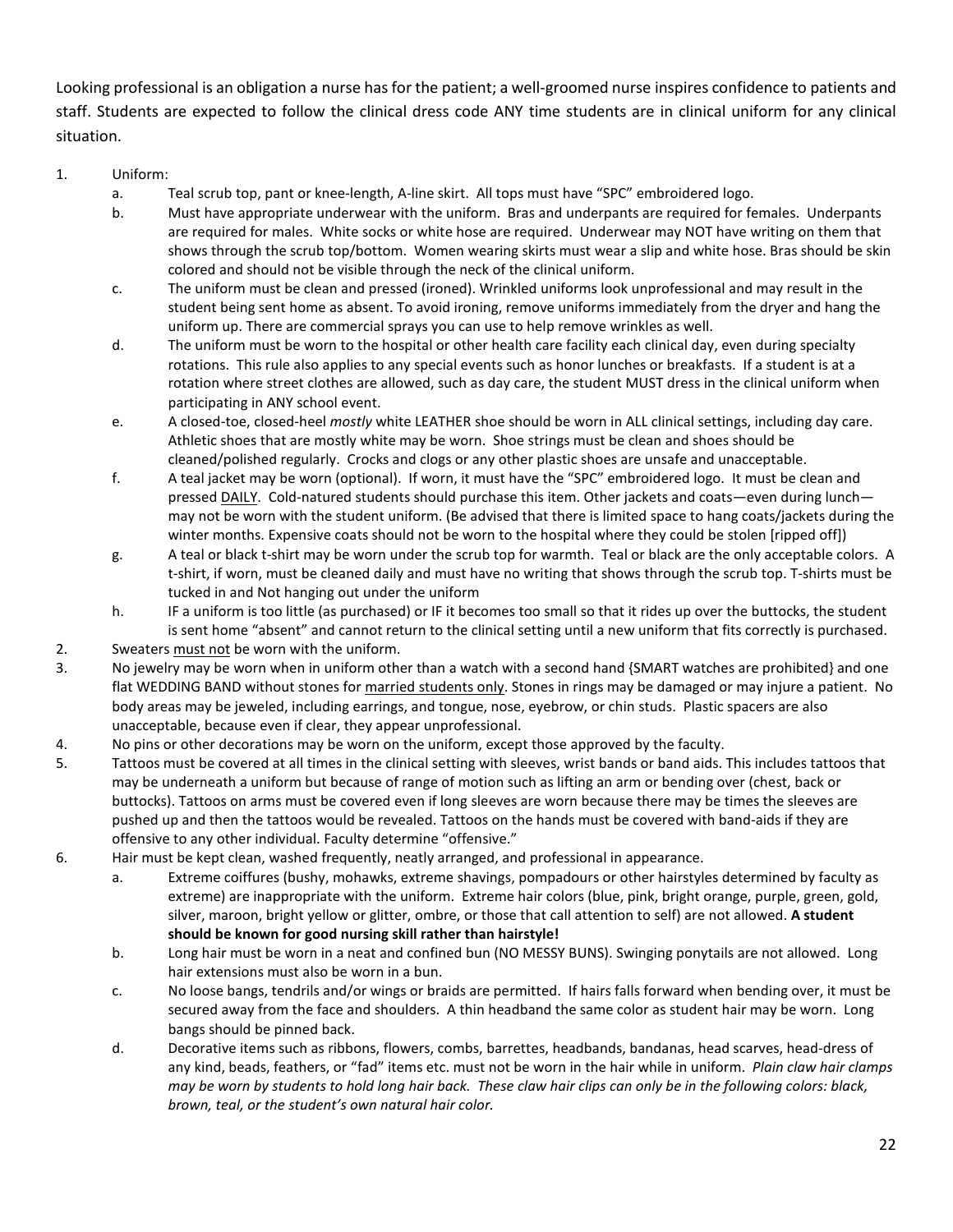- e. Head scarves/coverings or Hijabs worn for religious purposes must be black or teal and may not have adornments on them.
- f. Ponytail holders must be black, brown, teal, or the student's own natural hair color.
- g. Sideburns, beards and mustaches must be neatly trimmed and/or according to hospital policy.
- h. The above guidelines and specific clinical affiliate grooming policies will be adhered to during the time the student is in uniform, including touring off-campus facilities.
- 6. Nail polish (even clear) may NOT be worn with the uniform because polish of any kind can harbor infectious microorganisms.
	- a. Fingernails will be clean and well-shaped.
	- b. Fingernails will be kept filed to the edges of the fingers to eliminate the danger of scratching or injuring the patient or self.
	- c. NO artificial/sculptured nails may be worn.
- 7. Scented body powder, cologne, toilet water, aftershave lotion, perfume and hairspray may not be worn while on duty. Even pleasant scents can cause vomiting for a nauseous patient.
- 8. Personal and oral hygiene are a must for the nurse. Deodorant and antiperspirant must be used daily and must be sufficient to control personal body odors. Teeth should be brushed. Daily bathing is a must. Certain foods, such as garlic, curry, etc. may cause the body to have a peculiar odor and consumption of these foods may require more frequent bathing and washing of the uniform. Please be cautious when consuming these foods.
- 9. Make-up will be worn with discretion.
- 10. NO chewing gum is allowed. Breath mints may be consumed after meals and smoking.
- 11. No tobacco products are allowed on person during the clinical setting. Smoking is allowed only in designated areas for staff (not visitor smoking areas).There are no smoking areas at UMC.
- 12. The student badge must be visible above the waist at all times. No decorative badge holders other than the "SPC" badge holder may be worn. The ID badge must be worn at all times when in a clinical rotation**; students without their badges are sent home, accruing absences.** The PICTURE must always be visible.
- 13. The student badge and/or clinical uniform signifies that a student is a nurse or a student at SPC and must be worn with critical thought when the student is out in public. Sports bars, pubs or any place where the behavior could be questioned are inappropriate places to wear the student uniform for the following reasons:
	- a. Once identified as a nurse or nursing student, the individual becomes *obligated* to provide emergency care at that location should it be necessary. The student is held *legally liable* for all care rendered during this situation. Additionally, a student who has imbibed alcohol, even only one drink, could be charged with practicing nursing while under the influence. Drinking alcohol when in uniform is grounds for immediate termination.
	- b. The SPC VN logo is a professional standard and the public expectations of nurses is in conflict with the expectation of a person at a bar, even if the student is not partaking of alcohol beverages (guilt by association.) This situation can render the student susceptible to complaint and public humiliation.
	- c. Students who wear SPC insignia inappropriately or in a compromising situation (i.e. drinking alcohol) are dismissed from the VNP.

## **ASSIGNMENT POLICY—CLINICAL PREPARATION**

All assignments must be completed by the assigned due date/time. Late and/or incomplete work will not be accepted and a grade of zero will be recorded.

It is the responsibility of the student to be informed of class progress and assignments and to come to clinical prepared to participate in patient care, to turn in any assignments due, and/or take the quiz or test scheduled for that day in Friday lab. Students will be required to write Care Plans and Case Studies as part of the clinical experience.

## **Clinical Preparation**

Each student is expected to prepare for clinical practice in such a way that makes the student a safe, effective care giver. Not understanding the disease process and the expected care is equal to unsafe nursing practice. Preparing for clinical practice is a DUTY of the student vocational nurse and leads to SAFE NURSING PRACTICE. The student is required to prepare for clinical in such a way as to understand the medical diagnoses and medications, the implications of labs and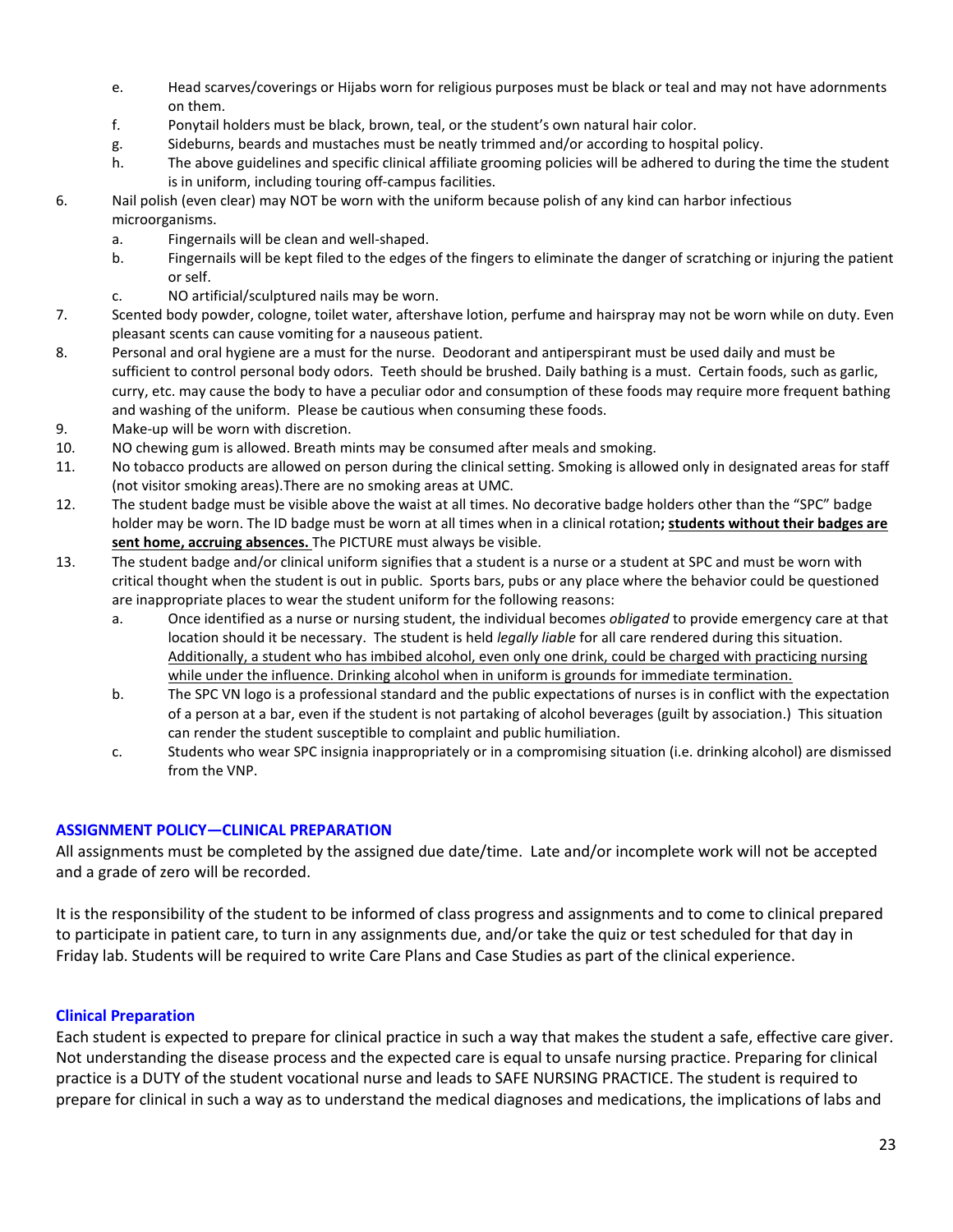diagnostics, the potential complications and how to prevent the, and the required nursing care. **Adequate preparation is a must**. The student should plan on a *minimum* of two hours of prep time per day for each clinical experience

Prepare" is the **intentional** effort on our part—to fix, establish and set. This means that the student must intentional spend time and effort to fix, establish and "set" in the student mind the disease processes of the patient and the care required. The student will be expected to demonstrate this understanding through the care of the patient, as well as discuss this understanding with the instructor.

## **Requirements:**

- 1. The student will demonstrate understanding of the patient's diagnosis(es) through knowledgeable discussion of the diagnosis, risk factors, s/s, treatments, nursing interventions and rationales, and patient teaching.
	- a. The student may have this information in any form the student chooses, i.e., diagnosis sheets, diagnosis cards, tabbed diagnosis book, etc.
	- b. Students are encouraged to have this information written so that when the student becomes nervous, there is a reference for the student to use during discussion; however, a written form is not required *as long as* the student can discuss the information in a logical, organized, reasonable manner.
	- c. Students who are unable to discuss this information will receive a clinical deduction and may be instructed to have written information on subsequent clinical experiences.
- 2. The student will demonstrate understanding of the patient's medications through knowledgeable discussion of the medication, its action, its indication, the dosage and times of administration, possible side effects/adverse reactions, and applicable nursing indicators and patient teaching.
	- a. The Medication List is to be thoroughly completed for each patient. There is a deduction for any incomplete Med List
	- b. Students who are unable to discuss the medications will receive a clinical deduction and may be instructed to have write additional information on medications.
	- c. For students with really poor discussion of medications or for incomplete med list, med administration may be forfeited, with additional point deductions.
- 3. The student will demonstrate understanding of the patient's laboratory status through discussion of the lab, the normal values, the abnormal values and the indicators of the lab values.
	- a. The Lab Analysis Sheet is to be thoroughly completed for each patient.
	- b. Students who are unable to discuss the laboratory values will receive a clinical deduction and may be instructed to do additional written work on labs.
	- c. There is a deduction for incomplete lab data.

## **PROCESS:**

- 1. First day of clinicals: In the afternoon, *after all patient care is completed*, the student may access the patient's medical record for approximately 30 minutes to gather information. This information should include
	- a. Patient's medical and surgical history
	- b. Current diagnoses
	- c. Medications
	- d. Labs
- 2. Prior to leaving for the day, the student may verify with the instructor what information is important for research.**NO RESEARCH IS TO BE DONE ON THE UNIT!**
- 3. After clinical clock-out , the student should begin the preparation process so that there is enough time to research and organize the student's prepared work.
- 4. The student should organize the information and be ready to present the information to the instructor. If this patient(s) has been dismissed, the student may still discuss the current information.
- 5. IF PATIENTS are dismissed, the student is expected to pick a new patient and begin the research process again.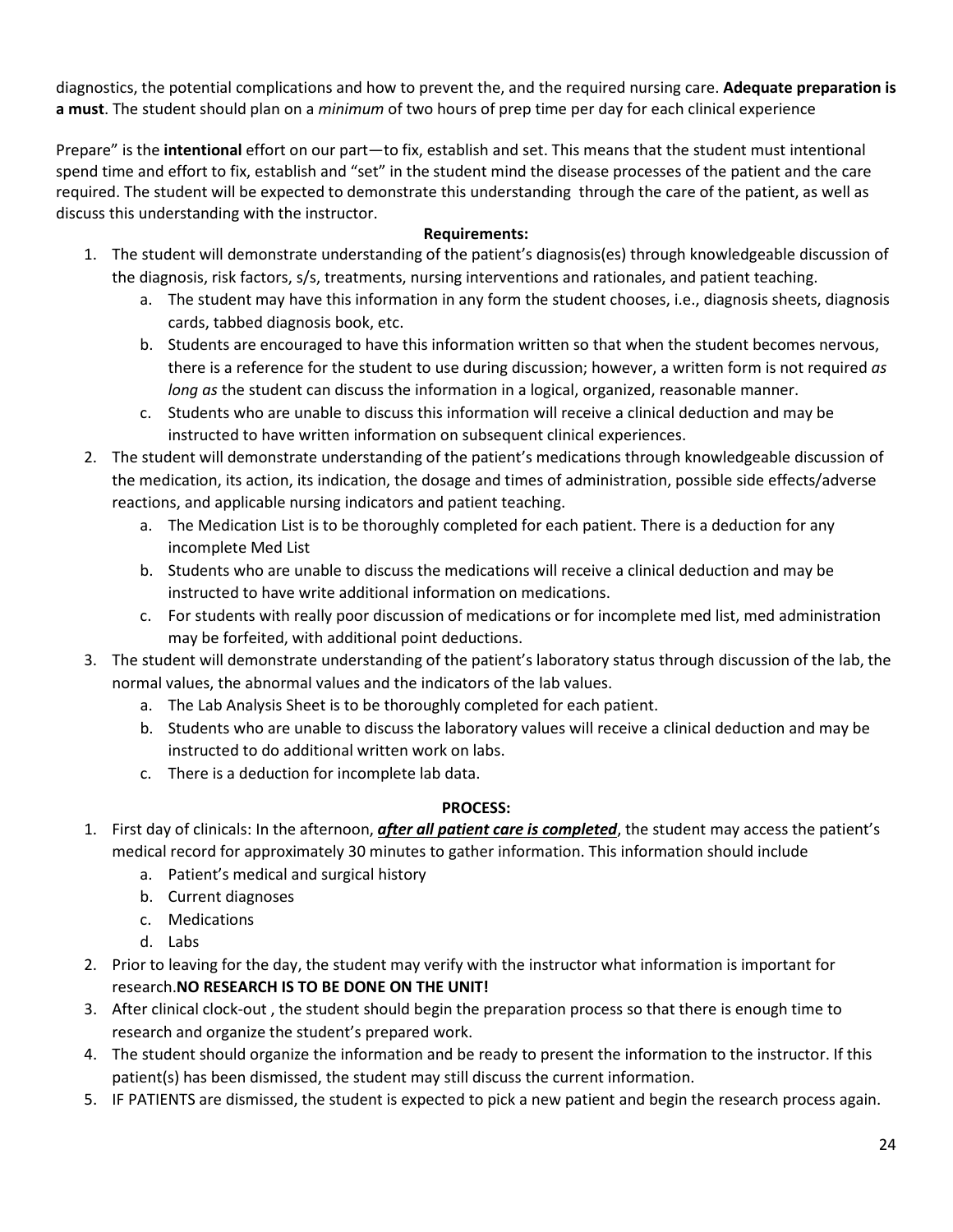6. IF PATIENTS are dismissed on the last clinical day, the student is expected to select new patients to provide care for during the day; however, clinical preparedness will not be required that evening.

To prepare for the Outpatient Clinics: Clinic rotations are senior-level rotations in which the student functions in a more independent role under the supervision of the clinical instructor and clinic nursing staff. Students on probation do not participate in off-campus rotations.

General rules:

- 1. Students may be assigned to a clinic more than one time during the semester; some clinics may not be available to every student
- 2. Each clinic has specific requirements of preparation that the student MUST do PRIOR to the rotation. Please see the table below.
- 3. Each clinic will require the following which should be emailed to the clinical instructor by 5 p.m. Wednesdays
	- a. Clinic Note
	- b. Med Log (if no meds are administered, please write "No meds administered" and submit)
	- c. Med Sheet from chart pack completely filled out for that clinic
	- d. Diagnosis Sheets as indicated by the clinic objective
- 4. Each student will submit a signed time sheet for the clinic rotation as an attachment to the clinical instructor.
- 5. Additional clinical deductions will be taken for failure to turn the above documents in completed and on time.
- 6. Students who get placed on probation will forfeit all further clinic rotations so that greater instructor supervision is available to assist the probated student
- 7. Students at the clinics must follow all SPC guidelines.
- 8. The Clinic Notes and Medication Log are posted on Blackboard

| <b>Clinic</b>            | <b>Required Research PRIOR to rotation</b>                                                                                     |
|--------------------------|--------------------------------------------------------------------------------------------------------------------------------|
| <b>Family Medicine</b>   | Med sheets for: Antibiotics, Vitamins, Depo drugs, Immunizations (child & adult), Pain, Diuretics,<br>Antiemetics              |
|                          | Childhood diseases Diagnosis Sheets: Chickenpox, Measles, Mumps, Rubella, RSV,                                                 |
| <b>Internal Medicine</b> | Med sheets for Pain, Antihistamine, Antihypertensives, Immunizations, Insulin, Steroids, Antianginals,<br>Medrols, antibiotics |
| OB-GYN                   | Med sheets for Hormones, Immunizations, Antibiotics                                                                            |
|                          | Childhood Diseases Diagnosis Sheets: Chickenpox, Measles, Mumps, Rubella, RSV,                                                 |
| PEDI                     | Med sheets for Pain, Respiratory, Antibiotics, Immunizations, Steroids                                                         |
|                          | Child hood disease Diagnosis Sheets: Chickenpox, Measles, Mumps, Rubella, RSV,                                                 |
| Urology                  | Med sheets for Antibiotics, Hormones, antineoplastics                                                                          |
| Orthopedics              | Med sheets for Antibiotics, Steroids, pain                                                                                     |
| Ear, Nose & Throat       |                                                                                                                                |
| Pedi Subspeciality*      |                                                                                                                                |
| Pedi Surgery*            |                                                                                                                                |
| Cardiology               | Meds sheets for antihypertensives, Diuretics                                                                                   |

## **Clinic Required Research**

You will also need your patient information, your diagnoses, medications and labs.

### **CHART PACK:**

In all medical-surgical rotations, the student must complete individual research and the chart pack. The Chart Pack is the student's practice documentation and is considered a legal document (it may be subpoenaed for evidence); therefore,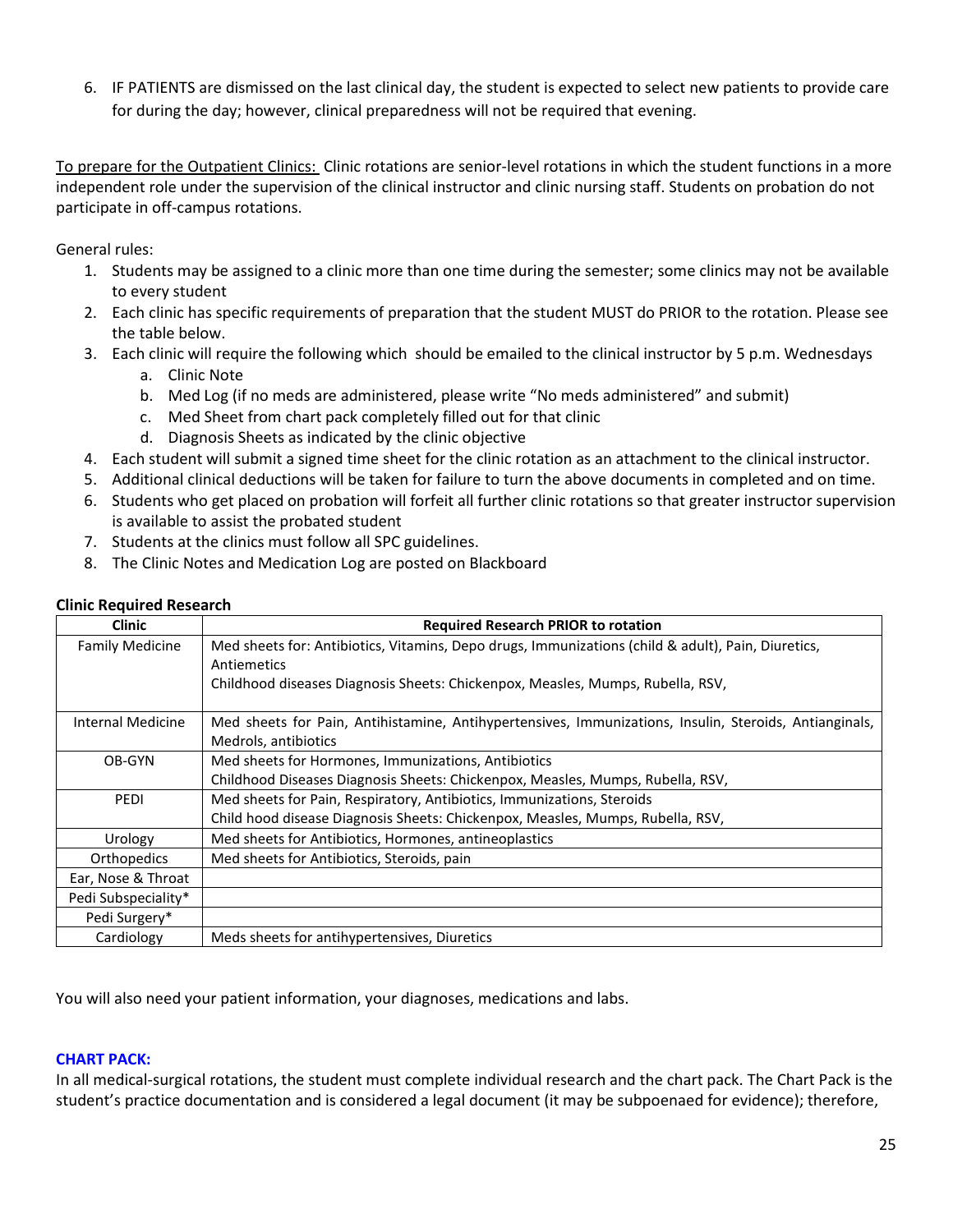the Chart Pack should be treated with respect and completed up to the point the student relinquishes care of the patient. The student must complete the Chart Pack daily.

**CLINIC NOTES:** Prior to the clinic rotation, the student should review the clinic and determine the type of patient the student may be seeing based on this review.

- 1. The student should determine at least ONE (1) learning goal for this clinic. Remember **goals must be measurable** and **goals must have a time frame**. Since this is about you, the student, you are the focus of the goal; therefore, you can start with "I will . . ." There should be at least one learning goal for each day of the rotation. The goal **MUST BE MORE SPECIFIC** than "Today I will learn about this clinic." Please date each Learning Goal.
- 2. Some clinics have different areas for learning. If you worked in one specific area on the first day, you may ask to work in another area the next day. You should ask by saying that one of your learning goals for this clinic is something specific in the next area of the clinic. [Please note: staff may request that you stay in the same area; discuss this with your instructor.]

**PROCESS**: Using the Student Clinic Notes posted on BlackBoard:

- 1. Print your name, the clinic, and the date at the top of the page.
- 2. Write your measurable learning goal
- 3. Identify the chosen patient for study. Write the patient's initials, age, sex and chief complaint (CC) [why they came to the clinic]
- 4. Write the medical diagnosis
- 5. Write the home medications. Be sure to include the dosage, the route and the frequency with each medication.
- 6. Identify the subjective symptoms.
- 7. Identify the objectives signs.
- 8. Write your nursing interventions for this patient. At home, write the rationale for each action and underline the rationale. Nursing interventions should be listed in order of priority.
- 9. Identify the patient teaching that is needed and/or done. If the teaching was done, please indicate it. If the teaching was not done, please give a reason and state when it should be done.
- 10. Include your medication log (see information on blackboard)
- 11. Submit this work to your clinical instructor.

The **completed Chart Packs** should be turned in for REVIEW on Wednesdays by 0800 to each clinical instructor's box outside the office as instructed by the individual clinical instructor. Failure to turn in the chart pack/clinic notes by 0800 will result in a 25-point deduction from the clinical grade, with a 20 point deduction each day thereafter. Additional points may be taken from the clinical grade if work is incomplete.

A student who is going to be absent on Wednesday MUST email the clinical instructor prior to 0800 to report that the chart pack/clinic note is not going to be turned in Wednesday by 0800 due to illness. On the first day back in class, the Chart Pack/clinic note must be turned in; failure to notify the instructor OR failure to turn in the chart pack/clinic note upon the return to school will result in a 50 point deduction.

A delay in a didactic course for the day DOES NOT PROHIBIT meeting the 0800 Wednesday deadline (in other words, if a theory class is delayed by an instructor for some reason, the expectation will still be that the Chart Pack is turned in by 0800 Wednesday). Failure to do so results in the above deductions.

If a grade of "0" is reached for the weekly clinical course grade, that "0" will stand against the clinical average.

After each is checked, the Chart Pack is returned to the student for safe-keeping. Some chart packs may become a part of the Clinical Case Study and/or Care Plan and will not be returned to the student in these assignments.

## **FRIDAY CLINICALS:**

The Friday Clinical Experiences are used to supplement current clinical practice in a variety of ways and to provide opportunity for students to enhance clinical skills, develop greater clinical judgment, and to have time to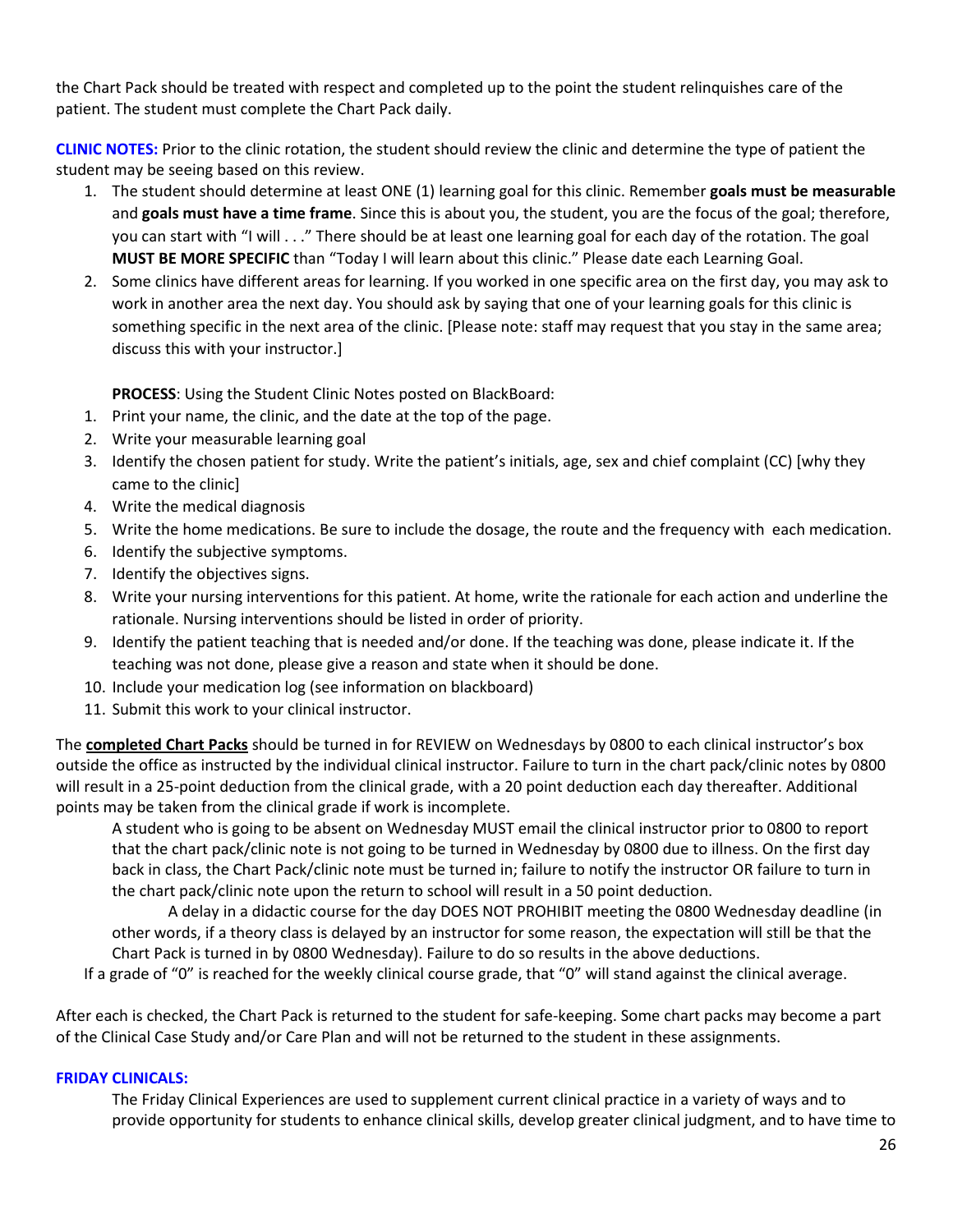make appointments to see instructors. Various activities will be done on Fridays including vSims, labs, Case Studies, Care Plans and Clinical Tests. The time for Friday activities is from 8-4, with all assignments being submitted by 4 p.m. Attendance is monitored. **Clinical Uniform is required for all activities at the school** (uniform is not required for vSims completed independently). Events are scheduled on a weekly basis. Below are different assignments for Friday labs.

As assigned, students will be required to practice/perform various nursing lab skills throughout the semester to assure competency. Students should continually be practicing their skills so that they become proficient. Should a student fail or miss a required lab, that student may not perform that particular skill until after remediation (on the student's own time), and then repeated check-off of the skill. Should the student not obtain proficiency of the skill by the end of the semester, the student fails the clinical course. Information about Friday Labs will be announced on BlackBoard.

## **ASSIGNMENT POLICY—Clinicals**

All assignments must be completed by the assigned due date and time. Late and/or incomplete work will not be accepted and a grade of zero will be recorded. Work submitted incorrectly will not be graded and a "0" recorded; the student must submit according to the instructions of the assignment.

It is the responsibility of the student to be informed of class progress and assignments and to come to clinical prepared to participate in patient care, to turn in any assignments due, and/or take the quiz or test scheduled for that day in Friday lab. Students will be required to write Care Plans and Case Studies as part of the clinical experience. Information about the assignments will be posted to BlackBoard.

## **Guidelines for Writing a Narrative Note in the Vocational Nursing Program**

Although modern technology has done away with much of the written head-to-toe assessment in actual patient documentation, the ability to put such an assessment together with clarity and detail enhances a student vocational nurse's critical thinking about the patient assessment process.

The following guidelines are to be used in writing the narrative note.

## **General Writing Rules:**

- 1. Write on one side of the Narrative Note only. If you need more than one sheet of paper, continue writing on a second sheet, not on the back.
- 2. Handwriting must be legible—if it cannot be read, it has no value.
- 3. Treat this work as a LEGAL document—this means that it could be used in a court of law. Your Chart Pack could be subpoenaed.
- 4. This writing is about the patient—the focus is the patient and how the patient is, what the patient needs, does, wants, etc. The nurse signature indicates that the nurse is the one providing the care unless the nurse indicates in the writing that someone else provided care, so the writing must be clear.
	- a. If a sentence starts with a verb, then the subject *understood* is the patient.

## *Example:*

Gave bed bath. Reported pain. *These legally read "The patient gave bed bath. The patient reported pain."*

b. If the subject of the sentence is not the patient, then the subject should be clearly identified.

## *Example:*

Bed bath given. (Bed Bath is the subject). Pain reported to TPCN. (Pain is the subject of that sentence).

- c. Personal pronouns, *I, we, me, you, us*, should not be used in the narrative assessment.
- d. What the student thinks, feels, does, is not important in this writing except to write what happens to the patient as a result of the care given.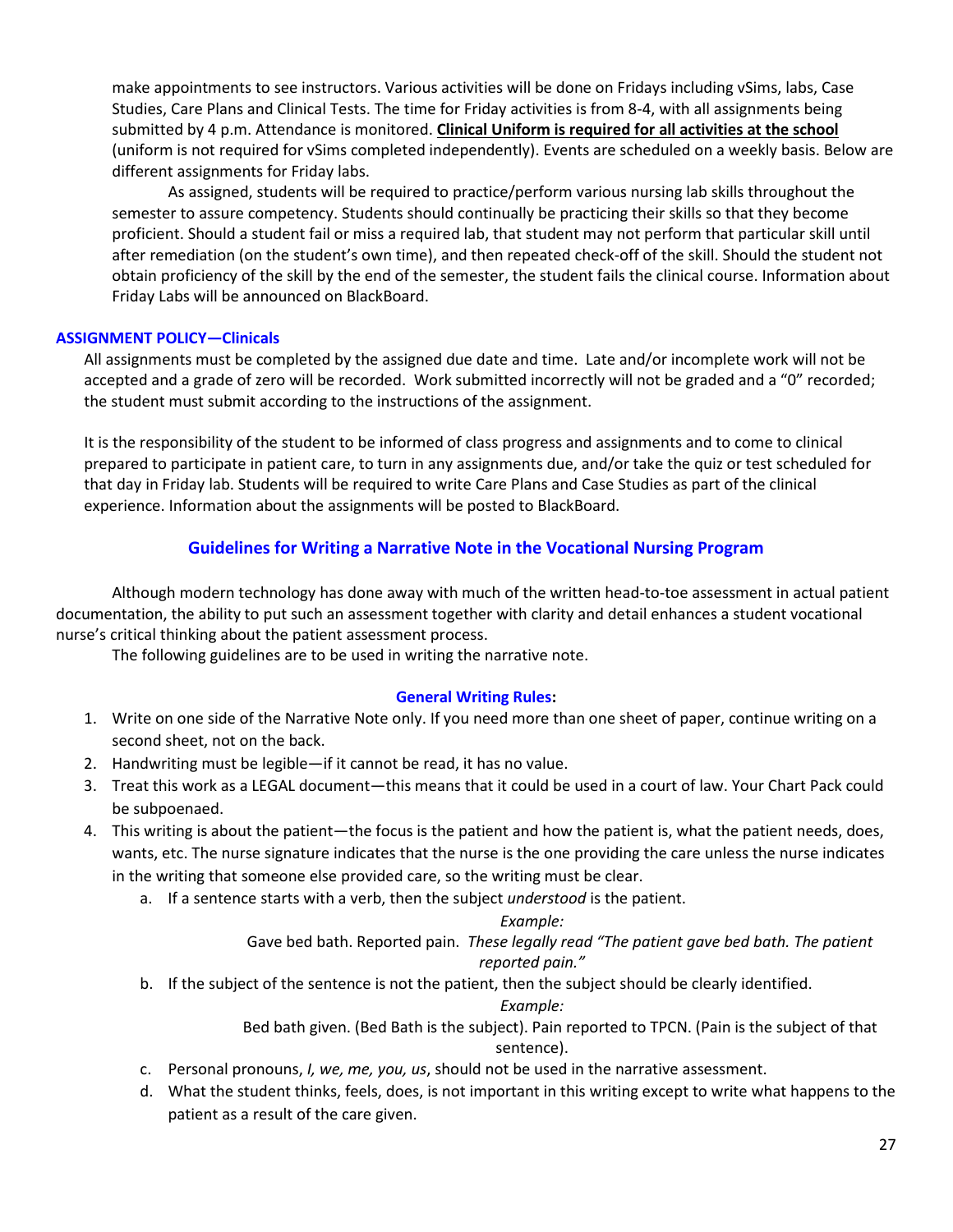- 5. The date and time must initiate the writing, flush left of the page.
	- a. Each new entry should have the time
	- b. Military time should be used; therefore, no colon should be used in between the hour and minutes.

## *Example:*

*Incorrect:* 07:10 Report received, care assumed. . . .

*Correct:* 0710 Report received, care assumed. . . .

- c. If a new page is started, re-write the date and time continued with that entry.
- 6. At the end of an entry, the student's first initial of the student's *legal* name and the full last name, along with the credential "SVN" must accompany the entry.
	- a. If the entire note is written as one entry, only the last line must be signed.
	- b. If the entry ends at the end of a page, sign off that entry on that page. Sign off the last entry on the new page.
- 7. If an entry ends midway through a line, line out the rest of the line to prevent someone else from coming after and writing in additional words.
- 8. If an error is made in writing, place one line through the error and write the student initials above the line, then continue with the writing. If there is not room to write the correction, place a line through the entire sentence and re-write the entire sentence.
	- a. DO NOT blacken out the writing—this indicates something to hide
	- b. DO NOT use white out—again, indicates something to hide
	- c. DO NOT write over—besides being sloppy, this indicates something to hide
- 9. Punctuation must be used. Periods must end sentences, commas must separate clauses.
- 10. This is written in narrative style, meaning a story. Therefore, you do not write a section, colon and then describe. You write the whole section as a story.

## *Example:*

*Incorrect:* Eyes: PERRLA. Ears: clear. Skin: warm and dry.

## *Correct:* PERRLA. Ears clear. Skin warm and dry.

- 11. Use only approved abbreviations in this writing. The ampersand "&" is **NOT** an approved abbreviation for "and."
- 12. Spelling is important. You must be able to spell words, especially common words!
	- a. Most common errors include the use of "i" and "e" such as in receive.
		- *"I" before "e" except when it comes after "c" or when it sounds like "a" as in "neighbor" or "weigh."*
	- b. The patient has *bowel* sounds, not *bowl* sounds.

# **Specific Writing Criteria:**

1. The documentation needs to be "opened" or started with the initial opening statement that tells (a) how the nurse took over care, (b) identifies who the patient is and why the patient is there, and (c) tells how the nurse first found the patient.

*Example:*

0700 Report received and care assumed of a 74 year old male with diabetes, (L) BKA, weakness for Dr. Rabbit, supine in bed with eyes closed, respirations even and regular. *N. Nurse, SVN.*

**In this example, "report" and "care" are the subjects that start this sentence. The age is given to identify the patient as well as the diagnoses and physician. The patient was apparently sleeping, as indicated by stating that the eyes were closed and the respirations were even and regular (as opposed to dead with no respirations). The statement would have been incorrect to say "sleeping" because the only way to be sure the patient was asleep would be to wake the patient up.**

- 2. The patient position should be clear. People "lie" and chickens "lay"—patients are in positions: supine, left or right lateral, Fowler's, prone, etc.
- 3. Complete Vital Signs should be written because they are "vital" to the patient.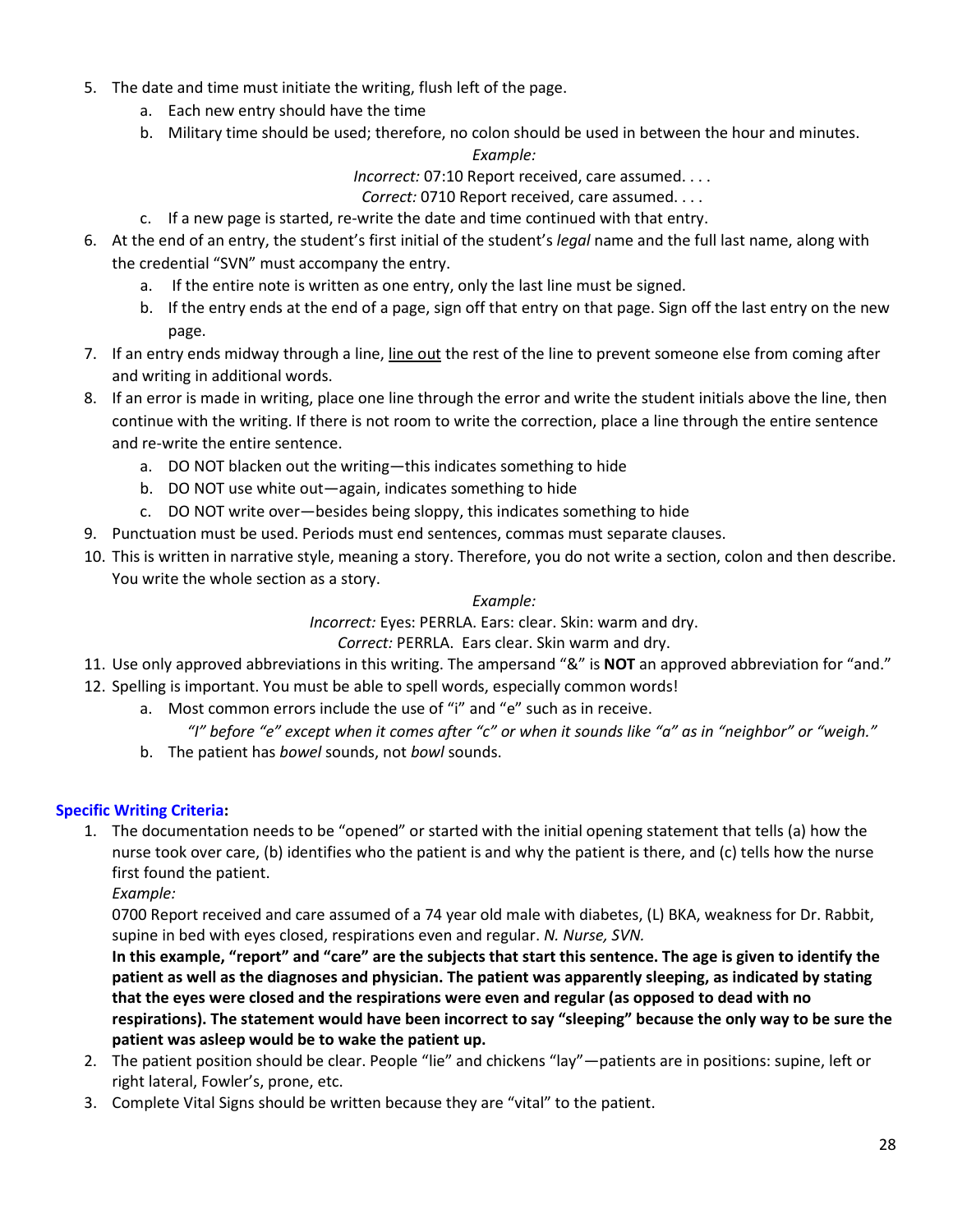- 4. Orientation should be specific—to say "x 3" is incorrect because there are many questions that could be asked to determine orientation.
	- a. The correct word is "oriented." **Orient** as a verb means to "find direction" or "give direction." The noun form of this kind of orienting is **orientation.**
	- b. Sometimes people in their speech will form an imagined verb from **orientation** and say **orientate** or make it a verb as **orientated.** At best, **orientate** is a back-formation used humorously to make the speaker sound pompous.
	- c. The correct word is the verb **orient.**
	- d. **Orientate** is more widely accepted in the U.K. than in the U.S.A., but it should be avoided in any formal or standard writing.
- 5. Describe what you see. Don't say "natural" or "normal" for skin color—unless you have seen the patient prior to the hospitalization, how do you know what is natural or normal?
- 6. Avoid using the word "normal"—who determines "normal"? Instead use the descriptive terms
	- a. Lung sounds are clear, adventitious, wheezes, rhonchi, rales, congested
	- b. Bowel sounds are present, normoactive, hypoactive, hyperactive, absent
	- c. Skin is pink, brown, tan, pale, ruddy.
- 7. If the patient says something that is important to document, use quotation marks to show that that information came directly from the patient.
- 8. Don't assume—if you find the patient on the floor, describe it but don't assume the patient fell (they have been known to deliberately get on the floor). Don't assume there is a bruise because of an injection.
- 9. Intravenous (IV) access can be through a peripheral vein such as those found in the arms or legs, a subclavian vein or a jugular vein. In most instances on a med-surg floor, the access is peripherally, usually in the lower arms. IVs can be continuous, meaning that they usually have 500-1000 mL bag of solution running continuously throughout care, OR IV access can be *intermittent,* meaning that the vein has an IV port, but solutions do not run all the time—usually for about 30 minutes several times a day for medications, only. Documentation of the IV access must be clear. For a CONTINUOUS IV, termed as "IV," there should be documentation of the solution, the amount, the rate, the pump being used (or if it is by gravity), and the site of the IV access with the access site described as to location, condition and dressing. An intermittent access is termed "INT". For the INT, the site should be described as to location, condition and dressing. When either is DC'd, the description of the removal and of the site should be included, as well as the dressing applied and instructions given to the patient about the DC.
- 10. If there is an *abnormal* condition or assessment, describe it and include what nursing actions were taken, including who was notified about the abnormality. If the patient reports pain, don't just document the pain. You must also document who you reported the pain to and what was done about it. The documentation should also indicate that you verified pain relief. If there is abnormal skin turgor, you must also include who was informed about it. If the IV infiltrates or develops phlebitis, you should document that it was DC'd (and by whom if it was not you), if it was restarted, and what was done about the injured vessel.
- 11. Describe wounds and/or dressings. Don't just say there is a wound present.
- 12. Decubitus prone areas—the back, the buttocks, the heels—should be specifically addressed.
- 13. If a foley catheter is present, the size and type of catheter, amount and color or urine should be clearly indicated. If the foley is connected to a Continuous Drainage Unit (CDU), that must be stated. The location of the CDU should be stated as well to show that the safety of the catheter was maintained.
- 14. Safety is a major issue in the hospital. All safety care should be noted in the documentation: ID bands, safety bands, allergy bands, restraint devices, side rails, call light, bed position, brakes, and any alarms. Sitters should be noted if they are part of the safety device. If family have been instructed to not leave the patient alone, family must be noted as part of the safety information.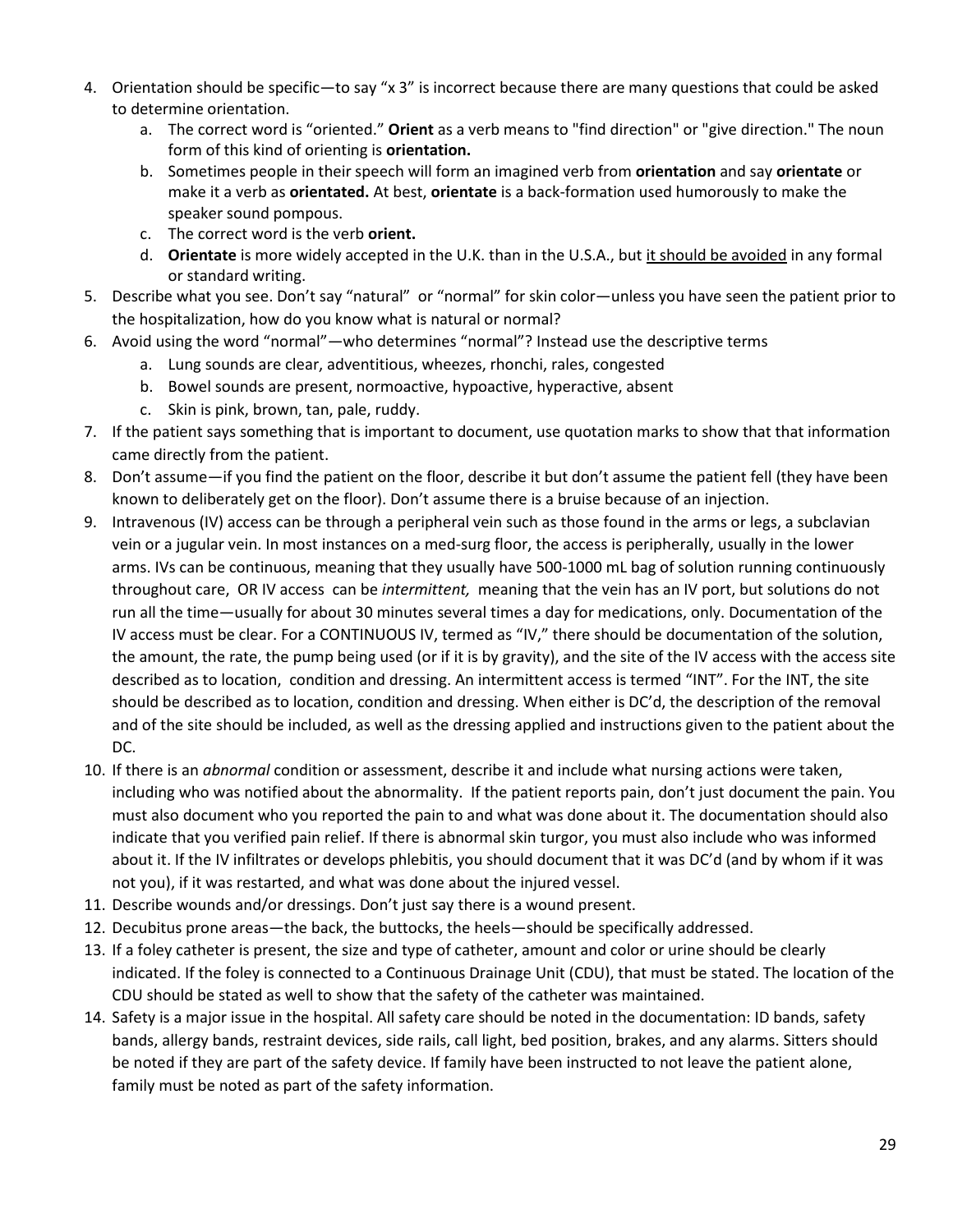**Remember: the information that is documented must be RELEVANT to the patient care. Social conversations, TV shows, political/social views & opinions are ONLY relevant if they impact patient care! What YOU think, feel, believe, etc. is NOT relevant to this documentation.** 

## **Your documentation should reflect the focus of nursing care—what patient problems you are doing something about!**

## **Organization and Specific information:**

Organization of the material is important—it helps the nurse remember what all to assess as well as helps the reader understand the assessment. Be logical in your writing; try to cover all of the same body system together rather than jumping around.

# SPECIFIC information:

- 1. The Head: includes mentation, orientation, communication, following instructions, eyes, ears, nose and throat, jugular vein distention, and swallowing.
- 2. The Chest: includes heart and lung sounds, apical pulse, respiratory effort, chest symmetry.
	- a. Lung sounds include bilaterally anteriorly and posteriorly, laterally. The student can choose to do the posterior lung sounds when the patient is turned for the posterior assessment, but can still write them all together. In a "normal" patient, there are 5 lobes of the lungs (not 4 quadrants).
	- b. The respiratory effort must also be noted as part of the assessment of the chest.
	- c. While cardiologists and expert nurses assess all of the heart value sounds, our program only requires that you assess S1 and S2 and the apical pulse rate.
- 3. The abdomen: You should listen for bowel sounds in all quadrants—you do not use the word "four" and "quadrant" together because this is redundant. Bowel sounds are either normoactive, hypoactive, hyperactive or absent. You also assess the softness and condition of the abdomen. You want to know when the last bowel movement was and get a description.
- 4. Extremities: This includes the skin condition, the turgor, capillary refill of both upper and lower extremities, pulses bilaterally, Homan's sign bilaterally in lower extremities and/or strength test in lower extremities. The medical term for the lower legs is "lower extremities"—not calf or calves (that is laymen's terms).
- 5. Perineum: You may not always assess the peri area if the patient has no problems and is a legally consenting adult. You may just ask the patient if there are any problems and check on when the patient is voiding, color and how much. If there is a foley catheter, you must assess the area. If there are any problems, you need to assess the area.
- 6. Back: Once the patient rolls over you can assess the back, buttocks and heels. You can listen for posterior lung sounds and note any problems in this area.

## **Computer Checklist**

## **History and Physical**

Go to Clinical Notes -> Hospital -> Physician -> History and Physical

- $\triangleright$  If History and Physical does not show up at this time, you may need to change your search dates.
- $\triangleright$  Right click on the Dates that are displayed and click change search criteria. Click on Admission to Current. This should make the history and physical accessible.

*If you are still unable to find the history and physical, you need to call your instructor!*

- $\triangleright$  Utilize the H&P to fill in your ISBAR with information you did not receive from your nurse or patient.
- $\triangleright$  Be sure to READ all the way to the bottom. You can skip over any lab and radiology results as you will be looking at that later under the Lab section.
- $\triangleright$  At the bottom of the H&P is the Impression and Plan. This is where Physicians write what they believe is going on and will write the plan for treatment.

The H&P is documented within 24hrs of admission so be aware that these diagnoses can change and more may be added. This is why you will be looking next at your Progress notes for changes that have occurred since admission.

## **Progress Notes**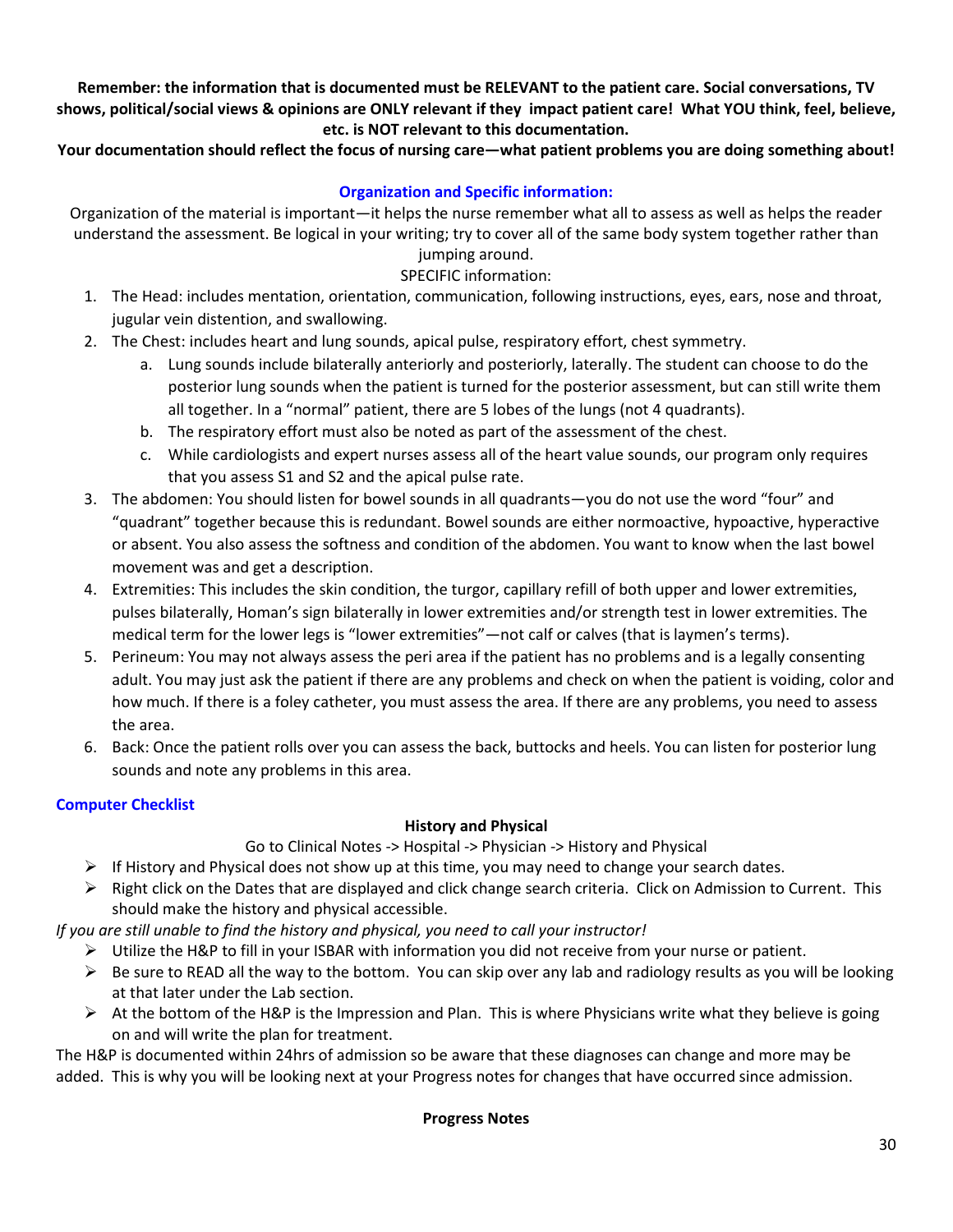## Clinical Notes -> Hospital -> Physician -> Progress Notes

- There is typically a progress note for every day of their stay during this admission. You should read at least the first and last progress note. If, when reading the progress note, you do not know how all of the sudden several diagnoses have changed or been added, you can skip back and read more of the progress notes.
- Again, you must read all the way to the bottom. At the bottom, you will find the Impression and Plan.

Use this information to fill in your ISBAR with current and past medical diagnoses. Also, fill in what is happening now. You can also see if they are planning discharge.

### **MAR**

- 1. Get your White Medication Sheet from the chart pack.
- 2. Fill in the medication name, route, dose, frequency and times.

## **This is not the time to fill in classification, indication, side effects, and V/S needed- that is for research**.

- 3. For Scheduled medications you will need to right click on the medication -> Order Info -> Additional Information. This should show you the times that the medication is scheduled. Be aware that if the med is BID- you are looking for 2 times, TID- 3 times, etc…
- 4. You only need to fill in frequency for PRN medications, not times because they are not scheduled at set times.

| Medication    | Classification | Indication | Dose/route            | Frequency/time | Side effects | V/S |
|---------------|----------------|------------|-----------------------|----------------|--------------|-----|
| Furosemide    |                |            | $20 \,\mathrm{mg}$ PO | Daily          |              |     |
| Lasix)        |                |            |                       | 0900           |              |     |
| Acetaminophen |                |            | $500mg$ PO            | O4h PRN        |              |     |
| Tylenol)      |                |            |                       |                |              |     |

### Example of Scheduled vs. PRN:

### **Orders**

- o Click on orders tab on left hand side of the screen.
- o Be sure to note any wound care, Ted Hose, SCDs, Oxygen, IV fluids, Accudatas, Diet, Fluid Restriction, Weight bearing restrictions, etc…

## **Flowsheets (Labs, Radiology, Nursing Plan of Care)**

### Click on Flowsheets tab on left hand side of the screen. This will bring up a chart that looks similar to:

|                    | Labs 48 hours | _ab | Radiology | Nursing plan of care |
|--------------------|---------------|-----|-----------|----------------------|
| Complete blood     |               |     |           |                      |
| count              |               |     |           |                      |
| complete metabolic |               |     |           |                      |
| panel              |               |     |           |                      |
| Point of Care      |               |     |           |                      |
|                    |               |     |           |                      |

- Skip over the 48 hour labs and Click on the tab labeled Lab. This will show you the most recent labs.
- You will need to look at your patient's admission date and get your lab sheet from your chart pack. Fill in the labs from the date of admission.
- Then look at the most current labs and fill those labs in on the next column. You need to write this information in black ink.
- DO NOT write in the normal values or draw your high or low arrows in blue or red at this time. This is for you to do at home as research.
- Be sure to look at the left hand column (Complete Blood Count, Complete metabolic panel, etc.) You can toggle through the labs using this column.
- Make sure to note any Microbiology. This is where you will find cultures such as blood cultures, urine cultures, wound cultures.
- If your patient has accudatas, you will find them under Point of Care glucose.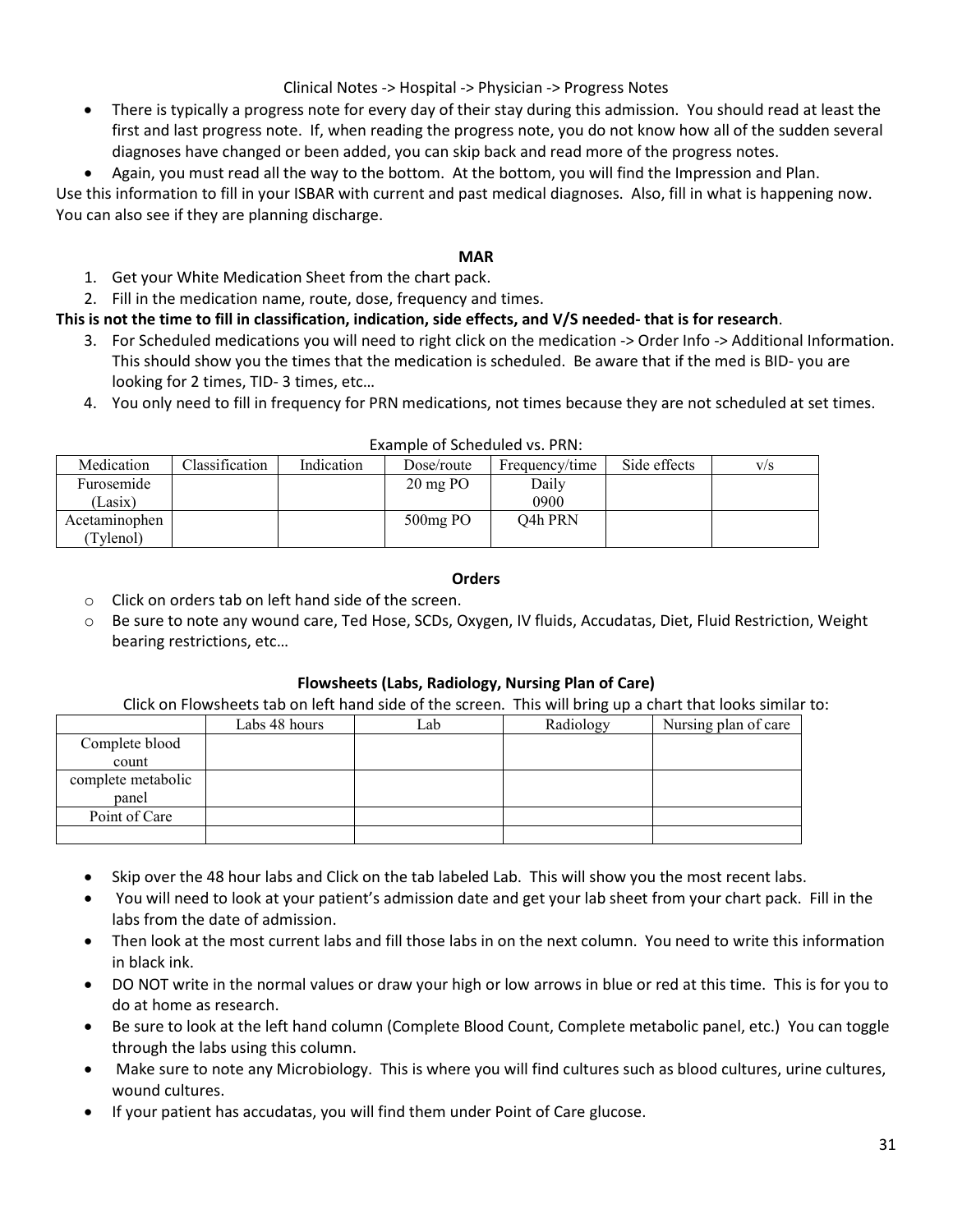- Next Click the Radiology Tab.
	- o Get your Diagnostics paper from your chart pack and fill in any xrays, MRI, US, results from the current admission

## **COMPUTER USAGE AT CLINICAL AGENCIES:**

Clinical Computer Usage: Computer systems at the clinical sites are for the purposes of clinical work. Students may only use the agency computer systems for accessing important patient data the student needs for safe and effective patient care. **Students MAY NOT use the agency computer for personal usages such as checking emails (even SPC or instructorsent emails are prohibited on agency computers), Black Board, websites (including drug or diagnoses websites) or other personal usage. No "research" is to be done during the clinical period**. Students who engage in inappropriate computer usage will be placed on probation for the first offense and dismissed from the VNP for a subsequent offense. Refer to the Student Vocational Nurse Handbook.

As computer technology in the field of health occupations continues to become more popular, computers may be used in this course for Case Studies and Care Plans if the student chooses to use them. All students have access to computers and printers on the South Plains College campus. All registered students are supplied with a working email account from South Plains College.

## **ALL STUDENTS ARE EXPECTED TO KNOW THEIR SPC STUDENT USER NAME AND PASSWORD.**

### **COMPUTER LAB USAGE**

The computer lab(s) on any campus may be used by students during scheduled open hours or as assigned by an instructor. Printer paper will not be provided for students to print materials but students may seek assistance from faculty or staff to request lab paper from the college if needed. Lack of computer lab paper is not an excuse for not completing assignments *Please note: the computer lab in building 5 is currently closed during the Covid Crisis. Students may use the computer labs in building 8.*

## **GRADING POLICY**

Students must earn an overall grade of 75 or better in this course to pass this course, but have some specific grading criteria:

## **Final semester grades will be based on the following:**

- **A. Departmental Math Exam—**the student must pass the semester's departmental math exam by the third testing with an 80 or better on the exam. Students who do not achieve an 80 by the third testing fail the clinical course and are administratively withdrawn at that time, regardless of other grades. Students will not pass medications until this exam is passed.
- **B. Weekly clinical evaluation**—students will receive a weekly clinical evaluation based on the student's individual clinical performance and preparedness to practice nursing. The weekly ratings are averaged together for the length of the course. The student must have a 75 performance average in order to complete the course, and if not, fails the clinical course, regardless of other clinical grades. The weekly grade also includes the Thursday**'**s clinical judgment day and Sims Friday vSim
- **C. Written Work**: vSim work;Patho form and care plans, concept maps, case studies , worksheets, as assigned
- **D. Completion of Skills Checklist to 90% and Performance of both sterile skills**—four weeks prior to graduation, the student must have completed 90% of the skills checklist and must have performed the two sterile procedures at least once in order to graduate. Students who fail to complete 90% of the checklist OR who fail to complete both sterile skills, fail the clinical course, regardless of other clinical grades.
- **E. CPR and Immunizations—**CPR and immunizations must be kept current. If CPR expires or if an immunization booster/update is required, the student may not attend clinicals, accruing absences. Should this put the student over the allowable absences, the student will fail the clinical course, regardless of other grades. If the student misses one day due to an expired CPR or immunization, that student will have to make up that day in the clinical setting. IT IS THE RESPONSIBILITY OF THE STUDENT TO MAINTAIN CPR AND IMMUNZATIONS.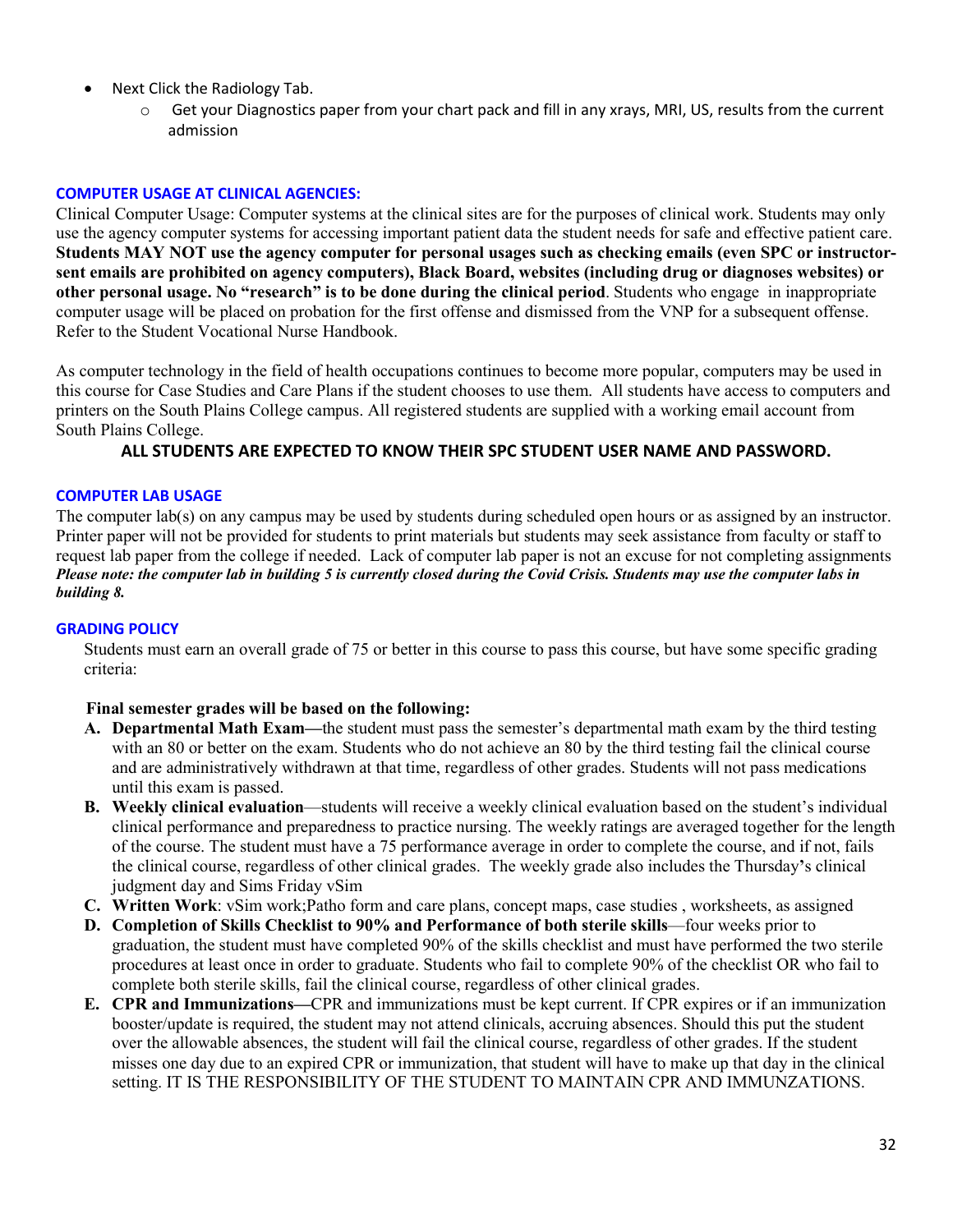**F. Summative Evaluation—**at the end of the semester, the student will have a summative evaluation that states if the student met all expectations of the clinical experience. The student must have completed all assignments, remediation, clinical experiences and make up days in order to have a successful summary.

## **GRADING SCALE:**

 $90-100 = A$ 

 $80-89 = B$ 

 $75-79 = C$ 

 $\langle 75 \rangle$  = F (There is no "D" in clinicals)

Please note: clinical grades are reported as whole numbers; decimals are dropped and are not rounded up.

## **GRADE BREAKDOWN**

Weekly Evaluations: 60% Written Work: 40%

## **COMMUNICATION POLICY**

Electronic communication between instructor and students in this course will utilize the South Plains College Blackboard and email systems. The instructor will not initiate communication using private email accounts. Students are encouraged to check SPC email on a regular basis. Students will also have access to assignments, web-links, handouts, and other vital material which will be delivered via Blackboard. Any student having difficulty accessing the Blackboard or their email should immediately contact the help

## **Email Policy**:

A. Students are expected to read and, if needed, respond in a timely manner to college e-mails. It is suggested that students check college e-mail daily to avoid missing time-sensitive or important college messages. Students may forward college e-mails to alternate e-mail addresses; however, SPC will not be held responsible for e-mails forwarded to alternate addresses.

B. A student's failure to receive or read official communications sent to the student's assigned e-mail address in a timely manner does not absolve the student from knowing and complying with the content of the official communication.

C. The official college e-mail address assigned to students can be revoked if it is determined the student is utilizing it inappropriately. College e-mail must not be used to send offensive or disruptive messages nor to display messages that violate state or federal law

D. Instructors make every attempt to respond to student emails *during regular college business hours* when faculty are on campus. Instructors *are not* required to answer emails after hours or on weekends.

E. Students who use email inappropriately to faculty, students, staff or others will be placed on probation for the first offense; dismissed from the program for a second offense.

**Texting Faculty**: Students should not text faculty via the faculty cell phone. Written communication should be by email, office phone, or personal notes. The faculty cell phone is for contact during the clinical hours ONLY and should not be used outside the clinical experience. Students who text faculty will be placed on probation for the first offense and dismissed from the program for the second offense.

**Cell Phones:** cell phones are PROHIBITED at any clinical setting, Simulation and during Zoom meetings. Students should not have cell phones on their person, in their back packs, pockets or other personal areas during clinicals. Cell phones should be left in the student vehicle so that there is no temptation to use. Students who violate this policy and have their cell phone out during the clinical day for any reason will be sent home as absent—no matter when the infraction is discovered. If this absent causes the student to exceed the allowable absences, the student fails the clinical course, regardless of other clinical grades. This is considered a professional violation. Please refer to the Student Handbook for more information.

## **Incidents/Investigative Reports/Generic Screens; for our purposes, the words Incident Report will be used.**

An Incident Report shall be completed for the following:

- a. All injuries that occur to a student during clinical experience.
- b. Any patient occurrence.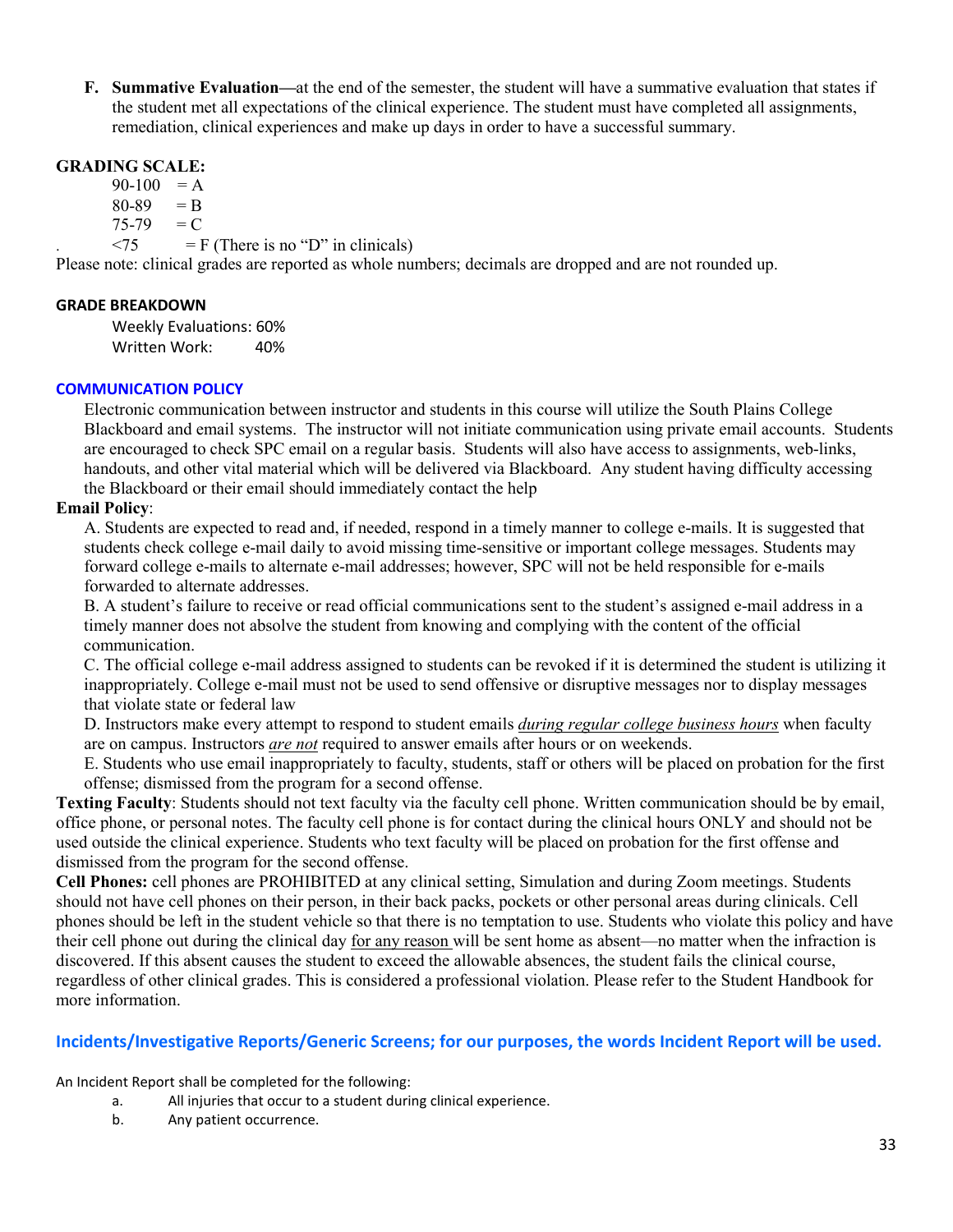In the event of unusual occurrences involving students, employees of the clinical facility, patients and/or visitors, the following procedure should be followed:

- a. Notify the program coordinator or instructor.
- b. Notify nurse in charge of the clinical area where the incident occurred.
- c. Complete the clinical form with the assistance of an instructor and/or TPCN.
- d. Complete the SPC incident report form documenting the event for SPC records.
- 1. An unusual occurrence includes, but is not limited to incidents such as medication error, patient injury witnessed by a student, and student injury.
- 2. Students who become ill or get injured should contact the instructor immediately.
- 3. Students who choose to use the facility's emergency services will be required to pay for Emergency Room services and then file with SPC insurance and/or their own insurance carrier.
- 3. Students who are injured to the extent that they cannot meet clinical objectives must withdraw from the VNP and apply for readmission once the injury has healed and the student can meet the objectives.
- 4. Student Exposure Incidents: Should a student of the VNP at Reese have an exposure to blood or body fluids through needle stick or other means, the student should do the following:
	- a. Wash wound with warm, soapy water immediately. If splash is to eyes, the eyes should be rinsed with clear water or normal saline.
	- b. Notify the instructor as soon as possible.
	- c. Call the facility's Employee Health department and give the following information. (The instructor should assist with this phone call.)
		- 1) name, room number and medical record number of source of exposure
		- 2) physician's name
		- 3) state "I have had an exposure through…."
		- 4) phone number of student
- 5. Student Vocational Nurses DO NOT report to the facility's employee health (we are not employees).

## **Laboratory Experiences**

**Competency Labs:** The PSCCL (Pharmacology Skills Critical Competency Lab) occurs prior to medication administration rotations in this Level. Students must pass the PSCCL with 100% competency. Students have three (3) opportunities to pass the lab. If the student is unsuccessful upon the third try, the student fails the PSCCL and will have to withdraw from the program. The third PSCCL attempt is taped on video cassette.

*All lab rules apply (dress code, hair, hails, etc.) The student is expected to be in uniform for the competency labs.*

**Proficiency Labs:** Students must remain proficient in all nursing skills.

During the first weeks of Level II and before the end of Level III, all students may be required to pass a clinical skills competency lab in order to exit the clinical course to assure that all skills remain at the appropriate proficiency level.

Level II competency will cover all previously mastered Level I skills in a timed setting. Students must pass this lab in order to progress to medication administration rotations.

## **Leaving the Clinical Unit**

### **To avoid the charge/appearance of patient abandonment, students leaving the clinical setting will follow the rules of good conduct expected of Vocational Nurses:**

If the student must leave the unit for any reason (including end of the shift), the student must:

- 1. Notify the nurse in charge or other designated licensed nurse and give report to the nurse.
- 2. Contact the Vocational Nursing instructor when it is necessary to leave the hospital before the assigned hour to leave.
- 3. Not visit patients (this includes relatives) or other students on other units while in clinical practice. *Students who visit friends/relatives after clinical should be out of uniform.*
- 4. Students who leave the floor without authorization and without reporting off appropriately will come under full disciplinary action which could include dismissal from the VNP.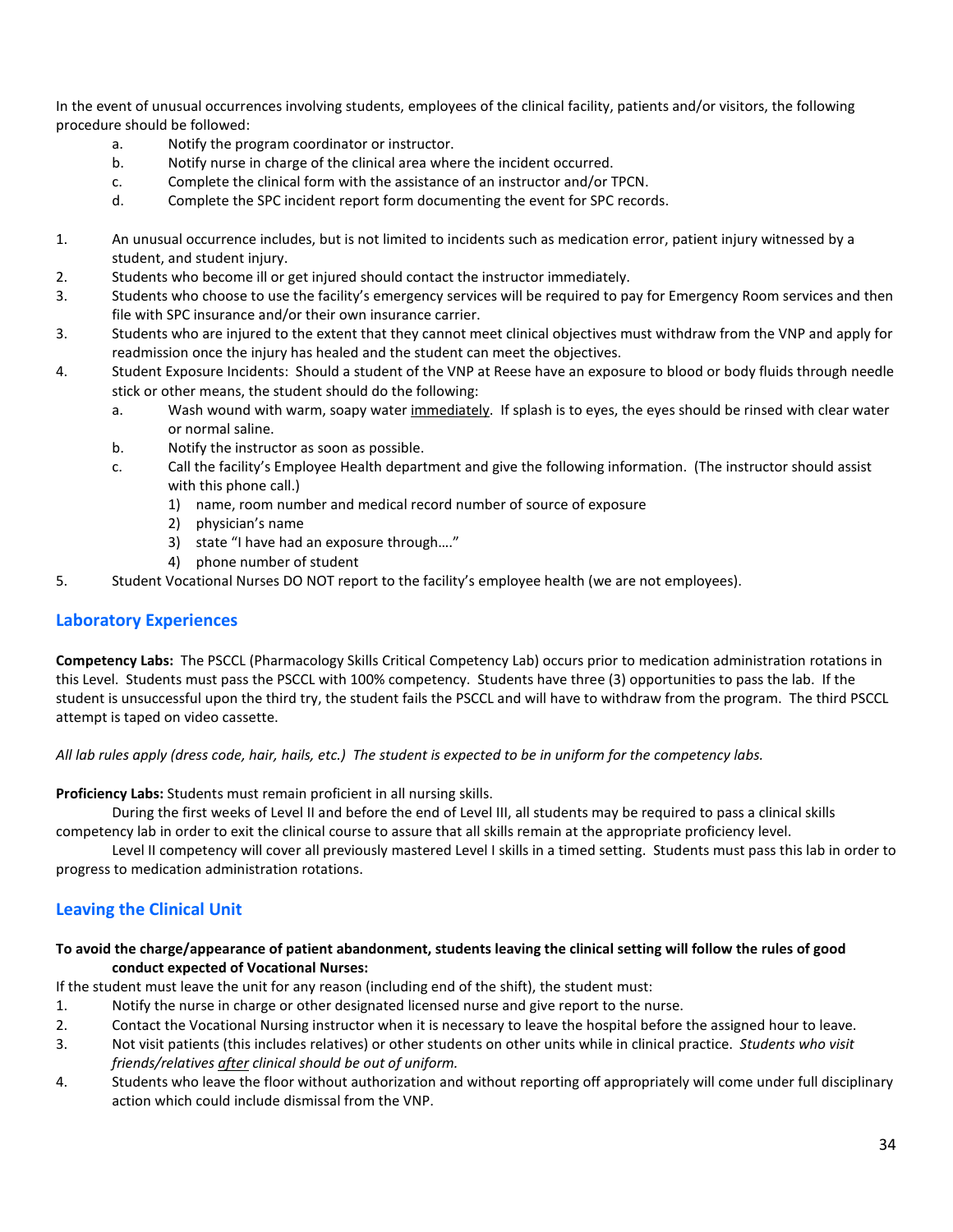## **Limitations for Students in the Clinical Setting**

Students are expected to know and follow the Scope of Practice for LVNs as well as for SVNS and facility policies. There are some skills and procedures that are dictated by facilities as to who can perform them and under what circumstances. Students will be able to perform additional skills in this level and in Level 3.

Vocational Nursing Students **cannot** perform the following procedures:

- 1. Start an IV, prepare or administer IV medications such as IV piggyback, IV push, or chemotherapy drugs, blood or blood products.
- 2. Perform IV site care or change IV dressings on central lines.
- 3. Take report on patients transferred from critical care areas or the recovery room.
- 4. Remove or shorten surgical drains.
- 5. Take physician's orders verbally or on the telephone. This includes pre-op orders from surgery.
- 6. Take CVP readings.
- 7. Adjust the angle of flexion or CPM apparatus.
- 8. Remove hemovac, JP, or T-tube.
- 9. Remove a fecal impaction.
- 11. DC chest tubes or central line
- 12. Insert NG tube
- 13. Photocopy ANY part of the patient record!!!

Once students have completed the specific classroom course AND/OR lab, they can do the following procedures with a written physician's order and always with supervision:

- 1. Set up a peripheral IV bottle or bag after successful completion of IV Therapy course.
- 2. Discontinue peripheral IVs.
- 3. Perform venipuncture after venipuncture lab at Arthritis Associates or Cardiology Clinic at TTUHSC (not at UMC or CHS facilities) if they meet the IV therapy course criteria.
- 4. Administer medications or do procedures involving medications after satisfactory completion of medication administration rotation. This includes suppositories, eye and ear instillations, and tube feedings which have medications in the formula.
- 5. Discontinue N/G tube after skills lab with TPCN supervision.
- 6. Remove staples after skills lab *always with instructor supervision.*
- 7. Perform tracheotomy suctioning and care after successful completion of skills lab in ICU with TPCN supervision.
- 8. N/G irrigation and tube feedings after skills with TPCN supervision.
- 9. Perform bladder irrigation and bladder scans.
- 11. Perform wet-to-dry dressings (but NO packing)
- 12. Perform fingerstick blood glucose tests at Ambulatory Clinics ONLY (not at UMC or CHS facilities)
- 13. Remove sutures at Ambulatory Clinics ONLY (not at UMC or CHS facilities) always with nurse supervision
- 14. Perform EKGs at Ambulatory Clinics
- 15. Other skills as noted on specific clinical objectives.

It is the student's responsibility to assure that there is adequate supervision for these skills!

## **Safe Clinical Practice**

Students are expected to demonstrate growth in clinical practice through application of knowledge and skills (SCOPE OF PRACTICE\_ from previous and concurrent courses, to demonstrate growth in clinical practice as they progress through courses and to meet clinical expectations outlined in this syllabus, and to prepare for clinical practice in order to provide safe, competent care

The purpose of this educational program is to make safe, effective vocational nurses. This aim is achieved through the various theory, lab, simulation and clinical experiences. Clinical supervision is provided by professional nursing educators to assure as much safety for the patient as possible.

**Students who engage in unsafe nursing practice, either by omission or commission of acts, may be withdrawn from the nursing program, whether or not actual harm to a patient occurred, depending on the situation.** The determination will be made by the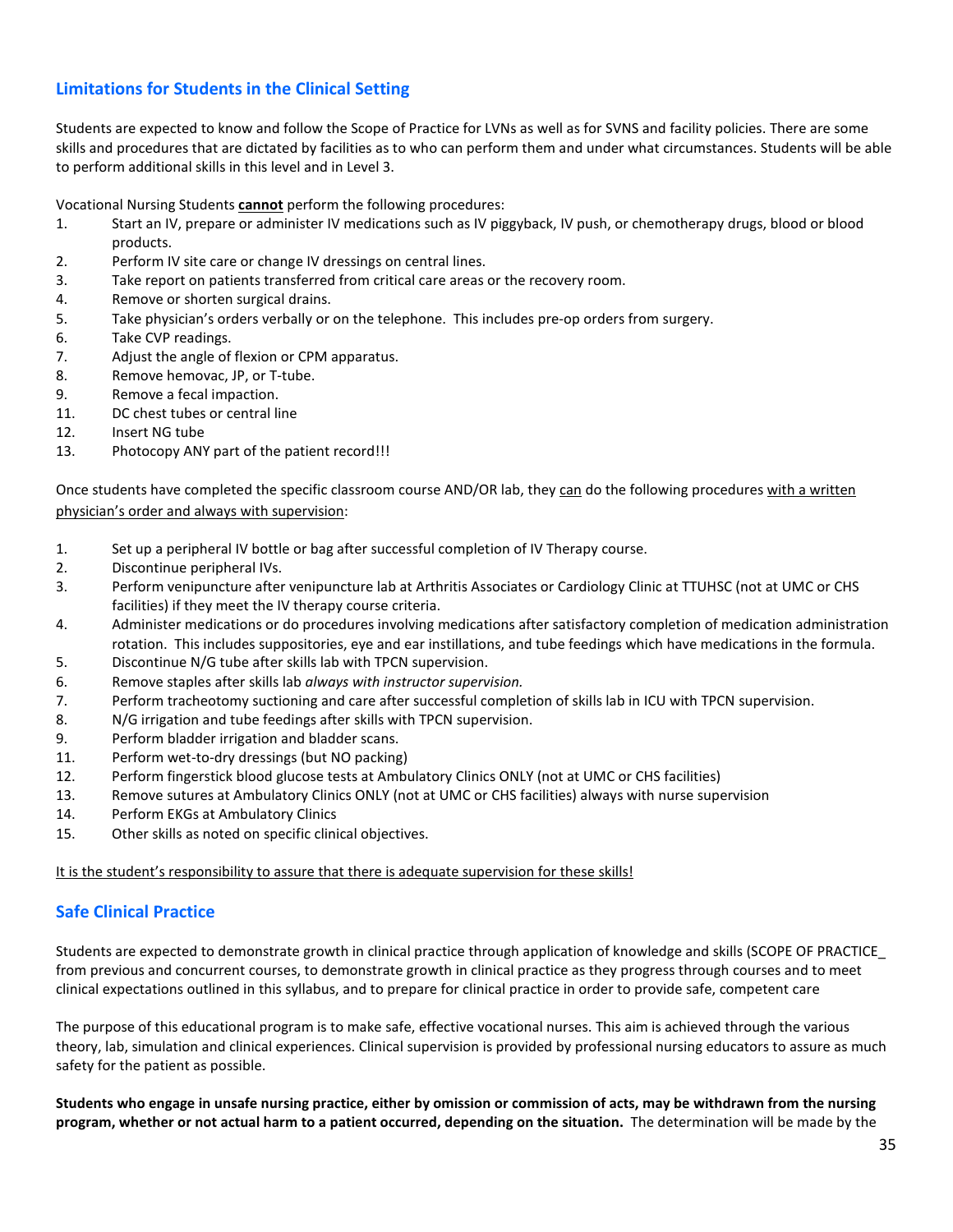VESC. It is the potential harm to the patient from a student's action or inaction that is the basis for this determination. In most cases, students are given opportunities to improve; however, **a deliberate act of unsafe nursing practice (such as lying about patient care practices) is grounds for immediate dismissal.**

## **Smoking in Clinical Setting**

*There is NO SMOKING for students while at UMC! All smoking areas at UMC are for patients and visitors only!* Violation of the smoking policy is grounds for dismissal from the VNP.

## **Telephone Calls in the Clinical Setting**

### **PROCEDURE:**

- 1. If an emergency arises, the student's family MUST call the SPC Vocational Nursing Office at 806-716-4626. A message will be relayed to the student in clinicals. **However, there may be times that no one is available to take the emergency message. Students should arrange with other adults to act on behalf of the student for emergencies!**
- 3. **It is the student's responsibility to inform family members and assure that this policy is followed.** The clinical facilities do not have access to your records or schedules and will not be able to assist your family member in locating you!
- 4. When answering the phone on a unit, be courteous at all times. When you answer the phone, you must identify the unit, your name, and your title.

Example: "East 5, Sue Smith, Student Vocational Nurse."

- 5. If you are able to answer the request, please indicate to the caller that you will do the request and complete that request as soon as possible.
- 6. If you are unable to answer a request, refer the matter to the charge nurse. Be sure to explain any delays to the person calling.
- 7. **NEVER** give out patient information over the phone, take a doctor's order, lab reports, reports from critical care or surgery, pre-op orders from surgery. **NEVER** phone the physician for orders or to give lab results. (Remember HIPAA.)

## **Unprepared Students (for Nursing Care)**

### **Students must research patient care information prior to the clinical experience and during the clinical experience to assure safe and therapeutic patient-centered care.**

### **Unprepared Criteria:**

- 1. A student who does NOT have clinical objectives, syllabus and student handbook with him/her is unprepared. These documents assist the student in knowing clinical expectations, school policies, etc.
- 2. A student is not prepared who:
	- a. cannot discuss the nursing report.
	- b. has not assessed his/her patient and begun giving care.
	- c. is not assisting a TPC nurse with patient care.
	- d. is not ready to perform procedures on the unit.
	- e. cannot discuss the plan of care and/or
	- f. does not have required research
	- g. has not read the unit objectives and knows what to do on that unit
- 3. A student who fails to follow up with instructor instructions in the clinical setting is unprepared. For example, if an instructor tells the student to add more information to the student research, and the student chooses not to add the information, then the student is unprepared.
- 4. A student who does not meet previous level objectives is unprepared.

As a student progresses, he/she is expected to understand and relate more of the data to the disease process. For example, a student in the third semester who could not perform and discuss the assessment (a first semester skill) would b considered unprepared.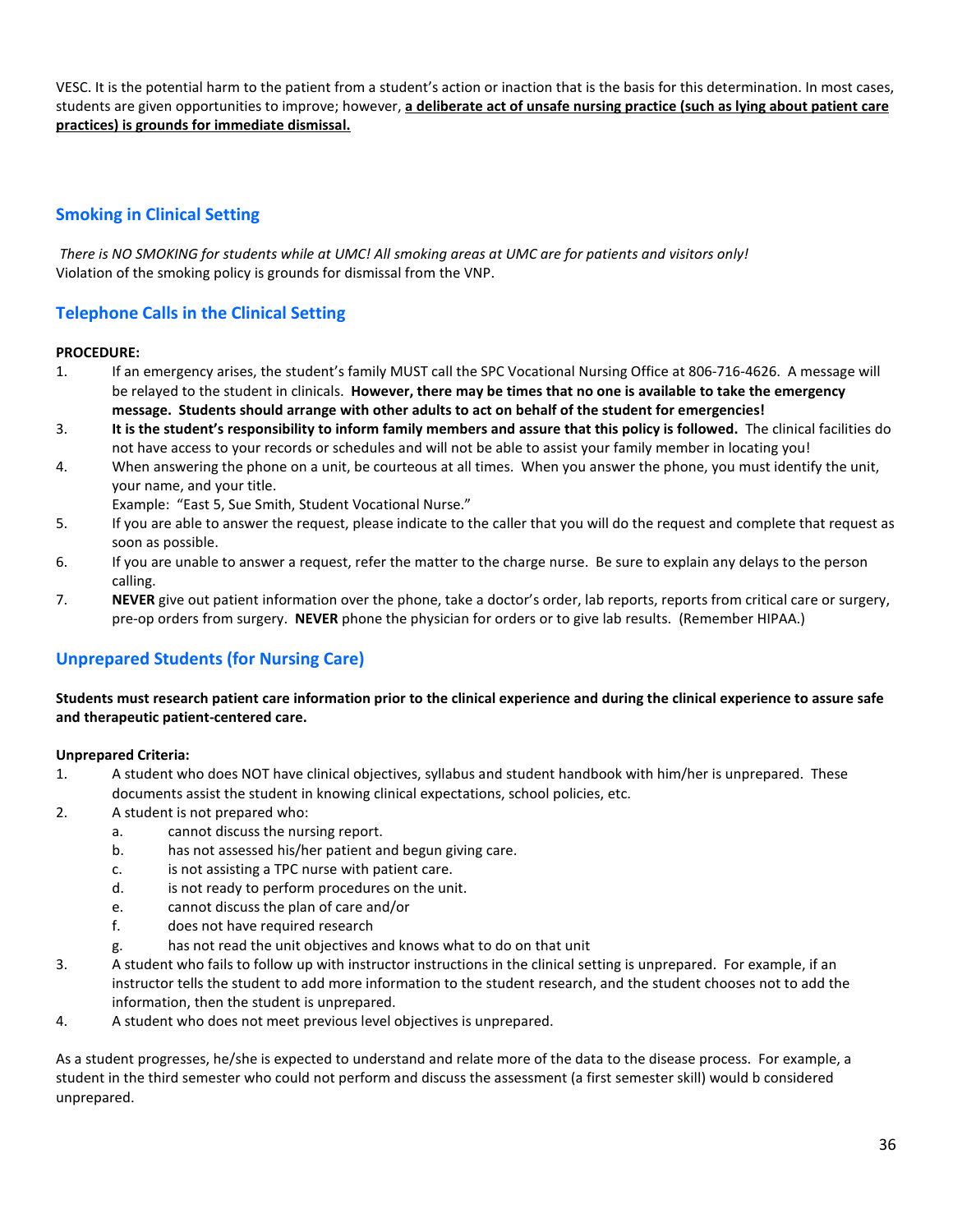A student is evaluated with the same expectations as other students at the same level.

\*\*Students who have these things but have difficulty understanding them are not considered "unprepared." The student should ask for assistance in understanding this information.

Students who are unprepared are unsafe. **Unsafe students are sent home with an absence.** 

### **Time Management of Clinical Day**

## **Clinical Day 1**

| <b>Time Frame:</b> | Task/Skill/Activity                                                                                                                          |  |  |  |  |
|--------------------|----------------------------------------------------------------------------------------------------------------------------------------------|--|--|--|--|
| 0645-0715          | Go with Assigned Nurse for Report                                                                                                            |  |  |  |  |
|                    | Note: Name, age, physician, diagnoses, safety level, allergies, code status, voiding/BM<br>a)                                                |  |  |  |  |
|                    | status, activity, diet, oxygen, incisions/wounds/drains, IV sites-solutions, rates; Ordered                                                  |  |  |  |  |
|                    | tests, results from previous tests, Accudatas on diabetics                                                                                   |  |  |  |  |
|                    | Choose Patient(s)                                                                                                                            |  |  |  |  |
|                    | a) Decide which patient(s) you will care for and note it on the yellow student                                                               |  |  |  |  |
|                    | assignment sheet in the breakroom.                                                                                                           |  |  |  |  |
|                    | b) Introduce yourself and identify your role as a student vocational nurse and let them                                                      |  |  |  |  |
|                    | know what care you will be providing. (will change depending on semester)                                                                    |  |  |  |  |
|                    | c) Make beginning entry in nurses' narrative                                                                                                 |  |  |  |  |
|                    | ex. - Report received, Care assumed of year old                                                                                              |  |  |  |  |
|                    | (gender) admitted with<br>(diagnoses) under the care of Dr.                                                                                  |  |  |  |  |
|                    | (physician's name). Resting in bed, eyes closed, respirations even and                                                                       |  |  |  |  |
|                    | unlabored. (a note to show that you actually saw the patient(s) at this time                                                                 |  |  |  |  |
|                    | and that they are alive)                                                                                                                     |  |  |  |  |
| 0715-0900          | Assessment, AM Care                                                                                                                          |  |  |  |  |
|                    | a) Complete Head to toe assessment                                                                                                           |  |  |  |  |
|                    | b) Inform TPCN and PCA of vital signs                                                                                                        |  |  |  |  |
|                    | c) Inform TPCN of any abnormalities noted in the assessment                                                                                  |  |  |  |  |
|                    | d) Document Head to toe assessment                                                                                                           |  |  |  |  |
|                    | e) Start the Activity/I&O sheet                                                                                                              |  |  |  |  |
|                    | f) Complete the ISBAR with information gathered from report                                                                                  |  |  |  |  |
|                    | - IF you did not receive certain information in report that is needed to complete the                                                        |  |  |  |  |
|                    | ISBAR, you need to ask the patient.                                                                                                          |  |  |  |  |
|                    | - You should be talking to your patients as you are performing the head to toe                                                               |  |  |  |  |
|                    | assessment.                                                                                                                                  |  |  |  |  |
|                    | g) Set up meal tray for patient(s) and assist with breakfast if applicable                                                                   |  |  |  |  |
|                    | h) Once your patient is taken care of, you may help out on the unit by answering call                                                        |  |  |  |  |
|                    | lights and helping other students and nurses.                                                                                                |  |  |  |  |
|                    | *** Be aware that if you are standing around at the nurse's station, you will be required                                                    |  |  |  |  |
|                    | to answer the call lights. It is recommended that you document your assessment in the<br>patient's room so that it will be complete by 0930. |  |  |  |  |
|                    | i) Complete AM care- oral care, bathing, grooming, ROM, linen change                                                                         |  |  |  |  |
|                    | j) Get on computer to look up History and Physical in order to complete any missing                                                          |  |  |  |  |
|                    | information of the ISBAR that you were unable to collect from the nurse or the patient                                                       |  |  |  |  |
|                    | *** This is not the time to gather information for Research!                                                                                 |  |  |  |  |
|                    | *** Assessment must be completed and documented prior to getting on the computer.                                                            |  |  |  |  |
|                    |                                                                                                                                              |  |  |  |  |
| 0900-0930          | Seek instructor to present information                                                                                                       |  |  |  |  |
|                    | a) The following must be completed by 0930:                                                                                                  |  |  |  |  |
|                    | Head to toe assessment documented                                                                                                            |  |  |  |  |
|                    | Braden Scale Completed                                                                                                                       |  |  |  |  |
|                    | ISBAR completed                                                                                                                              |  |  |  |  |
|                    | Activity and I&O sheet initiated                                                                                                             |  |  |  |  |
|                    | b) Be prepared to give report about your patient(s)                                                                                          |  |  |  |  |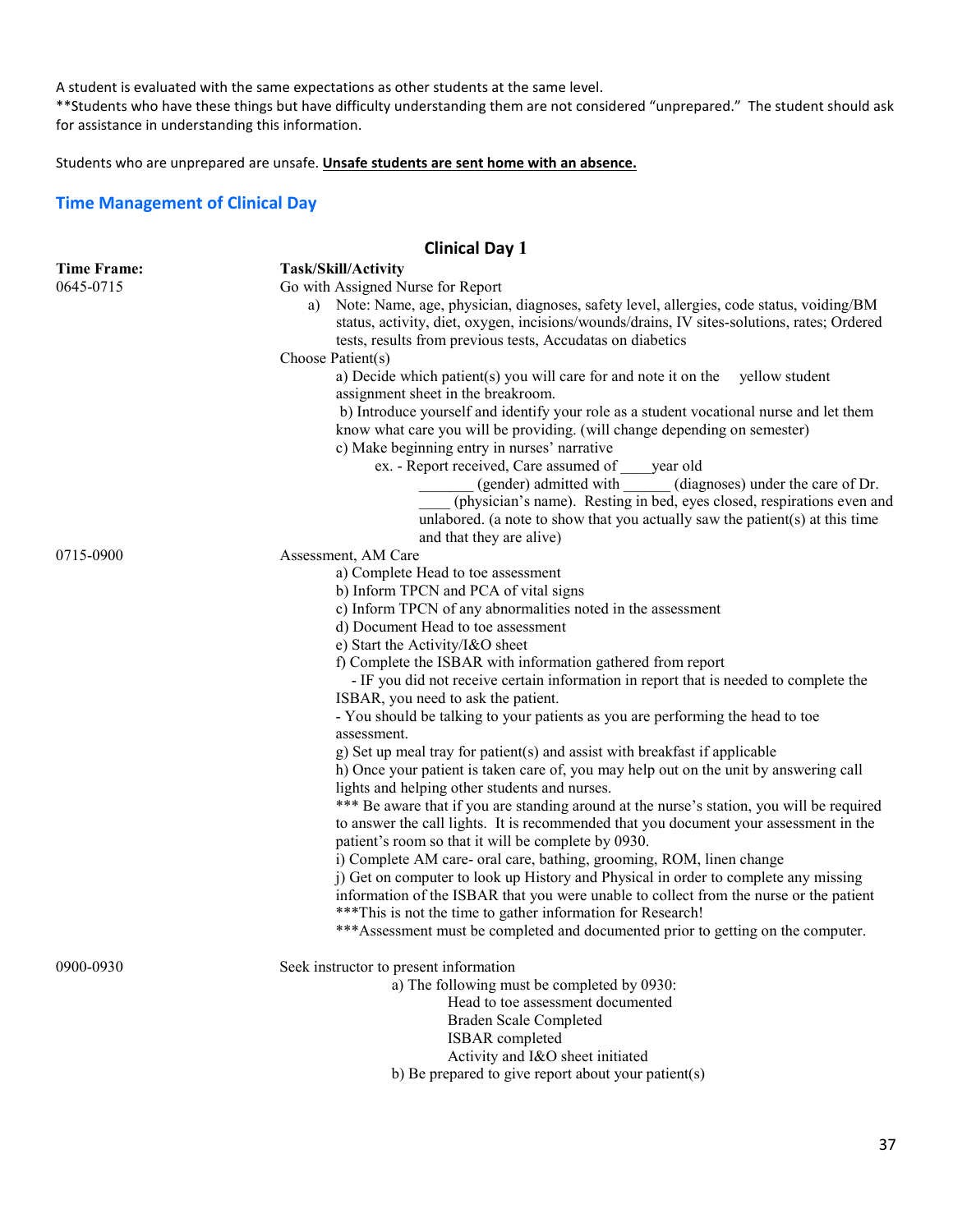\*\*\*If instructor is busy with another student, you should give the required materials to the instructor so that they can see that the information is completed even though they may not be able to go over it with you at this time. It is not the responsibility of the instructor to come and find you in order to get your information.

c) Update Charts (must chart at least every 2 hours in nurse's narrative and Activity Sheet) d) Look at orders: Note orders that will affect your care. Ex.- TEDs, SCDs, Dressing changes, Diet, Fluid Restrictions, Accudatas… 1000-1100 Finish up AM care Follow the nurse Assist with other patient care activities Update Charts 1100-1130 Take vital signs and report them to the TPCN and PCA If patient lunch is available, help set up or assist with lunch as needed 1130 Lunch- (time may vary due to 30 Minutes total time. Report to TPCN before leaving to lunch patient care responsibilities) 1200-1300 Check on patient(s), update charts, activity and I&O sheet Assist with patient activity 1300-1330 Get on the computer and gather information for research. \*\*\*Patient care is priority. This should take no longer than 30 minutes. This time is only for gathering information

from the chart. Medication sheet: Medication, dose, route, frequency, times; Labs: only the lab results, do not fill in normal ranges, analysis, write in black pen. At home, you complete the rest for research. See Computer checklist.

| 1330-1430 | Answer call lights                                                                                                                                         |
|-----------|------------------------------------------------------------------------------------------------------------------------------------------------------------|
|           | Follow nurse                                                                                                                                               |
|           | Be sure room is clean                                                                                                                                      |
|           | Fresh water is given if pt. isn't NPO                                                                                                                      |
|           | You should do a check on your patient(s) at least every 2 hours for pain, toileting, positioning, and<br>safety checks                                     |
|           | Ask TPCN to sign off on any completed skills                                                                                                               |
|           | *For level 2 and 3, after PSCCL-Do medication teaching with patient.                                                                                       |
| 1430-1500 | Empty Foleys, make sure patient is clean and dry, room is clean, trash cans are not full, fresh<br>water available, Update activity sheets and total I&Os, |
|           | Report off to TPCN and make "Care Relinquished" ending note in narrative.                                                                                  |
| 1515      | Leave the unit and go clock out                                                                                                                            |
|           | *Do not leave the unit until 1515. Do not camp out in the breakroom with your backpacks on<br>waiting for the clock to turn 1515.                          |

## **Clinical Day 2**

| <b>Time Frame:</b><br>0645-0715 | Task/Skill/Activity<br>Go with Assigned Nurse for Report<br>Note: Name, age, physician, diagnoses, safety level, allergies, code status, voiding/BM<br>b)<br>status, activity, diet, oxygen, incisions/wounds/drains, IV sites-solutions, rates; Ordered<br>tests, results from previous tests, Accudatas on diabetics (any changes from day 1?)<br>Choose Patient(s) if your patient went home:<br>a) Decide which patient(s) you will care for and note it on the<br>vellow student<br>assignment sheet in the breakroom.<br>b) Introduce yourself and identify your role as a student vocational nurse and let them<br>know what care you will be providing. (will change depending on semester)<br>c) Make beginning entry in nurses' narrative |
|---------------------------------|-----------------------------------------------------------------------------------------------------------------------------------------------------------------------------------------------------------------------------------------------------------------------------------------------------------------------------------------------------------------------------------------------------------------------------------------------------------------------------------------------------------------------------------------------------------------------------------------------------------------------------------------------------------------------------------------------------------------------------------------------------|
|                                 |                                                                                                                                                                                                                                                                                                                                                                                                                                                                                                                                                                                                                                                                                                                                                     |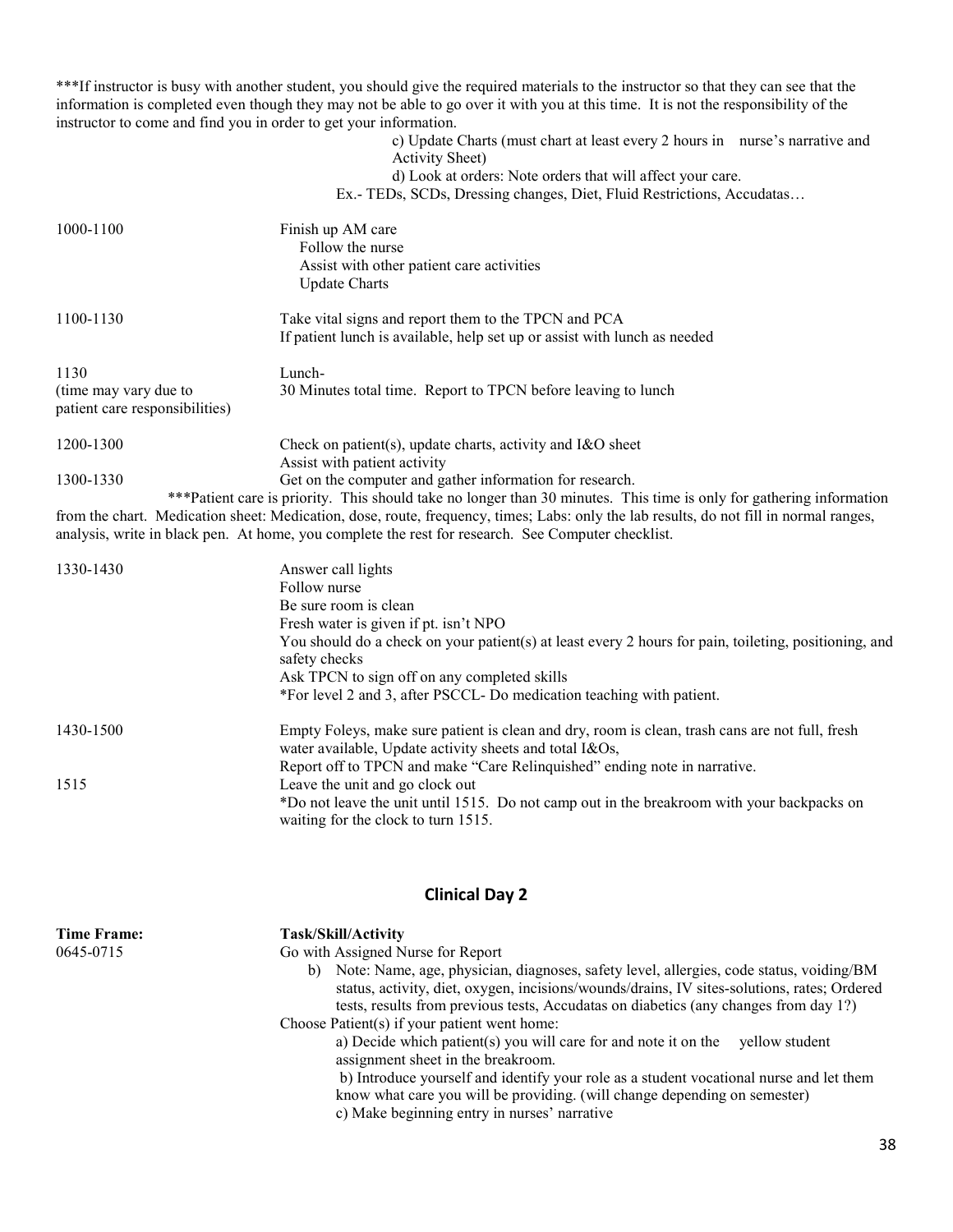ex. - Report received, Care assumed of \_\_\_\_year old

- \_\_\_\_\_\_\_ (gender) admitted with \_\_\_\_\_\_ (diagnoses) under the care of Dr.
- $\overline{\text{(physicals)}}$  name). Resting in bed, eyes closed, respirations even and unlabored. (a note to show that you actually saw the patient(s) at this time and that they are alive)

#### If giving meds:

Inform TPCN and ask her to pull your medications from the pyxis. Check the chart to find any new med orders and any labs that are needed for meds you are giving. Seek out instructor to let them know when you are ready to give your meds. Assessment should still be complete and documented prior to giving your medications. For further instruction see PSCCL folder on Blackboard.

## 0715-0900 Assessment, AM Care

- a) Complete Head to toe assessment
- b) Inform TPCN and PCA of vital signs
- c) Inform TPCN of any abnormalities noted in the assessment
- d) Document Head to toe assessment
- e) Start the Activity/I&O sheet
- f) Complete the ISBAR with information gathered from report
- IF you did not receive certain information in report that is needed to complete the ISBAR, you need to ask the patient.
- You should be talking to your patients as you are performing the head to toe assessment.
- g) Set up meal tray for patient(s) and assist with breakfast if applicable

h) Once your patient is taken care of, you may help out on the unit by answering call lights and helping other students and nurses.

\*\*\* Be aware that if you are standing around at the nurse's station, you will be required to answer the call lights. It is recommended that you document your assessment in the patient's room so that it will be complete by 0930.

j) Complete AM care- oral care, bathing, grooming, ROM, linens

k) Get on computer to look up History and Physical and progress notes in order to complete any missing information of the ISBAR that you were unable to collect from the nurse or the patient

\*\*\*This is not the time to gather information for Research!

\*\*\*Assessment must be completed and documented prior to getting on the computer.

Seek instructor to present information

a) The following must be completed by 0930:

Head to toe assessment documented

Braden Scale Completed

ISBAR completed

Activity and I&O sheet initiated

b) Be prepared to give report about your patient(s)

\*\*\*If instructor is busy with another student, you should give the required materials to the instructor so that they can see that the information is completed even though they may not be able to go over it with you at this time. It is not the responsibility of the instructor to come and find you in order to get your information.

c) Update Charts (must chart at least every 2 hours in nurse's narrative and Activity Sheet)

d) Look at orders: Note orders that will affect your care.

Ex.- TEDs, SCDs, Dressing changes, Diet, Fluid Restrictions, Accudatas

1000-1100 Finish up AM care Follow the nurse

> Assist with other patient care activities Update Charts

1100-1130 Take vital signs and report them to the TPCN and PCA If patient lunch is available, help set up or assist with lunch as needed

1130 Lunch- (time may vary due to 30 Minutes total time. Report to TPCN before leaving to lunch patient care responsibilities)

| 1200-1300 | Check on patient(s), update charts, activity and I&O sheet |
|-----------|------------------------------------------------------------|
|           | Assist with patient activity                               |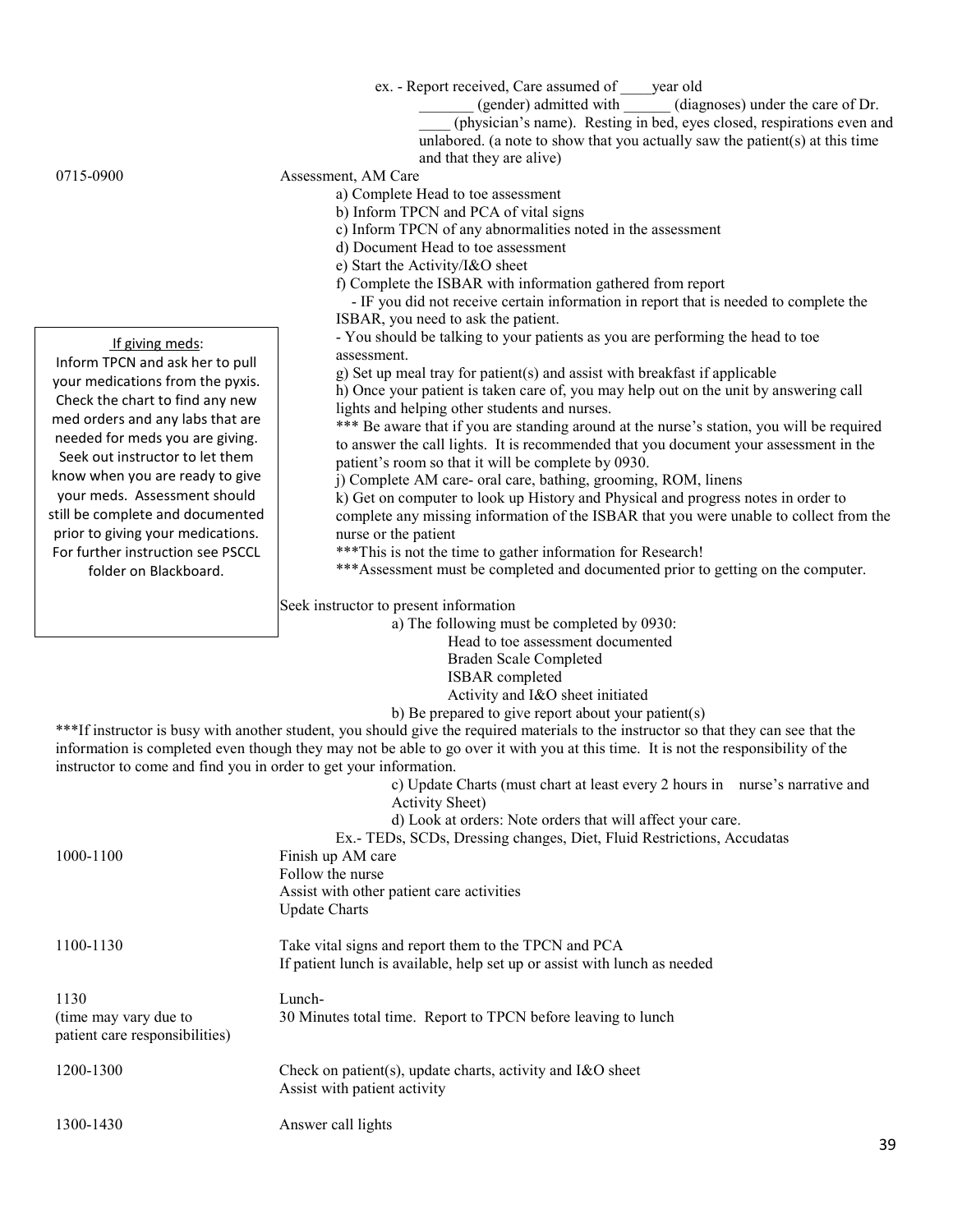|           | Follow nurse                                                                                                                                               |
|-----------|------------------------------------------------------------------------------------------------------------------------------------------------------------|
|           | Be sure room is clean                                                                                                                                      |
|           | Fresh water is given if pt. isn't NPO                                                                                                                      |
|           | You should do a check on your patient(s) at least every 2 hours for pain, toileting, positioning, and<br>safety checks                                     |
|           | Ask TPCN to sign off on any completed skills                                                                                                               |
| 1430-1500 | Empty Foleys, make sure patient is clean and dry, room is clean, trash cans are not full, fresh<br>water available, Update activity sheets and total I&Os, |
|           | Report off to TPCN and make "Care Relinquished" ending note in nurse's narrative.                                                                          |
| 1515      | Leave the unit and go clock out. Do not leave the unit until 1515. Students who leave the floor                                                            |
|           | BEFORE 1515 are marked ABSENT for the entire day!                                                                                                          |

#### **Witnessing Documents**

Student Vocational Nurses do not witness any legal documents, such as a surgical permit, blood permit, etc. While the student may be present during the discussion, the student must make clear to physicians and staff that the student will NOT be able to sign the legal document as a witness.

Additionally, Student Vocational Nurses cannot interpret for the purpose of informed consent for any legal document. Informed consent (surgical permits, blood permits, etc) require that the patient fully understand and agree to the procedure based on the explanation of the physician. Because there is room for error in translation from one language to another, only certified interpreters should perform this service and not students. It is acceptable practice to interpret during routine nursing procedures, but not for legal purposes.

#### **STUDENT CONDUCT—Please refer to the Student Vocational Nursing Handbook for all Program Rules & Policies**

Rules and regulations relating to the students at South Plains College are made with the view of protecting the best interests of the individual, the general welfare of the entire student body and the educational objectives of the college. As in any segment of society, a college community must be guided by standards that are stringent enough to prevent disorder, yet moderate enough to provide an atmosphere conducive to intellectual and personal development.

A high standard of conduct is expected of all students. When a student enrolls at South Plains College, it is assumed that the student accepts the obligations of performance and behavior imposed by the college relevant to its lawful missions, processes and functions. Obedience to the law, respect for properly constituted authority, personal honor, integrity and common sense guide the actions of each member of the college community both in and out of the classroom. Students are subject to federal, state and local laws, as well as South Plains College rules and regulations. A student is not entitled to greater immunities or privileges before the law than those enjoyed by other citizens. Students are subject to such reasonable disciplinary action as the administration of the college may consider appropriate, including suspension and expulsion in appropriate cases for breach of federal, state or local laws, or college rules and regulations. This principle extends to conduct off-campus which is likely to have adverse effects on the college or on the educational process which identifies the offender as an unfit associate for fellow students.

Any student who fails to perform according to expected standards may be asked to withdraw.

Rules and regulations regarding student conduct appear in the current Student Guide and in the Vocational Nursing Student Handbook.

#### **COURSE DISCLAIMER**

#### **ACCOMMODATIONS**

**DIVERSITY STATEMENT**

In this class, the teacher will establish and support an environment that values and nurtures individual and group differences and encourages engagement and interaction. Understanding and respecting multiple experiences and perspectives will serve to challenge and stimulate all of us to learn about others, about the larger world and about ourselves. By promoting diversity and intellectual exchange, we will not only mirror society as it is, but also model society as it should and can be.

#### **DISABILITIES STATEMENT**

Students with disabilities, including but not limited to physical, psychiatric, or learning disabilities, who wish to request accommodations in this class should notify the Disability Services Office early in the semester so that the appropriate arrangements may be made. In accordance with federal law, a student requesting accommodations must provide acceptable documentation of his/her disability to the Disability Services Office. For more information, call or visit the Disability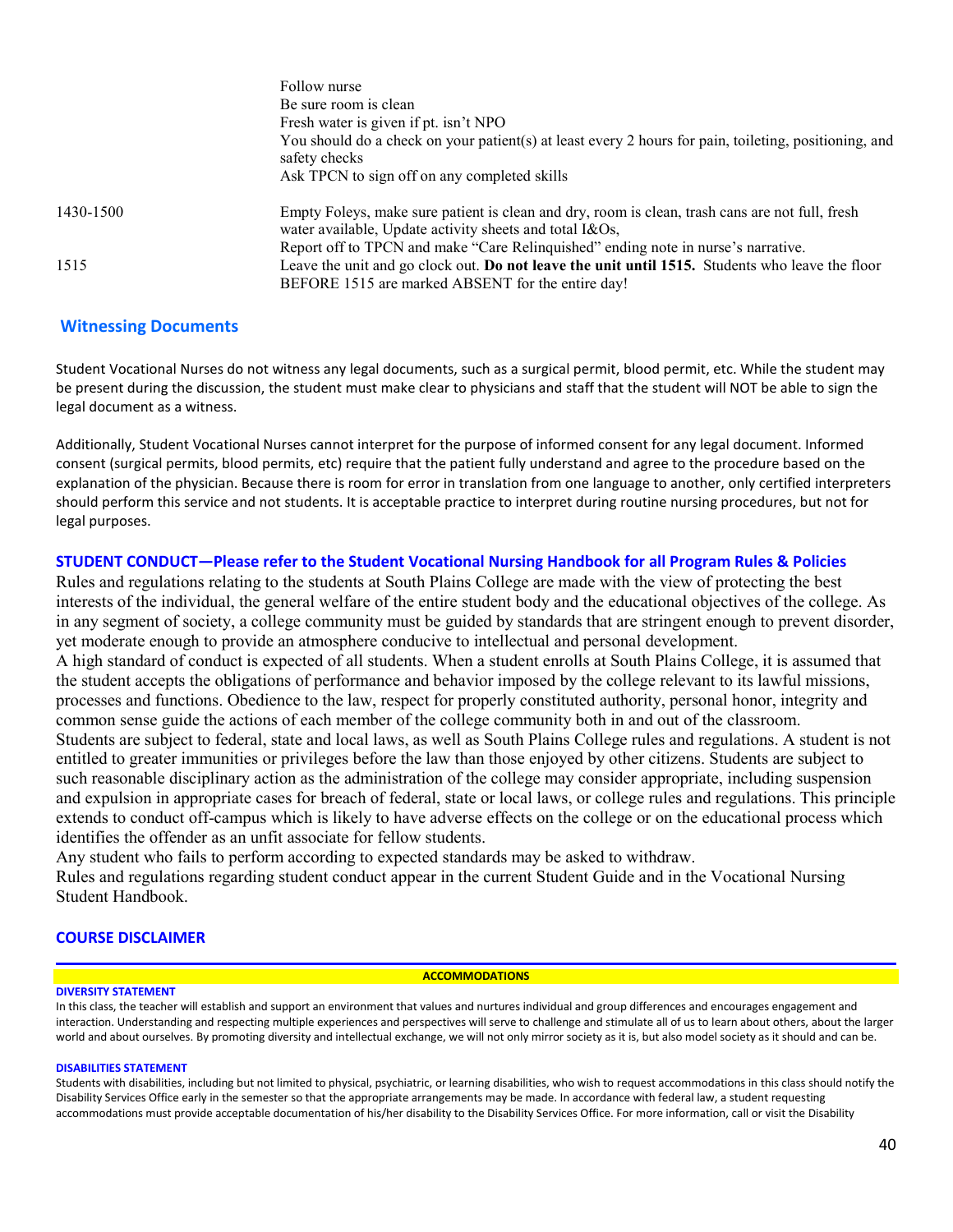Services Office at Levelland Student Health & Wellness Center 806-716-2577, Reese Center (also covers ATC) Building 8: 806-716-4675, Plainview Center Main Office: 806-716-4302 or 806-296-9611, or the Health and Wellness main number at 806-716-2529.

#### **CAMPUS CARRY**

Campus Concealed Carry - Texas Senate Bill - 11 (Government Code 411.2031, et al.) authorizes the carrying of a concealed handgun in South Plains College buildings only by persons who have been issued and are in possession of a Texas License to Carry a Handgun. Qualified law enforcement officers or those who are otherwise authorized to carry a concealed handgun in the State of Texas are also permitted to do so. Pursuant to Penal Code (PC) 46.035 and South Plains College policy, license holders may not carry a concealed handgun in restricted locations. For a list of locations, please refer to the SPC policy at:

[\(http://www.southplainscollege.edu/human\\_resources/policy\\_procedure/hhc.php\)](http://www.southplainscollege.edu/human_resources/policy_procedure/hhc.php)

Pursuant to PC 46.035, the open carrying of handguns is prohibited on all South Plains College campuses. Report violations to the College Police Department at 806- 716-2396 or 9-1-1.

#### **PREGNANCY ACCOMMODATIONS STATEMENT**

If you are pregnant, or have given birth been within six months, under Title IX you have a right to reasonable accommodations to help continue your education. Students who wish to request accommodations must contact the Health and Wellness Center at 806-716-2529 to initiate the process.

#### **FOUNDATION SKILLS**

#### **BASIC SKILLS–Reads, Writes, Performs Arithmetic and Mathematical Operations, Listens and Speaks**

F-1 Reading–locates, understands, and interprets written information in prose and in documents such as manuals, graphs, and schedules.

F-2 Writing–communicates thoughts, ideas, information and messages in writing and creates documents such as letters, directions, manuals, reports, graphs, and flow charts.

F-3 Arithmetic–performs basic computations; uses basic numerical concepts such as whole numbers, etc.

- F-4 Mathematics–approaches practical problems by choosing appropriately from a variety of mathematical techniques.
- F-5 Listening–receives, attends to, interprets, and responds to verbal messages and other cues.

F-6 Speaking–organizes ideas and communicates orally.

#### **THINKING SKILLS–Thinks Creatively, Makes Decisions, Solves Problems, Visualizes and Knows How to Learn and Reason**

F-7 Creative Thinking–generates new ideas.

F-8 Decision-Making–specifies goals and constraints, generates alternatives, considers risks, evaluates and chooses best alternative.

- F-9 Problem Solving–recognizes problems, devises and implements plan of action.
- F-10 Seeing Things in the Mind's Eye–organizes and processes symbols, pictures, graphs, objects, and other information.
- F-11 Knowing How to Learn–uses efficient learning techniques to acquire and apply new knowledge and skills.
- F-12 Reasoning–discovers a rule or principle underlying the relationship between two or more objects and applies it when solving a problem.

#### **PERSONAL QUALITIES–Displays Responsibility, Self-Esteem, Sociability, Self-Management, Integrity and Honesty**

F-13 Responsibility–exerts a high level of effort and perseveres towards goal attainment.

F-14 Self-Esteem–believes in own self-worth and maintains a positive view of self.

- F-15 Sociability–demonstrates understanding, friendliness, adaptability, empathy and politeness in group settings.
- F-16 Self-Management–assesses self accurately, sets personal goals, monitors progress and exhibits self-control.

F-17 Integrity/Honesty–chooses ethical courses of action.

#### **SCANS COMPETENCIES**

C-1 **TIME** - Selects goal - relevant activities, ranks them, allocates time, prepares and follows schedules.

C-2 **MONEY** - Uses or prepares budgets, makes forecasts, keeps records and makes adjustments to meet objectives.

- C-3 **MATERIALS AND FACILITIES** Acquires, stores, allocates, and uses materials or space efficiently.
- C-4 **HUMAN RESOURCES** Assesses skills and distributes work accordingly, evaluates performances and provides feedback.

#### **INFORMATION - Acquires and Uses Information**

- C-5 Acquires and evaluates information.
- C-6 Organizes and maintains information.
- C-7 Interprets and communicates information.

C-8 Uses computers to process information.

#### **INTERPERSONAL–Works With Others**

C-9 Participates as a member of a team and contributes to group effort.

- C-10 Teaches others new skills.
- C-11 Serves Clients/Customers–works to satisfy customer's expectations.
- C-12 Exercises Leadership–communicates ideas to justify position, persuades and convinces others, responsibly challenges existing procedures and policies.
- C-13 Negotiates-works toward agreements involving exchanges of resources; resolves divergent interests.
- C-14 Works With Diversity–works well with men and women from diverse backgrounds.

#### **SYSTEMS–Understands Complex Interrelationships**

C-15 Understands Systems–knows how social, organizational, and technological systems work and operates effectively with them.

- C-16 Monitors and Corrects Performance–distinguishes trends, predicts impacts on system operations, diagnoses systems performance and corrects malfunctions.
- C-17 Improves or Designs Systems–suggests modifications to existing systems and develops new or alternative systems to improve performance.

#### **TECHNOLOGY–Works with a Variety of Technologies**

C-18 Selects Technology–chooses procedures, tools, or equipment, including computers and related technologies.